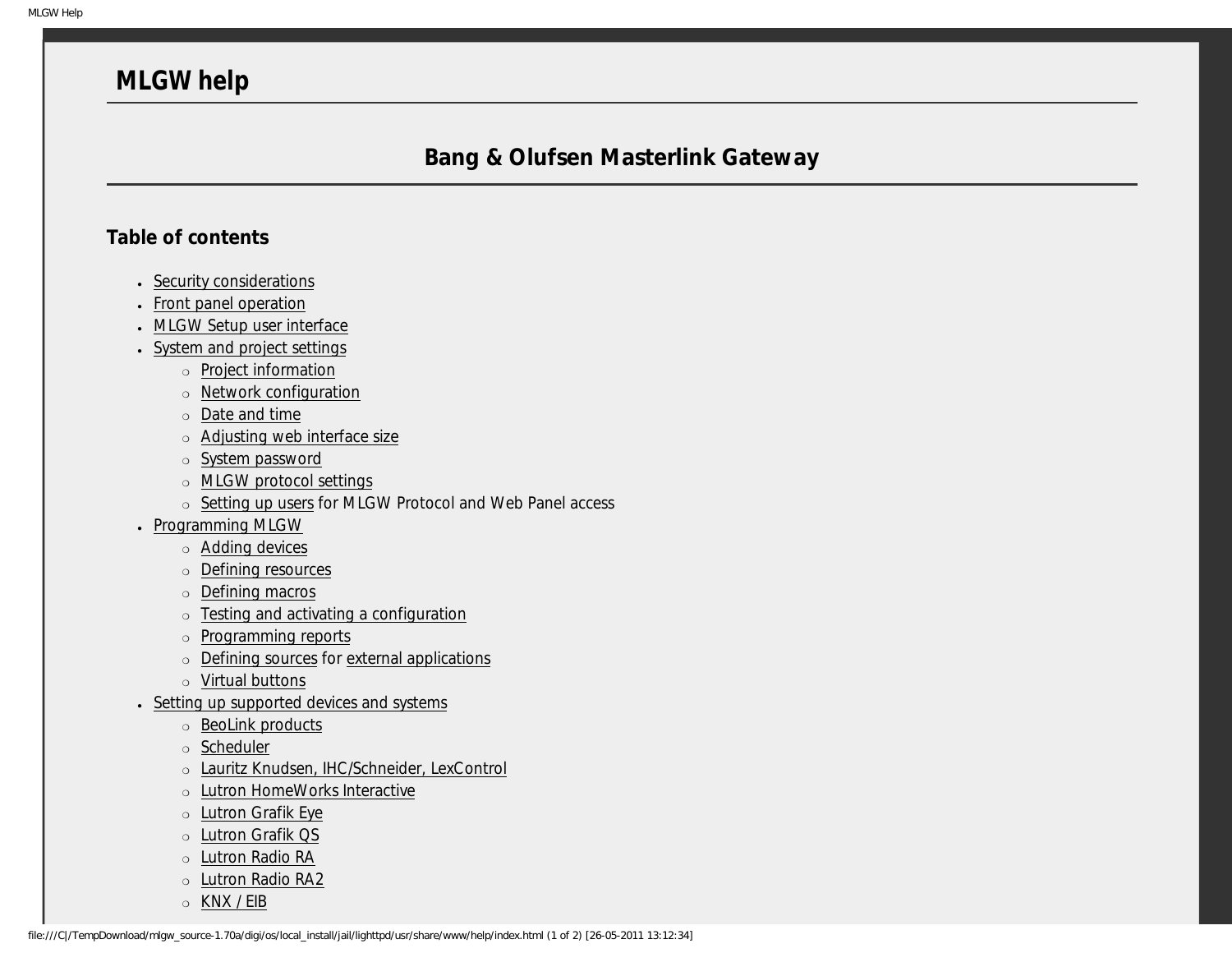MLGW Help

- ❍ [Conson XP](#page-34-0)
- ❍ [Clipsal](#page-35-0)
- ❍ [Dynalite](#page-35-1)
- ❍ [Custom strings](#page-37-0)
- [Tools](#page-40-0)
	- o [Loading and saving MLGW configuration](#page-40-1)
	- ❍ [Monitoring system activity](#page-40-2)
	- ❍ [System log messages](#page-41-0)
	- ❍ [System error messages](#page-41-1)
	- o [MLGW software update](#page-41-2)
- [Web panel](#page-43-0)
- [Command Line interface](#page-45-0)
- [RS232 port pin assignment](#page-48-0)
- [Setting up BeoTime](#page-49-0)
- [Troubleshooting](#page-51-0)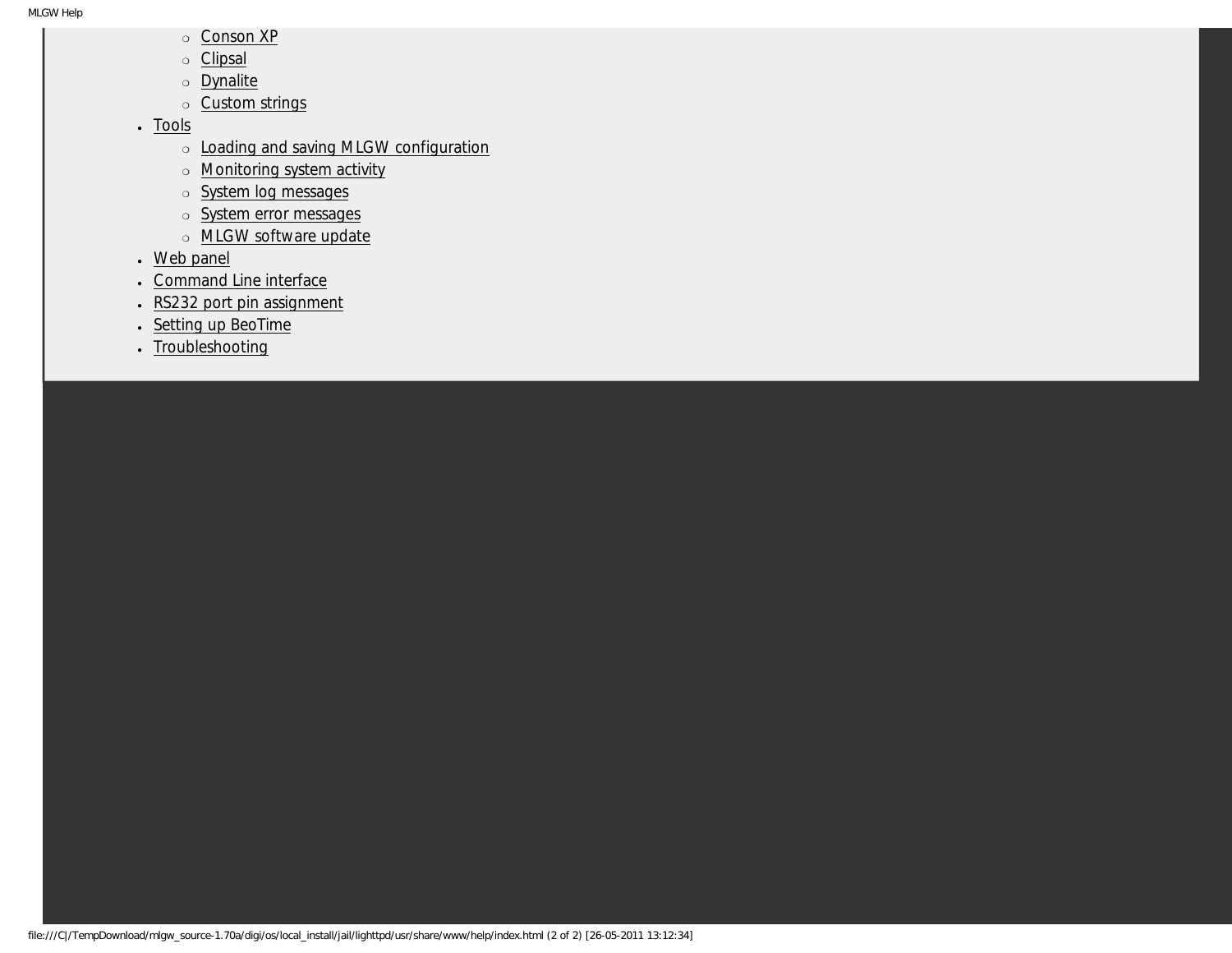## **Security considerations**

#### <span id="page-2-0"></span>**Network access to MLGW**

If MLGW is connected to the home network, care must be taken to avoid unauthorised access to MLGW functions.

Special care is required if this network is connected to a wireless access point, since access could be gained from outside the property.

Securing the network itself should be coordinated with the corresponding contractor.

On MLGW, the following should be checked:

- **Always change the default password** for the installer. The default combination is very easy to quess and gives access to all functions. Use a strong password for admin access; if you forget this password, you can always revert to default with the setup button.
- **Enable MLGW Protocol authentication** if your applications support it.
- **Disable MLGW Protocol** if you have no applications using it (neither mobile applications nor external controllers).
- **Disable web panel access** for the users dedicated to external controllers.
- **Avoid defining more users than necessary**. Usually 2 or 3 users should be enough (e.g. one user for parents, another for all kids). Use non trivial passwords. Explain this to the home owners.

#### **Interacting with home security systems**

If the security system is integrated with the home automation system, it is sometimes a good idea to arm the security system from the home automation system.

However, **never should the home automation system be allowed to disarm the security system**. Otherwise, someone hacking into the home automation system could break into the house (depending on the setup, hacking could be done via the Internet, the house wireless network, a remote control, keypad, etc.).

#### **Unattended home automation actions**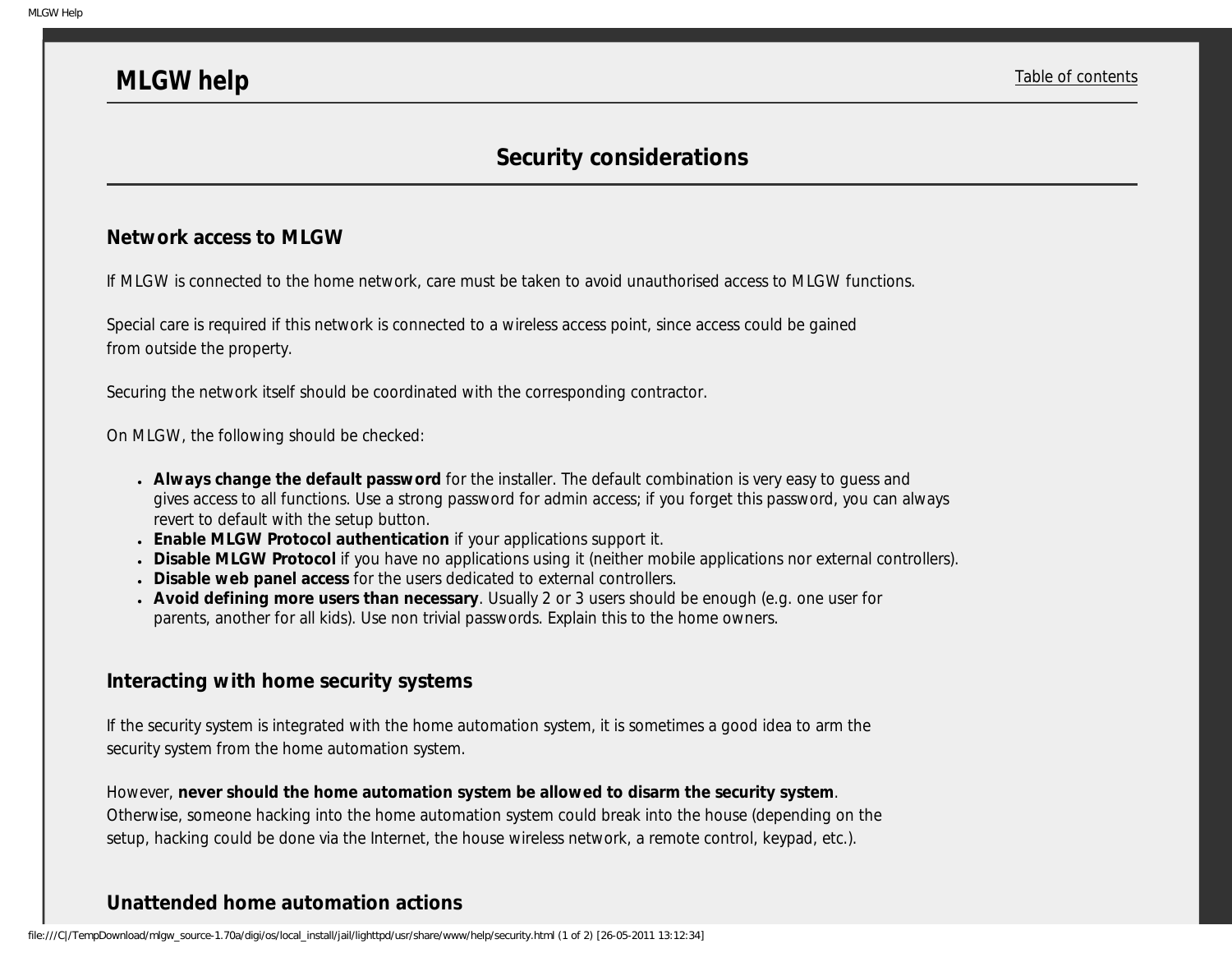There are many usual actions in home automation which can be dangerous if triggered remotely or automatically. Such actions should only be available when the user is present.

Some examples:

- Closing blinds, doors, gates or windows without checking if something or someone is obstructing the way.
- Changing thermostat set-points beyond reasonable values.
- Turning on a TV with motorised stand.
- Switching on appliances or devices which handle power.
- Opening exterior motorised sun shades or awnings without checking the weather conditions.

In any case, require user confirmation on such actions, and most importantly, discuss the whole issue with the home owner.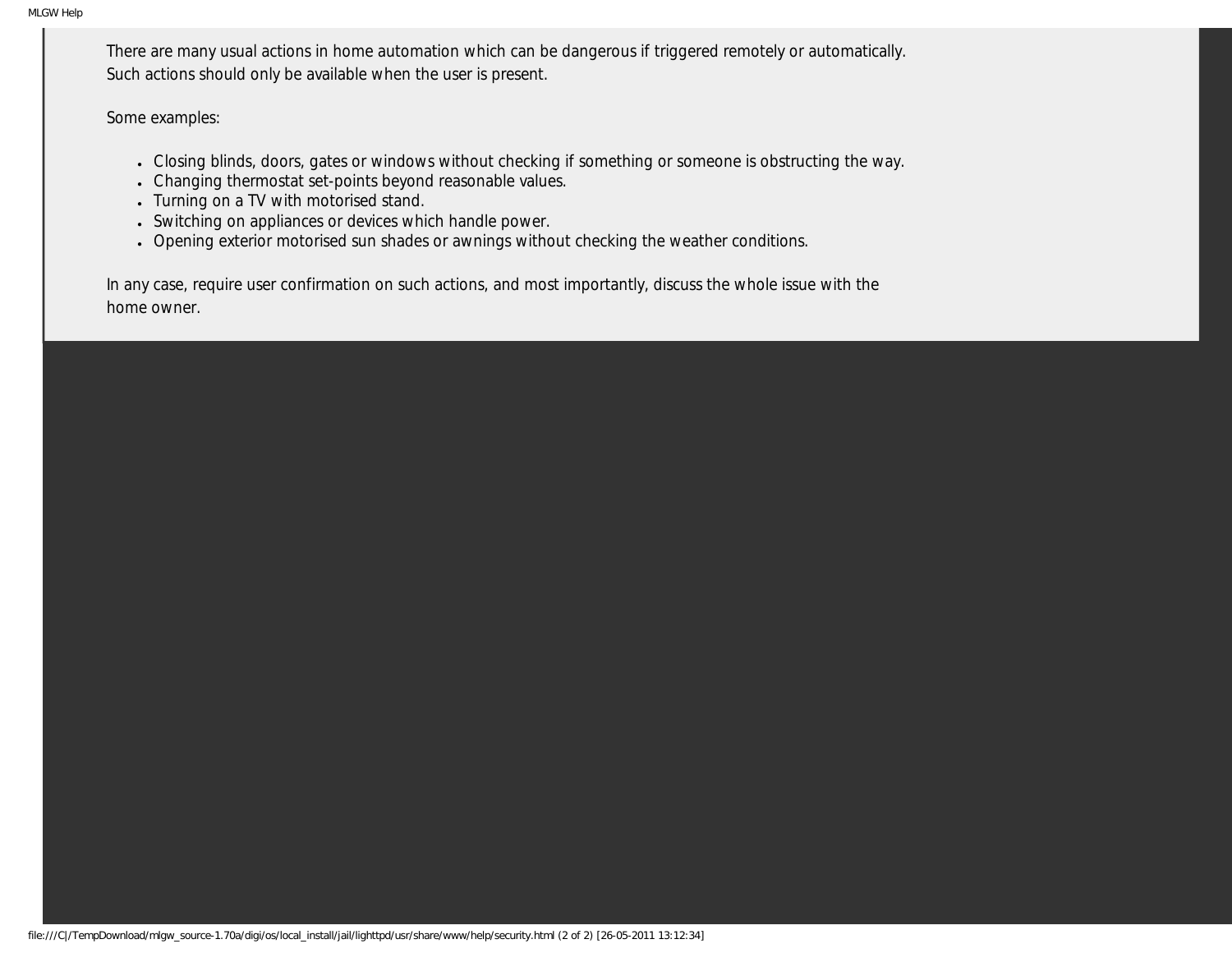## **Front panel**

### <span id="page-4-0"></span>**Front panel indicator**

The front panel indicator provides feedback on the state of the system, and is also used for setup button operation and BeoLink product assignment.

The **normal start-up sequence** shows up like this:

- 1. GREEN: system power up, approximately 2 seconds.
- 2. RED: system boot, approximately 1 minute.
- 3. Blink RED: MLGW application running, and BeoLink products discovery in progress, about 1 minute.
- 4. GREEN: MLGW application running.

If MLGW encounters an unrecoverable internal error, it will signal a **critical error** condition. In this case, the front panel indicator will keep flashing RED and GREEN. The application will still be running, but the error and system logs must be checked for diagnosis.

During **software update** of any of the two processor modules, the front panel indicator will flash GREEN.

### **Setup button**

The setup button on the front panel provides several functions:

- Function 1: optional user event
- Function 2: reset password to [factory default](#page-10-0).
- Function 3: reset network settings to [factory default.](#page-8-0)
- Function 4: erase all configuration, network and password to factory defaults.
- Function 5: BeoLink product assignment on the active configuration.

To select a function, press and hold the setup button. This will cycle through all available functions, and the front panel indicator will blink RED showing the current function. Release the button when you arrive to the desired function number in order to execute it.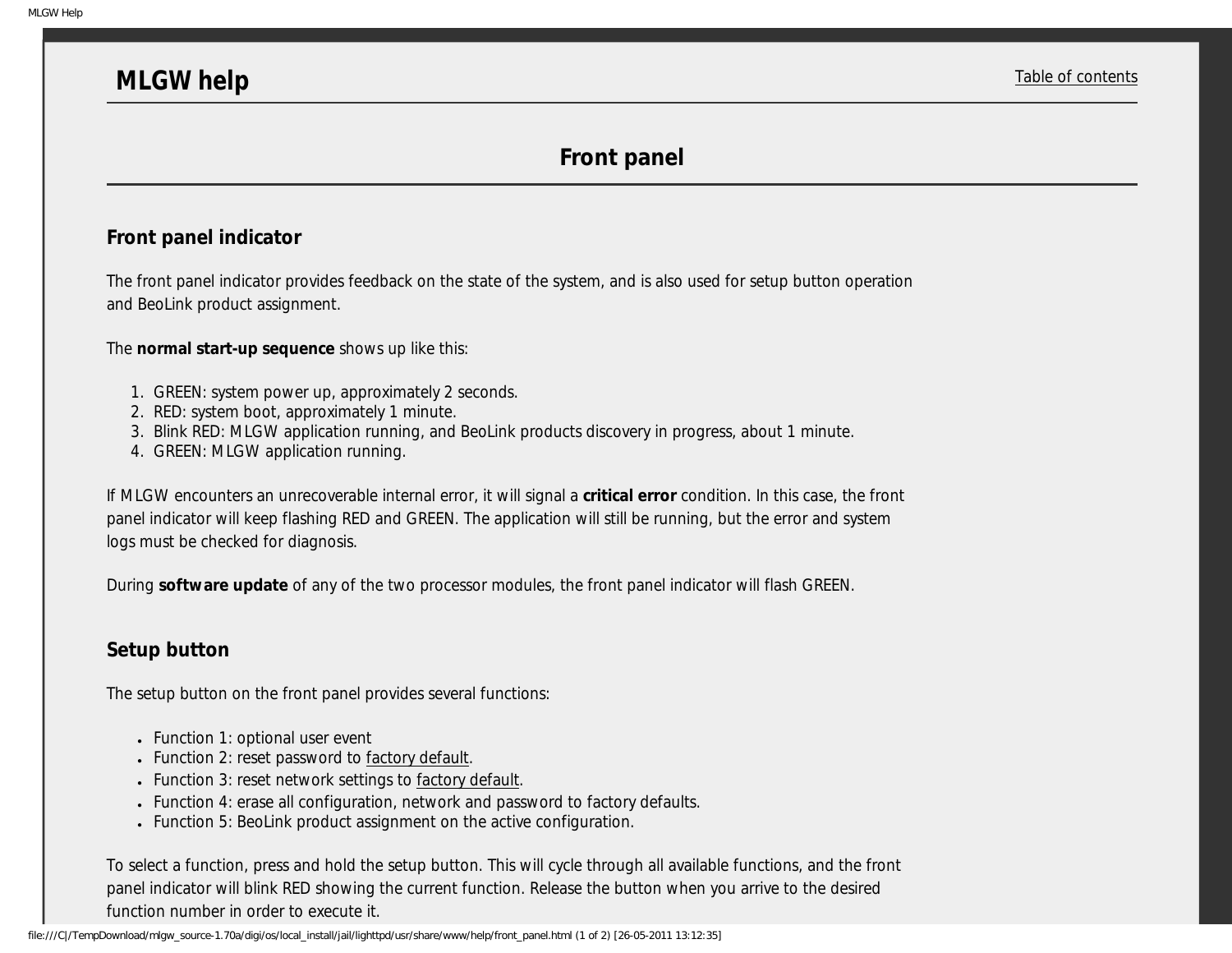Holding the button past the last function will return to normal operation.

Also the setup button can be used during system power up for recalling the original factory installed software, as described in the section on [troubleshooting](#page-51-0).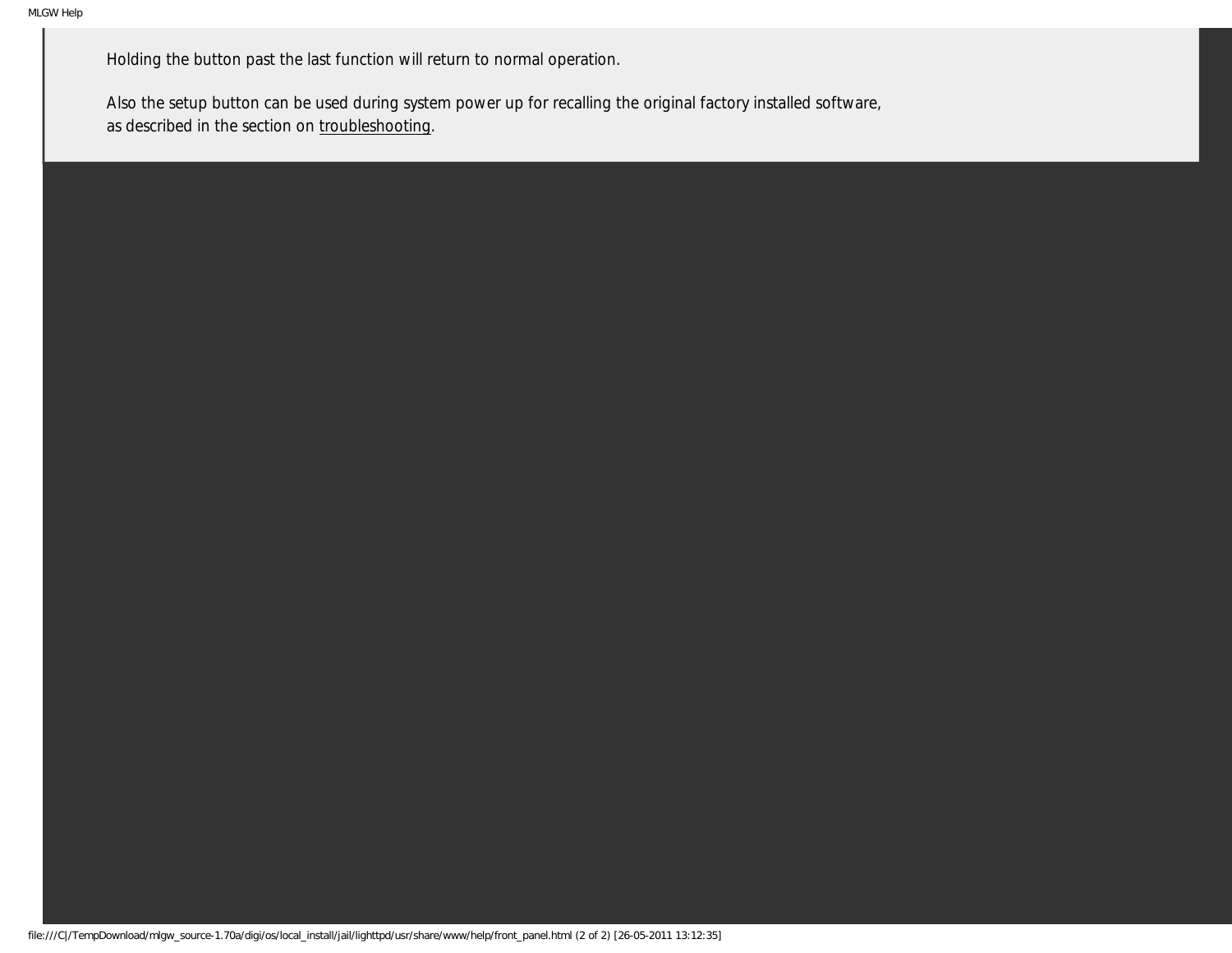### **The web-based user interface**

<span id="page-6-0"></span>Setting up MLGW is done by means of a web user interface.

#### **Accessing the interface**

The default IP address for MLGW is 192.168.1.10. This setting can be later changed to suit the installation.

If MLGW is connected to a local area network:

- 1. Connect your computer to the local network.
- 2. Ensure that your computer can access the same subnetwork as MLGW (default 192.168.1.x).
- 3. Open a web browser and open MLGW by typing its IP address (default 192.168.1.10).

If MLGW is not connected to a network:

- 1. Connect an Ethernet patch cord between your computer and MLGW. Your computer may require that this be a cross-wired patch cord.
- 2. Ensure that your computer can access the same subnetwork as MLGW (default 192.168.1.x).
- 3. On a web browser open MLGW by typing its IP address.

If your computer supports Multicast DNS (also known as mDNS or Bonjour), then you can browse directly to **mlgw.local** instead of typing an IP address; or you can browse directly for mDNS services provided in the network.

When connecting, you should get a login dialog on the browser. Use "admin" for the user name, and MLGW password for the password field. The default password is also "admin".

#### **Navigation**

The web interface is organised into a series of screens which can be selected by means of the navigation bars.

Try to avoid using the browser's **back** and **forward** navigation buttons, since you may lose the information you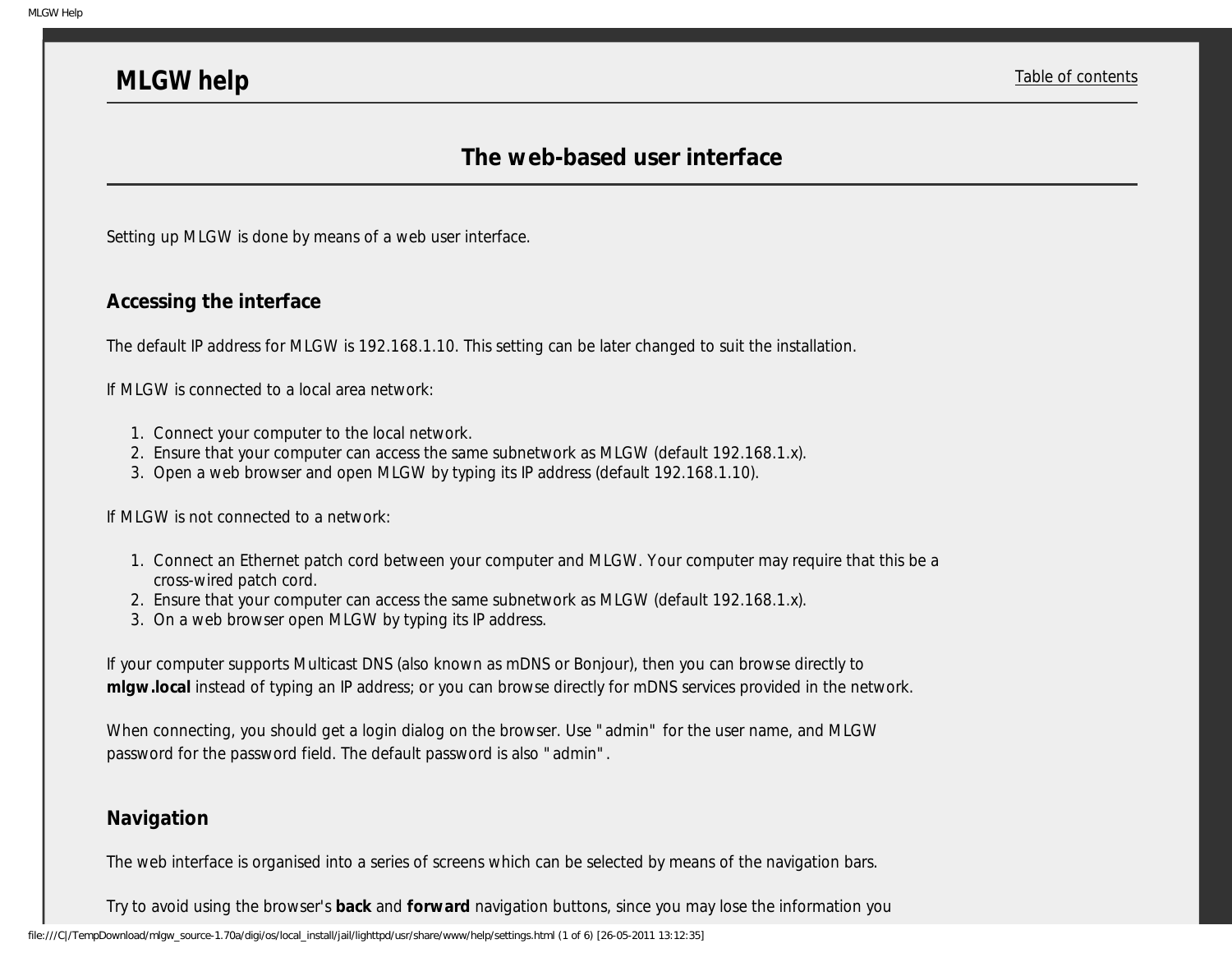#### are entering.

Also, note that changing to another screen does not save the modifications you have made. There are "Apply" or "Save" buttons next to most controls and data fields.

### **Web Interface accessibility**

The user interface is all implemented in plain XHTML and styled through Cascading Style Sheets (CSS).

In case of special accessibility requirements, an alternate style sheet can be selected on the web browser without loss of functionality.

MLGW web interface also works on text-based browsers, or non-visual browsers.

### **Submit protection**

Accesing MLGW Web Interface from several browsers at the same time should be avoided when applying changes to the setup, since changes applied in one browser window will not be visible to the other until the page is reloaded (F5 key in most browsers). The use of the browser's back button is also discouraged.

Doing the above will sometimes result in MLGW showing the following warning:

Data discarded. This can happen when you use two browsers simultaneously, press a button on a page where you arrived using your browser's Back button or when you press the same submit button two times in succession.

<span id="page-7-0"></span>This means that the changes you were trying to make could overwrite changes already submitted (for example from another browser window). The changes will not be applied. Instead, the page will be reloaded to show the latest setup. You are required to make the changes on the new page and submit the data again.

# **Project information**

**[ Info ]**

This screen allows to enter basic project identification information. Use these fields freely to identify the project, or different versions of a project.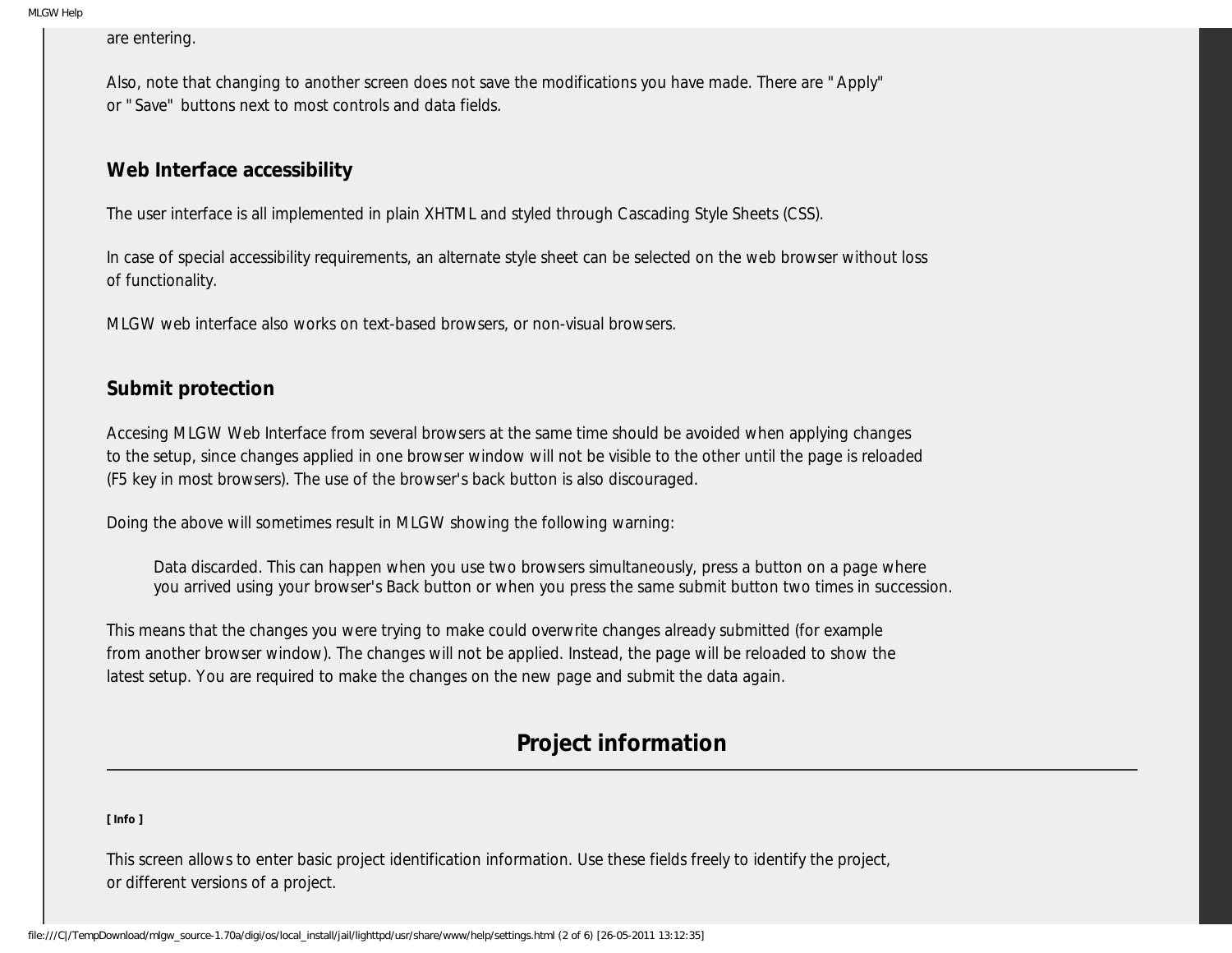<span id="page-8-0"></span>The project name will appear on the header of each screen, and will also be published as the Bonjour service name, so chose a representative one.

## **Network settings**

**[ System | Network ]**

MLGW comes with a default fixed IP address.

Network settings can be changed from the web interface, or from the [command line.](#page-45-0) Moreover, they can be reset using the [setup button on the front panel.](#page-4-0)

Changing these settings takes place immediately, so change everything you need at once before applying the changes.

The **Hostname** field defaults to "mlgw" and can be chaged. This changes how to connect to MLGW using multicast DNS (Bonjour). For example, you can change the default URL **http://mlgw.local** to something like **http://box3.local**. This is useful in large installations where there is more than 1 MLGW unit. Use a single lowercase ASCII word here.

You can select DHCP automatic configuration if the local network has a DHCP server running.

When DHCP is activated, the settings shown are the actual settings from the DHCP negotiation, so you can first use DHCP to find out the subnet, gateway and DNS server, and then go back to a fixed IP address on that subnet.

Fixed IP configuration is preferable to DHCP whenever a controller needs to communicate with MLGW (e.g. for establishing MLGW protocol connection).

Default gateway and DNS server must be correctly configured for MLGW to have access to the Internet; this is needed for [on-line software update](#page-41-2).

The default network settings are:

- IP address: 192.168.1.10
- Subnet mask: 255.255.255.0
- Default gateway: 192.168.1.1
- DNS server: 192.168.1.1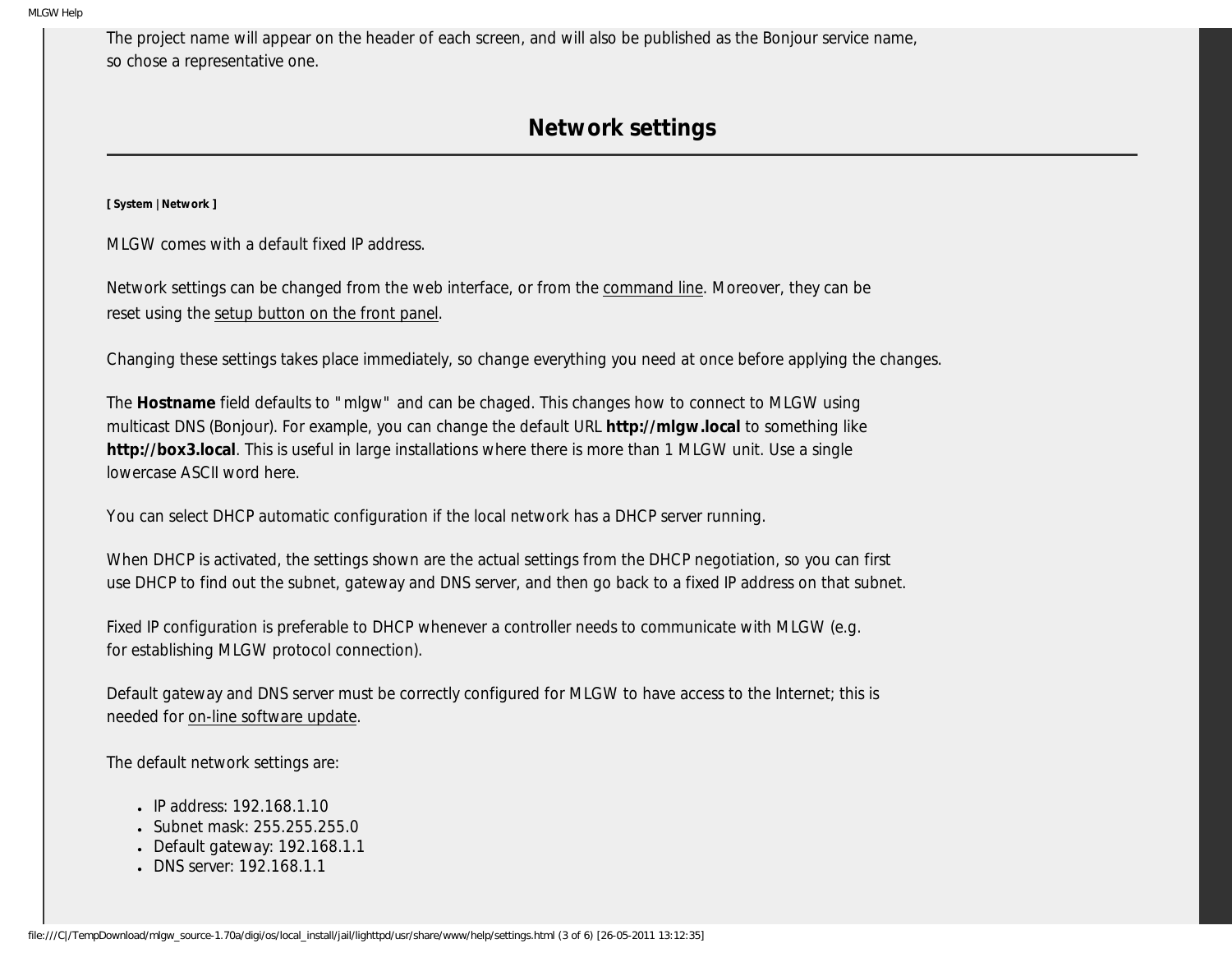### **Service discovery**

MLGW publishes it's network services using Multicast DNS (also known as mDNS or Bonjour).

If your computer has this feature, then you should be able to connect to MLGW by using the address **mlgw.local**, or directly select "Mlgw | Setup" from the web browser's mDNS (Bonjour) menu. The command line interface is published similarly.

### **Auto IP address**

If MLGW is configured for DHCP and finds no DHCP server, then it will assign itself a free IP address using the **Auto IP** mechanism.

<span id="page-9-0"></span>This way, if your computer supports mDNS, you should always be able to browse to **mlgw.local**.

# **Date and time settings**

#### **[ System | Date & Time ]**

MLGW can get its system time from BeoLink, and this is the recommended option. In this case the time will be constantly synchronised to the clock of the main BeoLink product.

Alternatively, the date and time can be set manually. Note that MLGW will lose it's time setting if powered down for several hours.

<span id="page-9-1"></span>System time is useful for monitoring events and for examining the system and error logs, but having the correct time set is not critical to the system.

# **Text size configuration**

#### **[ System | Text Size ]**

The web-based user interface may result too wide for low resolution screens such as those of mobile Internet devices, subcompact laptop computers, or old laptop computers.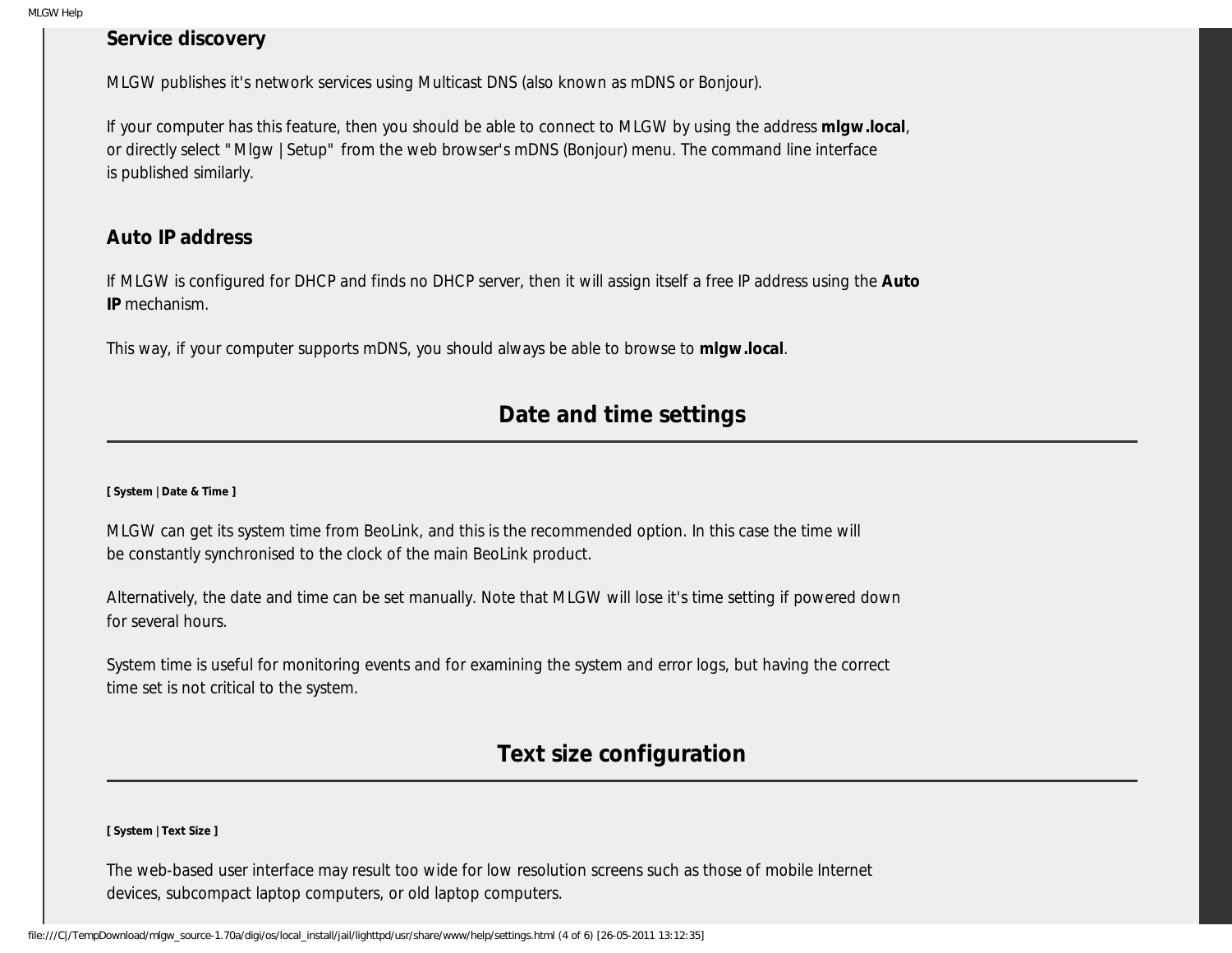In this case, a more compact style for the user interface can be selected.

<span id="page-10-0"></span>Note that most web browsers have text size and screen zoom options, which allow for further adjustment of the interface.

# **System password**

**[ System | Password ]**

The system password is used for accessing both the web user interface and the command line interface (CLI).

Logging in to the web interface requires entering "admin" for the user name, plus the password. The factory default password is also "admin".

Logging into the CLI requires only entering the password.

This password can be changed on the web interface or using the [CLI](#page-45-0) command **password**.

<span id="page-10-1"></span>If you forget the password, it can always be reset to the default value by means of function 2 on the [front panel](#page-4-0).

# **MLGW protocol settings**

**[ System | MLGW protocol ]**

MLGW protocol is available on RS232 connection and as TCP socket connections. Multiple simultaneous MLGW protocol connections are supported.

The options available are:

- Availability and bit rate on RS232 port.
- Availability and TCP port number on the network connection.

If the RS232 port is already being configured for another device, a message will be shown and selection will be disabled.

For information on using MLGW protocol, refer to the MLGW Protocol specification.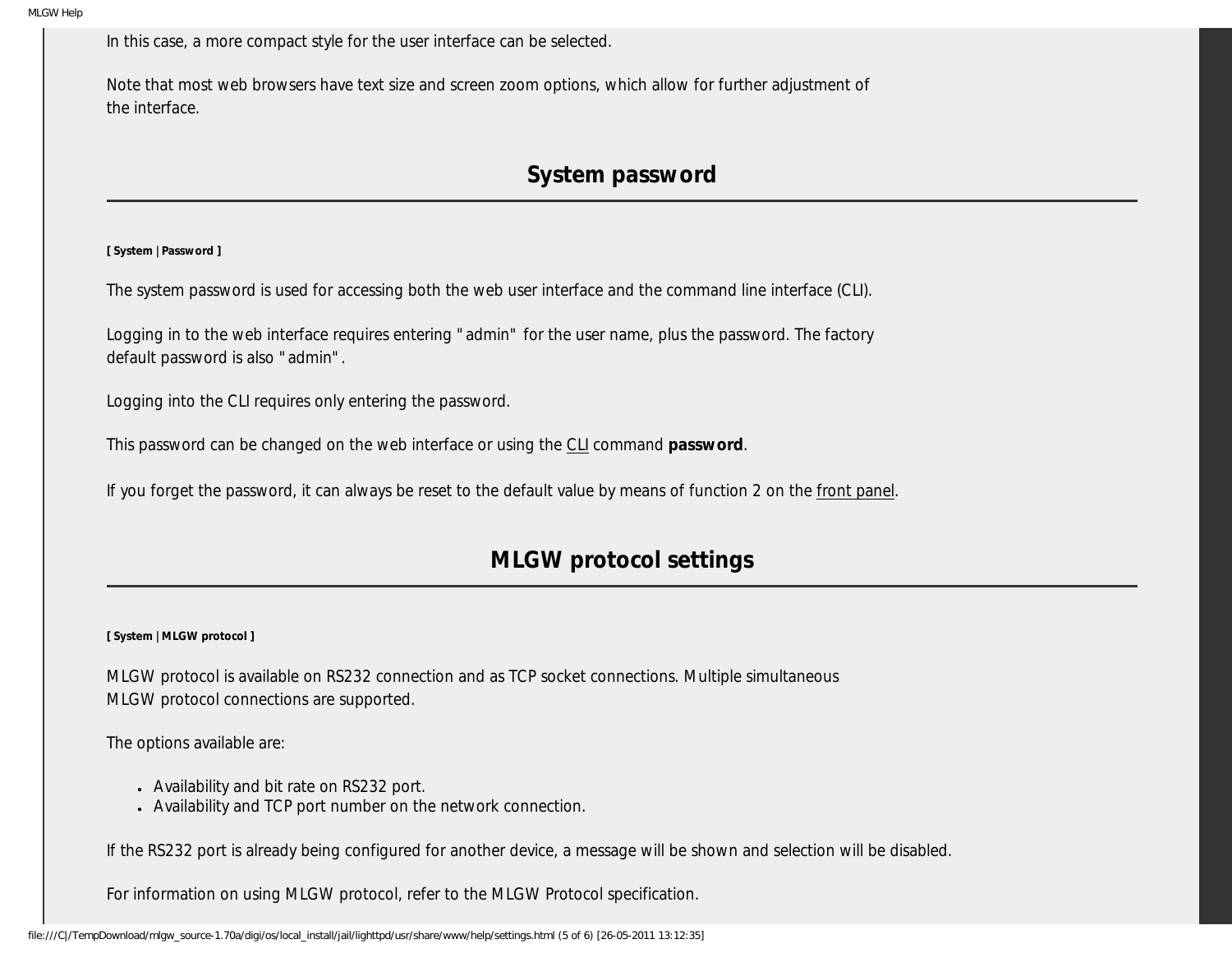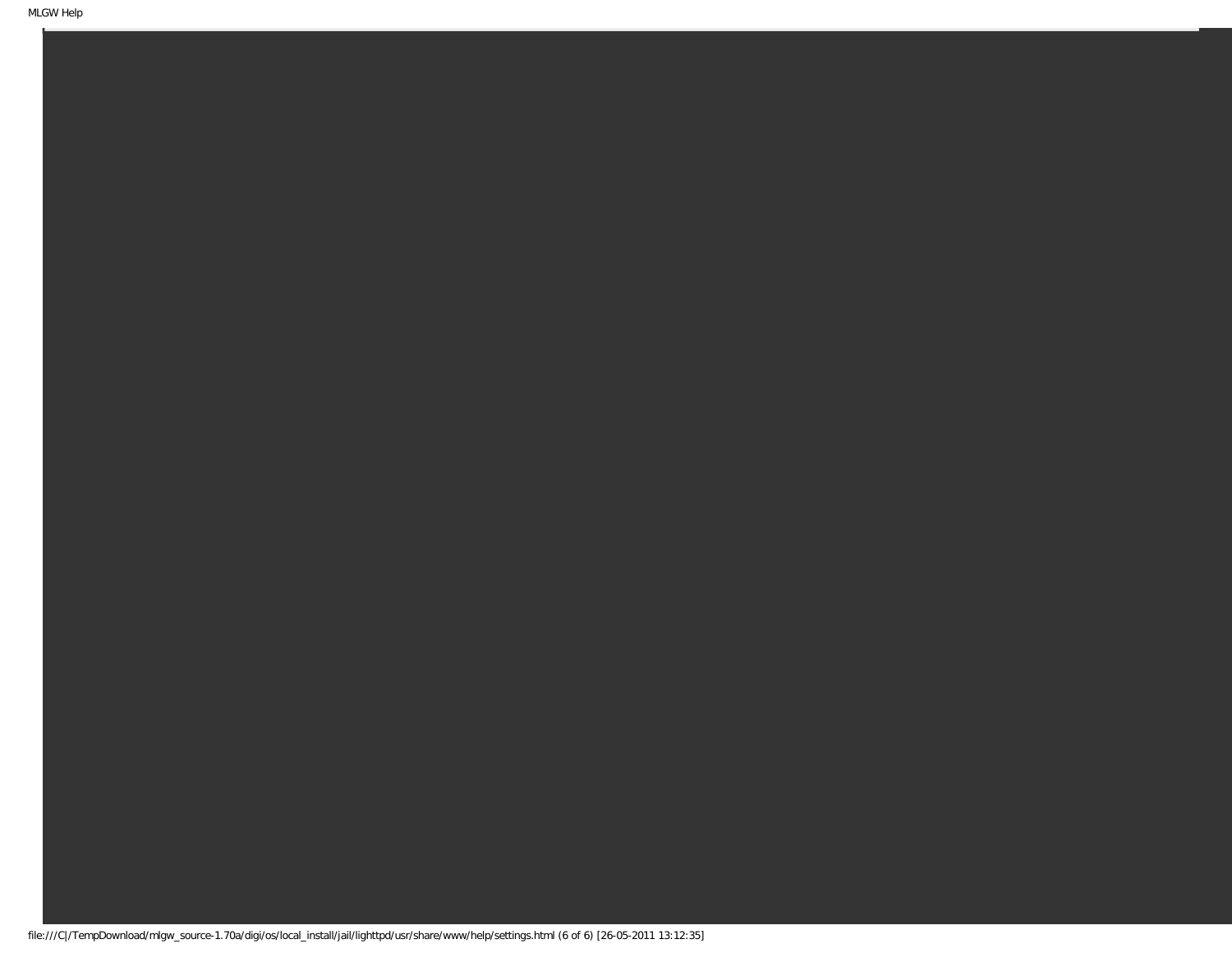### **User management**

<span id="page-12-0"></span>**[ System | Users ]**

**[ Web Panel | User management ]**

MLGW keeps a list of users that can access the external control interfaces and services:

- MLGW Protocol access
- [Web Panel](#page-43-0) and [Publishing service](#page-20-0) access, together with a list of available rooms

**Note**: the list of available rooms is taken from the active configuration. Make sure that **rooms are defined and tested** before setting up users.

MLGW Protocol access is necessary for external controllers and mobile applications for 2-way interaction with MLGW. MLGW Protocol authentication can be disabled altogether to provide backward compatibility with software version 1.2 and earlier (Settings | MLGW Protocol | Enable authentication over Ethernet).

MLGW Protocol over RS232 always has authentication disabled.

### **User properties**

The properties for each user are:

- . User name
- Password
- Hidden user flag
- User management flag
- MLGW Protocol access flag
- Web panel / publishing service access flag
- List of rooms to access

**User name** and **password** are free text values. If using more than one word, or international characters, please

check that there are no encoding incompatibilities when accessing MLGW.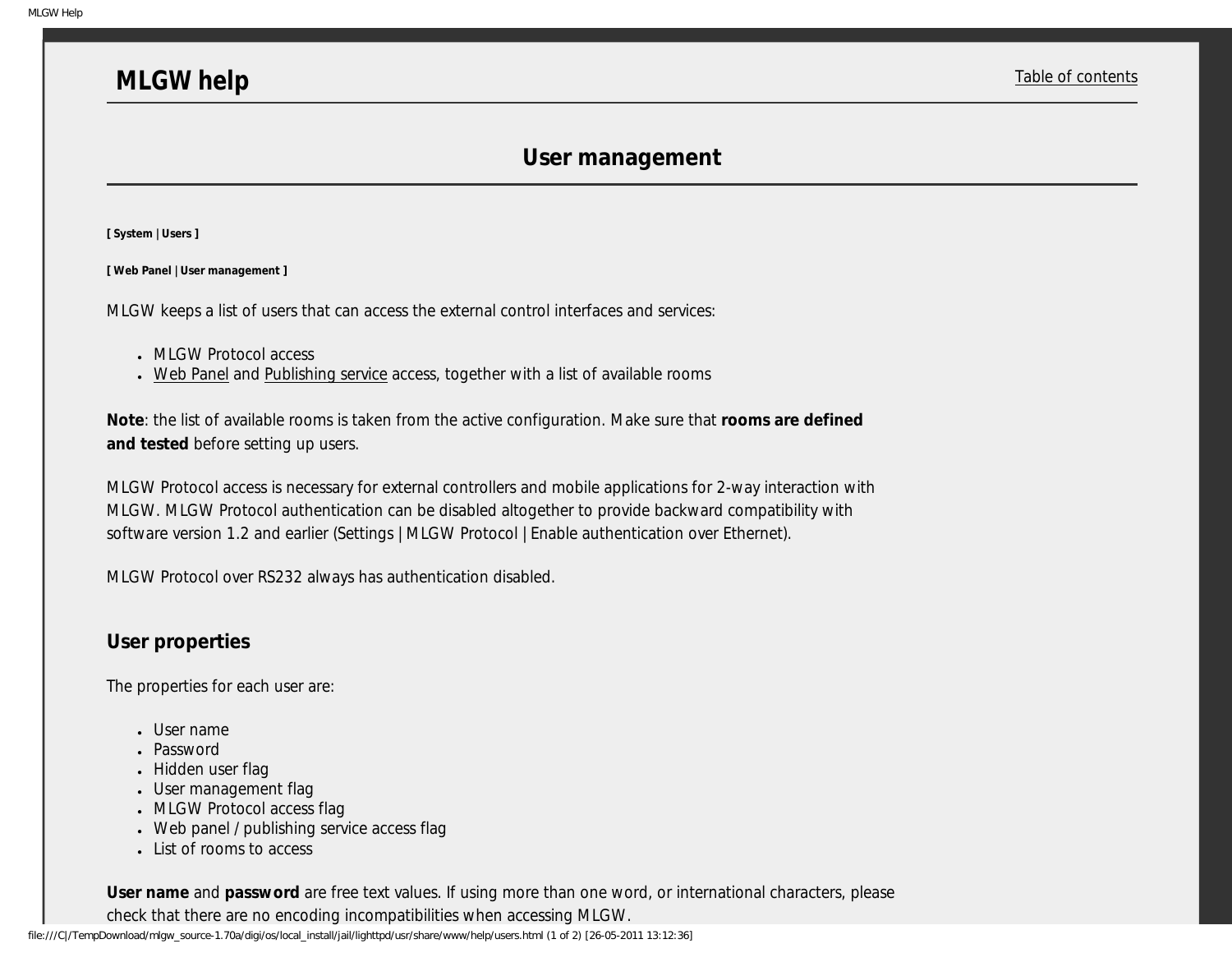There is no default password for users, so a new password must be supplied at least once.

When modifying user properties, leaving the password field empty means no password change.

**Hidden user flag**: When an external controller is interacting with MLGW, a user can be assigned for authentication. However, this is set-up during installation of both systems (MLGW and controller), and the users should not be able to modify these settings. For example, if the user name of password are changed, the controller will no longer interact with MGLW.

When this flag is set for a user, it will not appear on the web panel user management page.

**User manager flag** indicates whether this user can set up and configure other users accounts by means of the web panel. The usual case is to give the home owner access to user management.

A user manager will have an extra option on the web panel for managing users, very similar to the user setup screen for the installer. The differences are that users with hidden flag will not show, and the hidden property will not be available.

**It is important to have at least one user manager** (e.g. the home owner) to avoid service calls for setting up users.

**MLGW Protocol access flag** indicates whether the user can establish a MLGW Protocol connection (provided MLGW Protocol authentication is enabled). This property is needed for mobile applications and external controllers.

Web panel / publishing service access flag indicates if the user can access the web panel, and if a mobile application can get configuration information by means of the publishing service. Disable this property for external controllers which only use MLGW Protocol.

List of rooms indicates which rooms the user will have access to on the web panel or on the mobile application. For example, children should not have access to scenes/sources on the main bedroom, or scenes accessible from outside the house (Global, Away).

Room access setting affects:

- On mobile applications: scenes and sources available for control.
- On the web panel: the rooms that can be selected for scene access.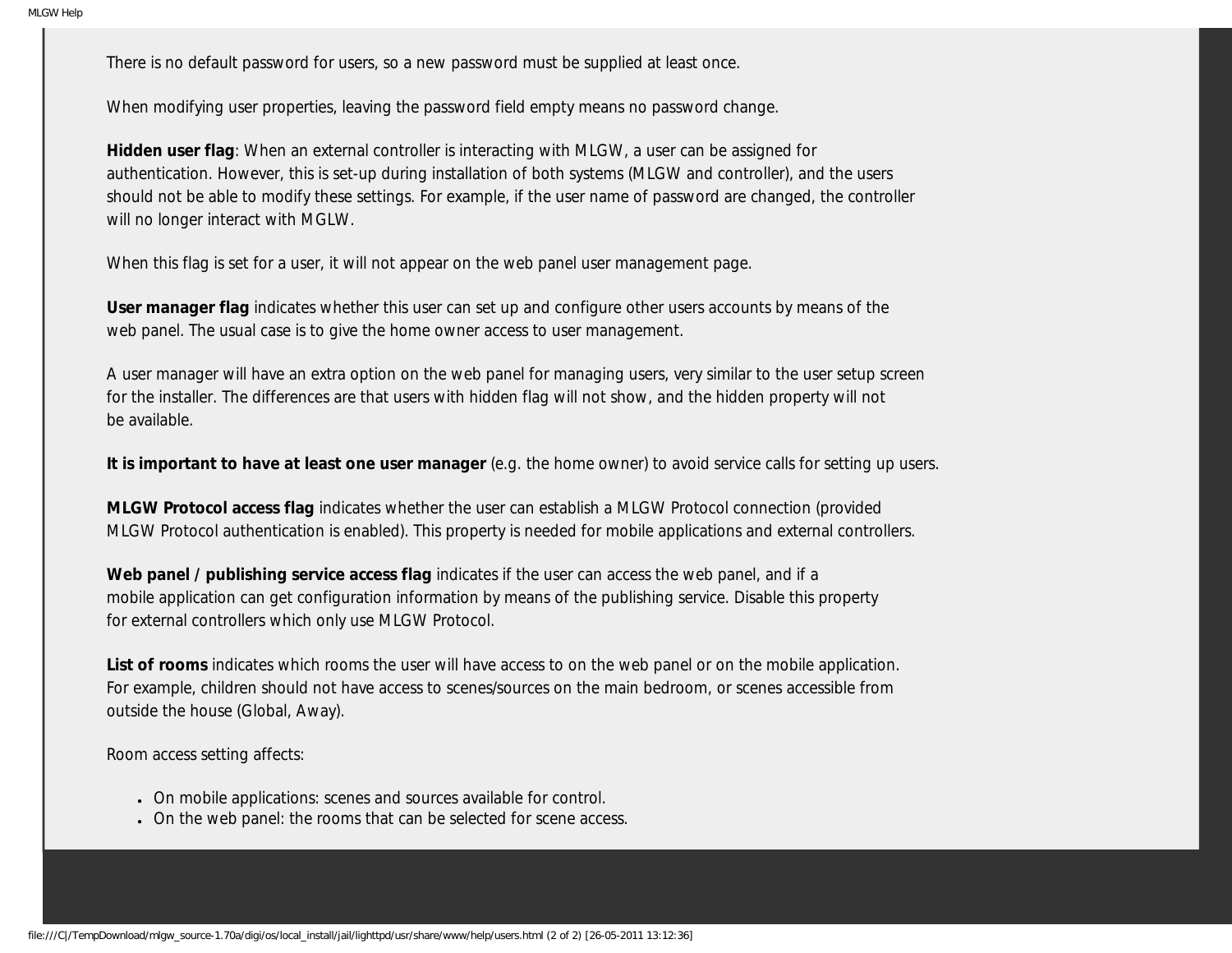### **Devices**

<span id="page-14-1"></span><span id="page-14-0"></span>**[ Programming | Devices ]**

Use the **Devices** screen to specify the devices connected to MLGW, and configure MLGW special devices [\(virtual buttons,](#page-21-0) [schedulers\)](#page-26-0).

Use the list on the left of this screen to select or add devices.

Version 1.3 of MLGW supports communicating with 1 type of external system. For some specific drivers (IHC/ LexControl and Lutron GRX), more than 1 external system of the same type can be attached to MLGW.

Depending on the particular device selected, you may need to specify how MLGW will connect to the device. See the notes on [supported systems](#page-23-0) for information on setting up. Common connection settings are described below.

#### **Common connection settings**

#### **Direct Ethernet connection**

Use this option for systems with a network interface, and provide the IP address of the system.

The IP address has to be of the form xxx.xxx.xxx.xxx (for example: 192.168.1.200).

Some systems also require a TCP port number on which it expects incoming connections. Port 23 (Telnet port) is the most usual default value.

Also, depending on the system, login and password information may be required. Default values will be suggested when available.

#### **Direct RS232 connection**

MLGW has 1 RS232 interface for connecting to external systems.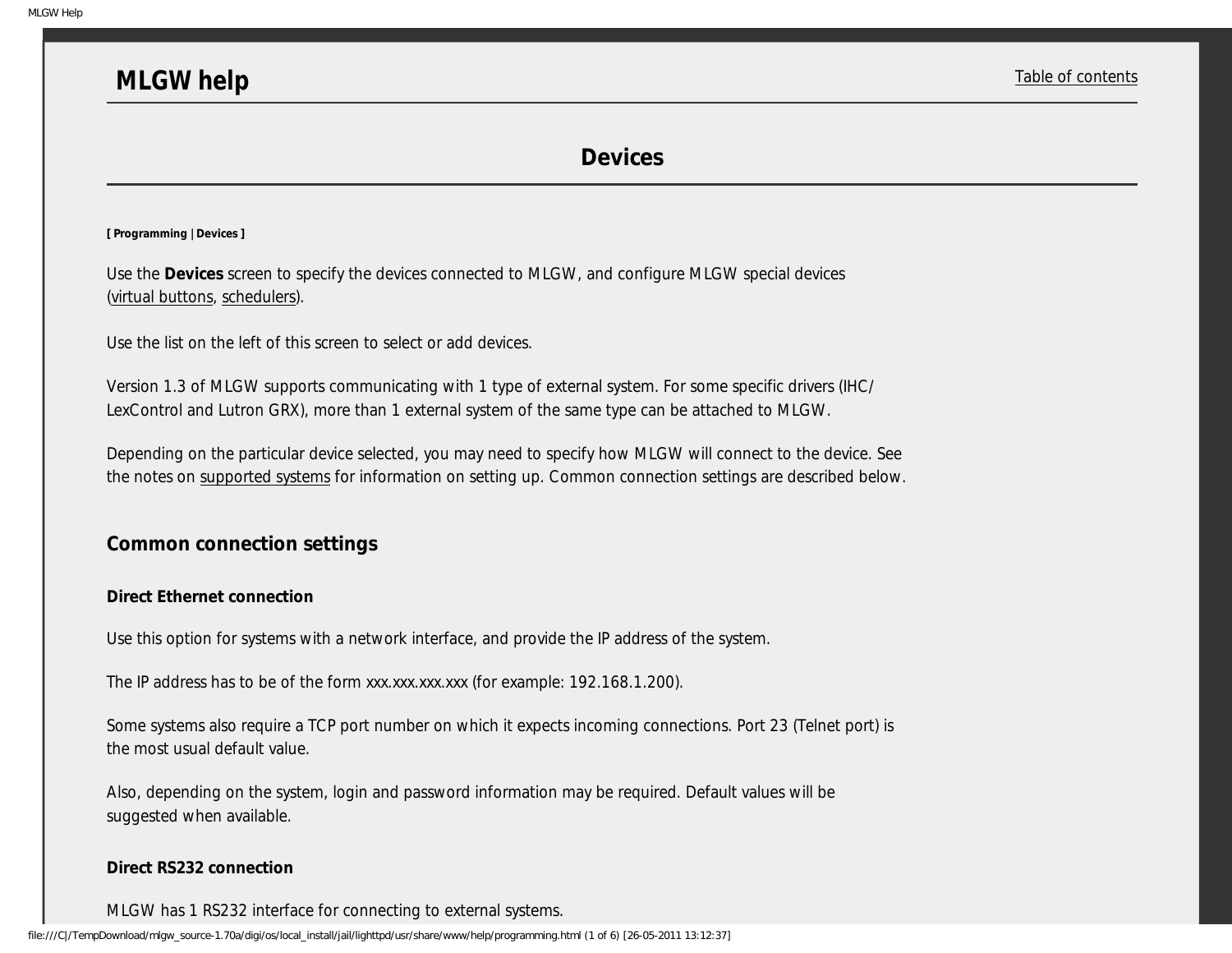Only one system can be connected to the interface at a time, so when configuring MLGW you will be only allowed to set up one system on RS232. A notice will appear whenever this interface has already been reserved for another system.

Some devices may require hardware flow control. In this case, verify that you are using a fully wired cable. Examples are [Lutron HomeWorks](#page-27-0) processors and [Lutron Radio RA](#page-30-0) interface.

Also ensure that you use good quality cables, with proper shielding to avoid interference.

If the distance to cover is excessive, try using a lower bit rate, or try using an RS232 to Ethernet interface next to the external system. This last recommendation also applies in case of interference or ground-loop problems.

For further reference, check the [RS232 connector pin assignment](#page-48-0).

#### **Using RS232 to Ethernet interfaces**

For systems with an RS232 interface, it is also possible to use an RS232 to Ethernet interface. This way, the network installation can be used instead of having to run a long RS232 cable between the system and MLGW.

You should configure the interface for the correct RS232 parameters (bit rate, flow control, etc.).

Parameters to configure on MLGW are the IP address and TCP port number of the interface.

#### <span id="page-15-0"></span>**Resources**

The resources section is where you identify all the necessary components with which MLGW will interact.

Here you define rooms and products on the BeoLink setup, events for the schedulers, virtual buttons for mobile devices, and keypads or buttons for external systems.

See the notes on setting up [external systems](#page-23-0) for setting up resources in each case.

#### **Editing resources**

All resources tables contain an empty last row. Use this row to define a new resource.

An exception is IHC/LexComm, where adding new resources has to be done from the list of all available resources.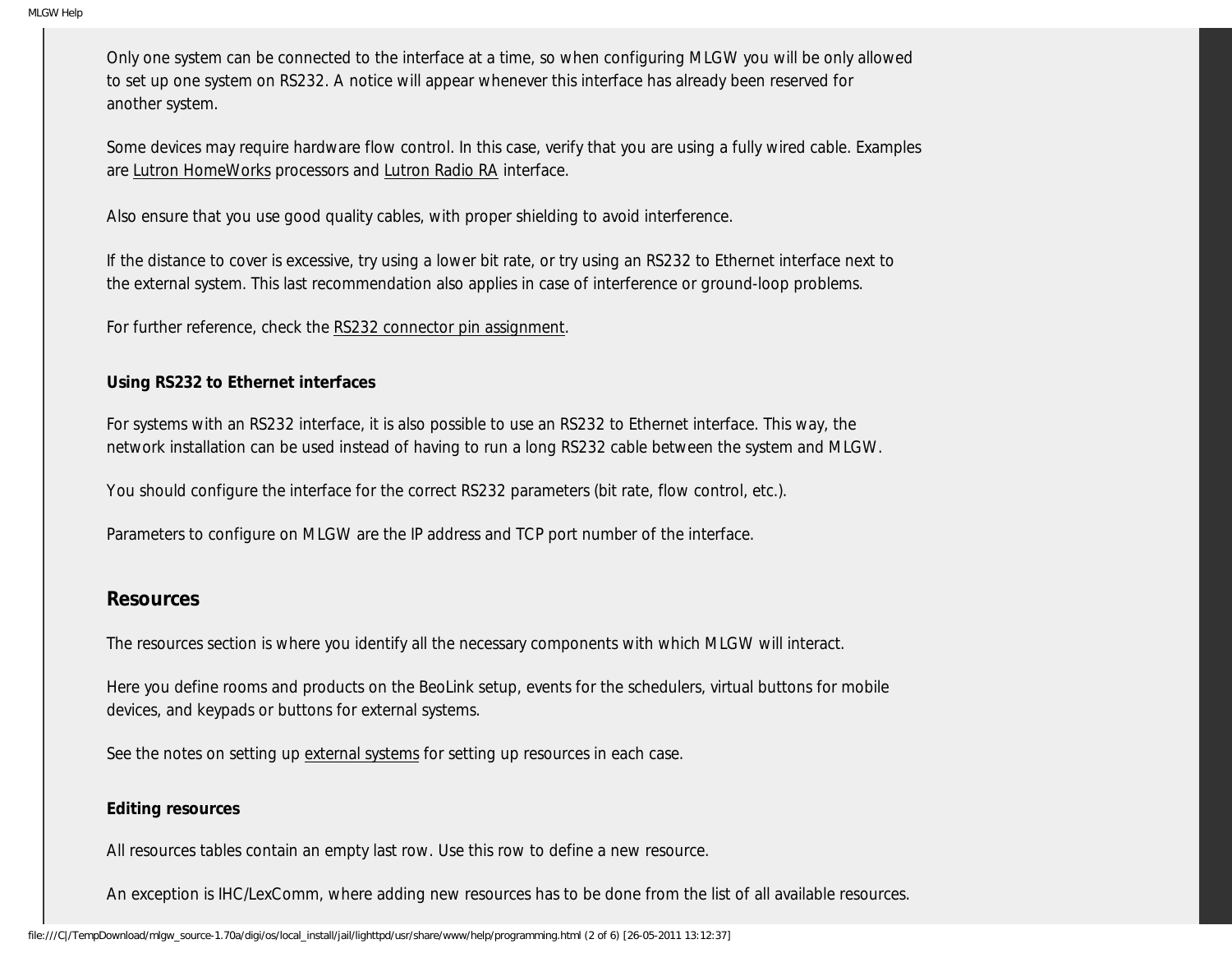Every change you make needs to be saved either by selecting the corresponding "Apply" button, or by pressing Enter. The "Apply" button will be highlighted whenever changes are detected.

For removing resources, select the **Delete** check boxes before applying changes.

### **Automatically detecting and adding resources**

Most drivers allow automatically detecting resources. The procedure is the following:

- Add a driver with the relevant connection settings.
- TEST the configuration.
- Activate one or more of the resources (e.g. press a button on a keypad).
- CANCEL the configuration.
- Click on the **Show detected** button that appears below the resources table.
- A new list will appear with the resources detected during TEST.
- Select the resources to add to the resource tables and press Apply.

<span id="page-16-0"></span>Drivers that do not have a **Show detected** button do not have this feature.

# **Macro programming**

#### **[ Programming | Macros ]**

The interaction between the different devices connected to MLGW is defined by means of **macros**.

A macro consists of a set of events and a list of commands.

Whenever any of the events defined in a macro occurs (for example, a key press on a keypad, or a Control command on Beo5), the macro is triggered. This means that all the commands in that macro will be executed in order.

To define a new macro, select the "Add macro" button that appears on the macro list.

## **Copying macro definitions**

A complete macro can be duplicated using the "Clone" button. This will make an exact new copy of a macro.

Also, selected events or commands can be copied from one macro to another. Select a group of events or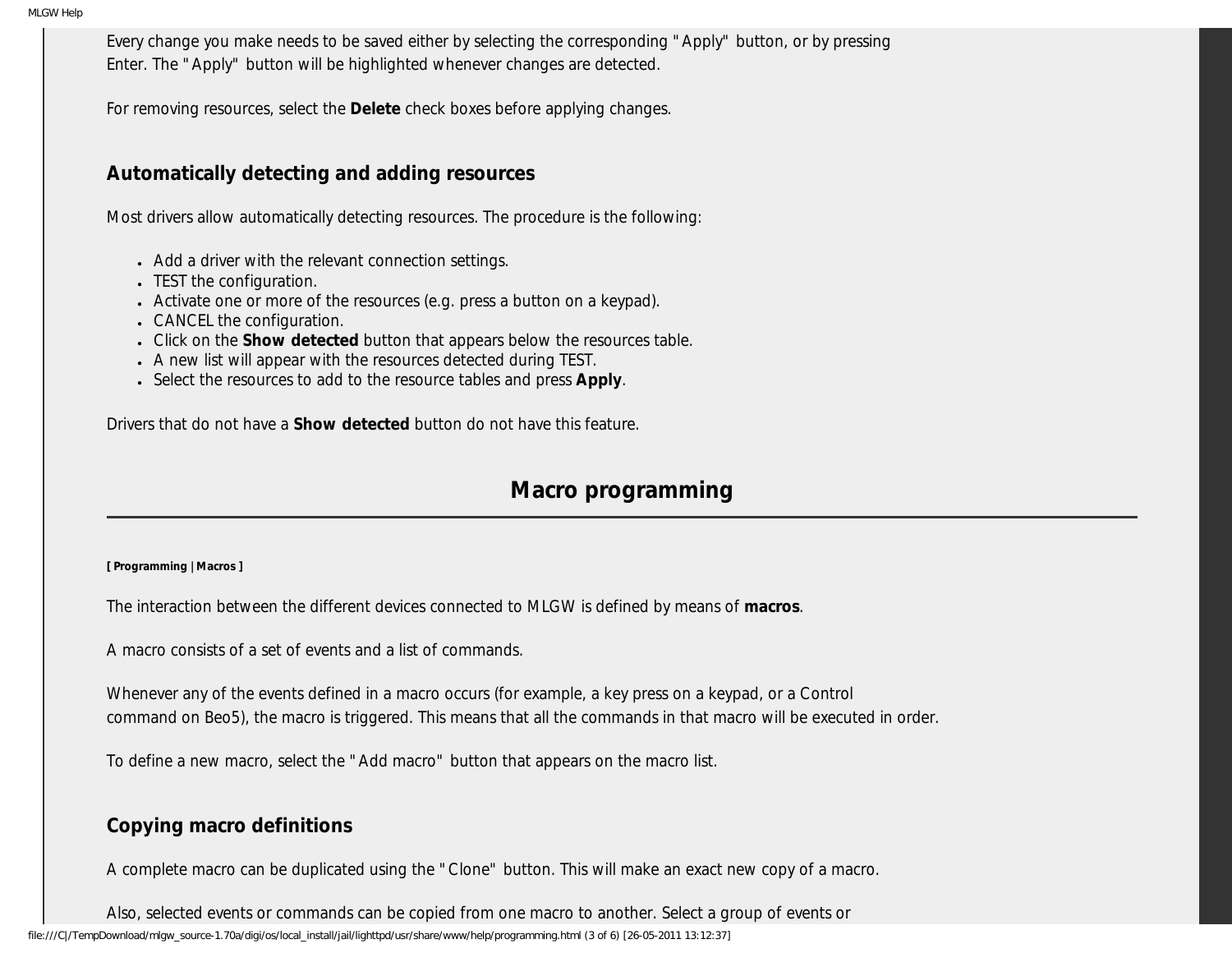commands using the check boxes, and use the "Copy" buttons. These copied events or commands can later be pasted on another macro.

Copied events and commands are stored independently, so you can copy both events and commands and then paste them to another macro.

#### **Orphan commands and events**

If commands and events are already defined for a resource, and then that resource is modified to another address, then the events and commands will become orphan (without an associated resource).

Orphan events or commands will still be functional, and will refer to the original addressing of the resource.

<span id="page-17-1"></span>The macro screen will signal the presence of orphan commands or events, and a report is available for listing them all.

## **Configuration reports**

**[ Programming | Reports ]**

Several reports are available that show the macros, commands and events defined on the current edit configuration.

<span id="page-17-0"></span>Each report will open on a new browser window, and can be reloaded to reflect changes.

# **Testing and accepting a configuration**

#### **[ Programming | Configuration toolbar ]**

MLGW keeps 3 independent versions of the configuration. Each configuration consists of the set of devices, connection settings, resources and macros.

At all times, the **active configuration** is running. The user cannot modify this configuration directly, since it could disrupt the behaviour of the installation.

Instead, what the user can change from the user interface is another configuration called the **edit configuration**. So, all device settings, resources and macros modified by the user do not become active, but only change this

file:///C|/TempDownload/mlgw\_source-1.70a/digi/os/local\_install/jail/lighttpd/usr/share/www/help/programming.html (4 of 6) [26-05-2011 13:12:37]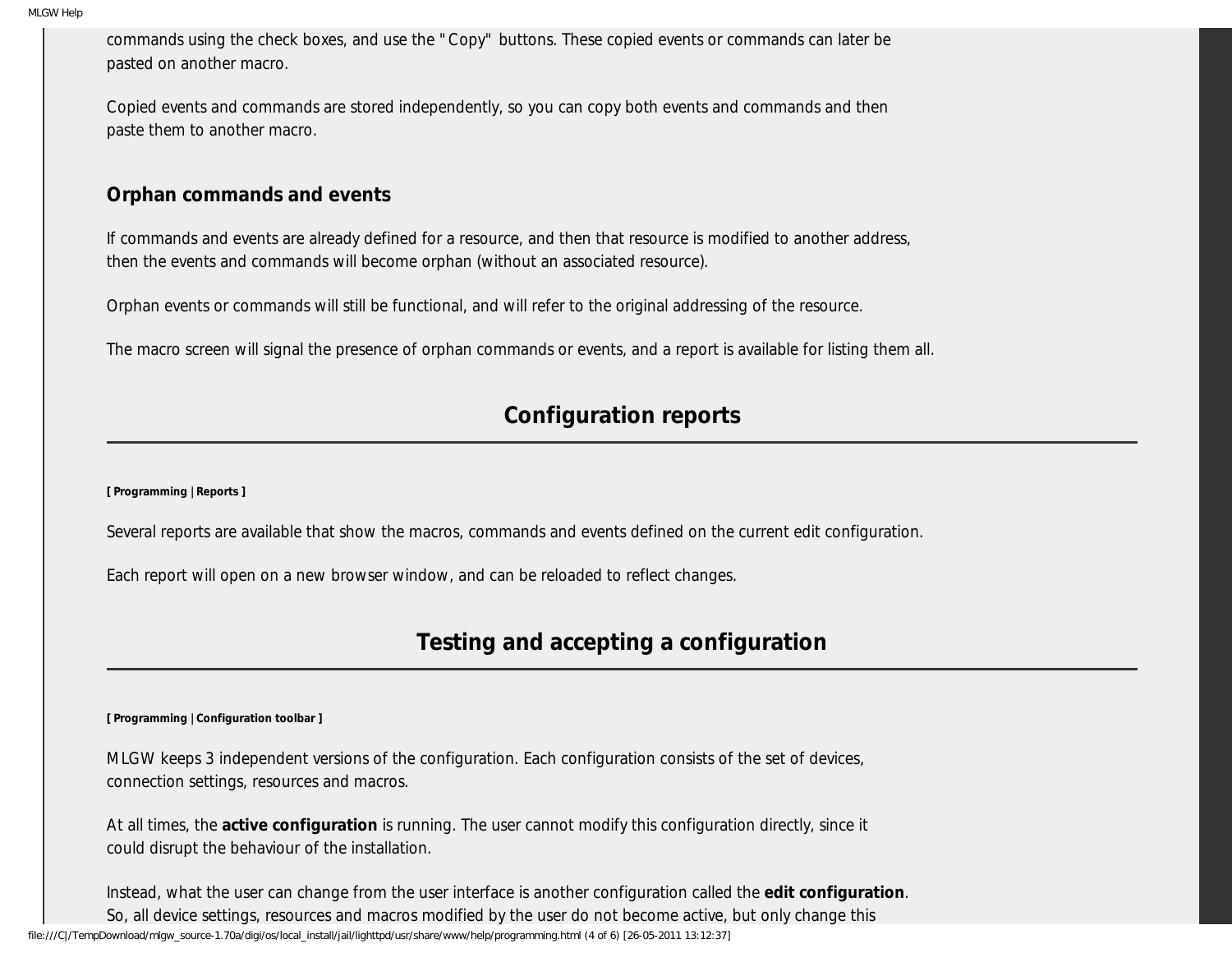#### edit configuration.

The user can **test** if the modifications being made work as expected by selecting the "Test" button on the configuration toolbar. This will momentarily stop the active configuration and run a copy of the edit configuration.

If everything runs as expected during the test, then the configuration can be accepted by selecting the "Save" button. This way, the configuration being tested becomes the active configuration. Otherwise, the "Cancel" button will restart the original active configuration.

During testing, the monitor and system log screens can be useful for checking if the new modifications are working as expected.

The "Discard" button stops any testing, and reverts all changes to the edit configuration, making it equal to the active configuration.

When accepting a configuration, the previously active configuration is not lost, but saved as the **previous configuration**. Use the "Previous" button to return to this saved configuration.

All 3 versions of the configuration can be [downloaded](#page-40-1) from MLGW for reference, backup, or uploading to another MLGW unit

<span id="page-18-0"></span>Note that the edit configuration is not guaranteed to be recovered in it's latest version in case of a power failure. The active and previous configurations are always stored on permanent memory. It is strongly recommended that you accept changes to the configuration after testing, so that these changes are not lost.

## **Defining Sources**

#### **[ Programming | Sources ]**

**Note:** This section is only relevant for supporting [mobile applications,](#page-20-0) and has no effect on macro programming.

This screen allows to define sources for each BeoLink product. This information will be used by mobile applications for generating a user interface where each product contains the relevant sources.

If BeoLink resources have been uploaded from a Beo5 project file, then this screen should automatically contain most information necessary (with a default UI type field according to the source).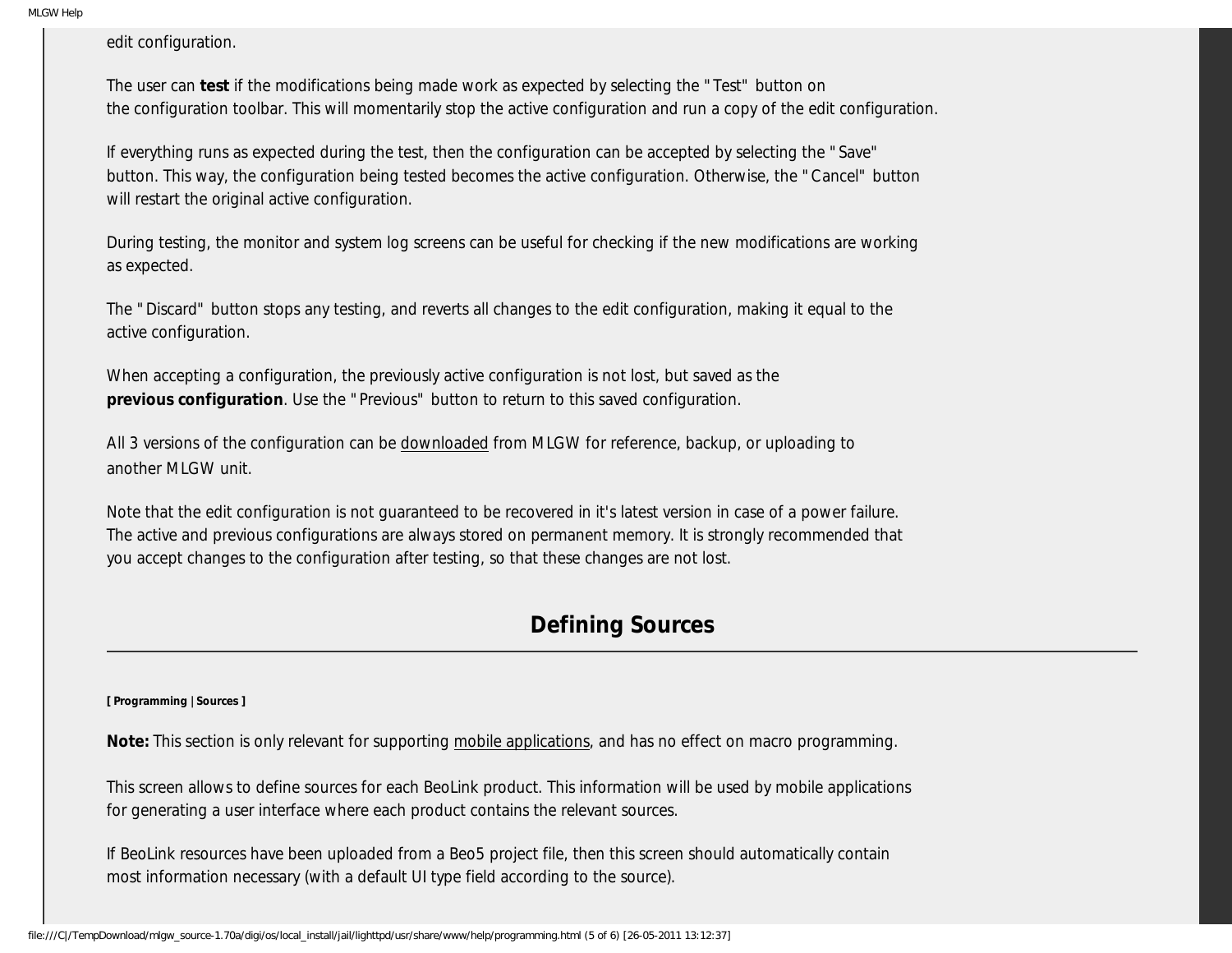A list of sources can be defined for each product. The information to provide for each source is the following:

- **Source:** This is the actual Beo4 command for selecting the source. The combination of values for common sources is given in the table below.
- **Name:** This is an optional label to show with the source. Try to use a short label (no more than 5 or 6 characters) so that it can fit on less space on the user interface. The recommendation is to leave this field empty unless you need a specific description for this source (e.g. name of a set-top box or DTV service).
- **Dst:** This is equivalent to the **A/V** button on Beo4, or the Destination field for BeoLink commands in macros. This field should be filled in automatically depending on the source; you can also select **AUTO** in order to retrieve the default setting for that source type. You can modify this setting if needed, such as selection of audio sources on video products on Option 1 or Option 5 or vice-versa.
- Link: In the case of a link product having local sources, sources from the main products are selected using the LINK modifier (just as with Beo4). This may also be necessary for products in OPTION 4. **Important note:** many BeoLink products do not support this modifier.
- **UI type:** This is an indication to the mobile application on what type of user interface is needed for operating the product. Choose the type that most suits your specific source or set-top box.

## **Support for HDMI matrix**

MLGW provides support for unconventional source selection commands where source selection is a sequence of more than one commands.

HDMI matrix sources 00 to 19 can be selected on the source drop-down menu.

These whole sequence of commands will be published to the mobile application.

Note that an updated version of the mobile applications must be used that fully support source selection sequences.

## **The VTR2 source**

Some link products do not respond to the standard command for **DVD2** source.

If this is this case, you need to set the source as **VTR2** with destination video (TV).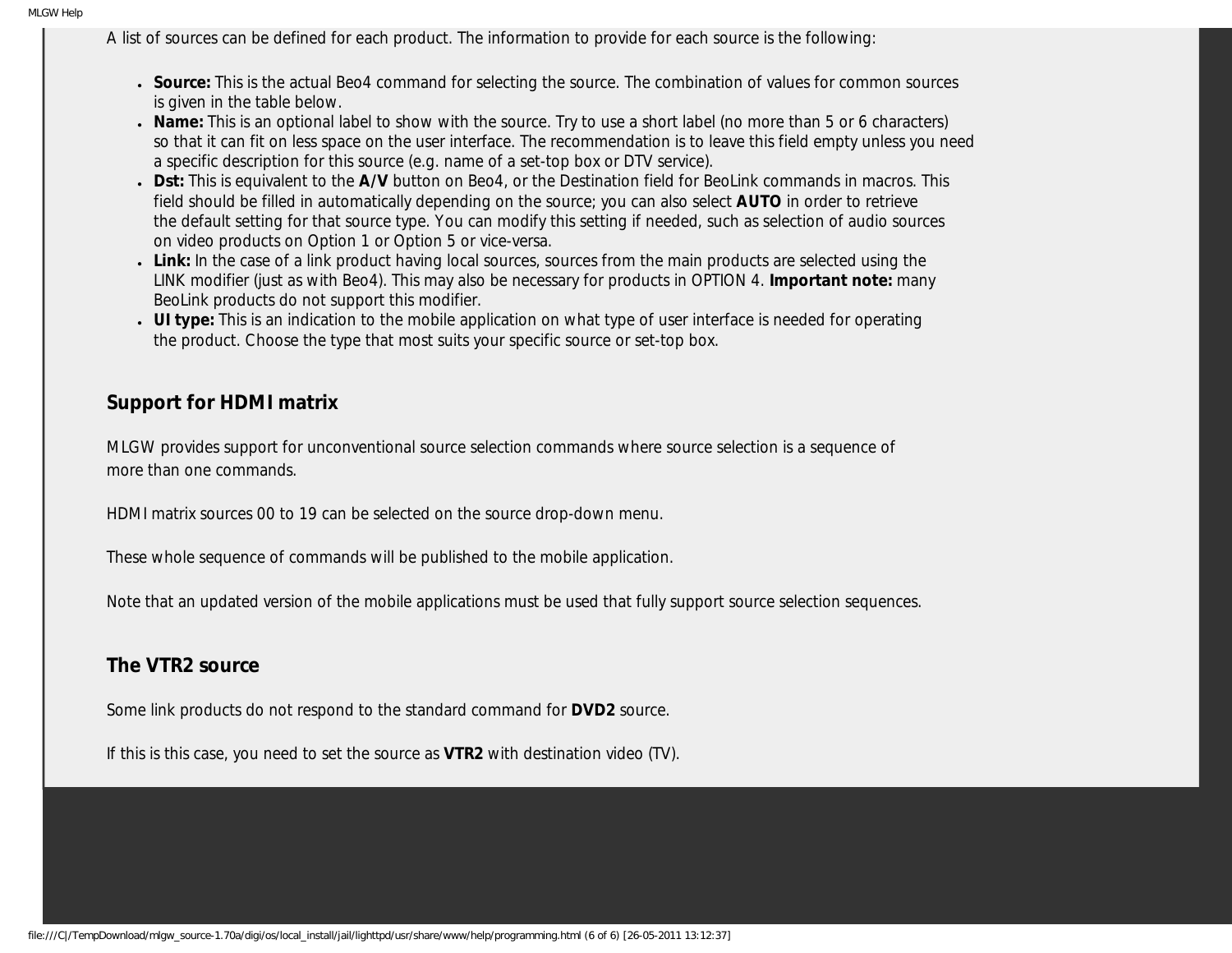## **Mobile applications**

<span id="page-20-0"></span>MLGW allows interaction with applications running on external devices via MLGW Protocol. Examples of devices are mobile systems such as smart phones or wireless internet devices.

In order to provide configuration information to these **mobile applications**, MLGW publishes all the relevant configuration of rooms, sources and virtual buttons. Using this information, mobile applications can automatically build a user interface coherent with the current setup.

The following MLGW configuration is only relevant for mobile applications or other external devices:

- Virtual button configuration.
- BeoLink source configuration (Programming/Sources) screen.

For more information, check the following documentation:

- Masterlink Gateway Protocol specification.
- Masterlink Gateway Publishing service specification.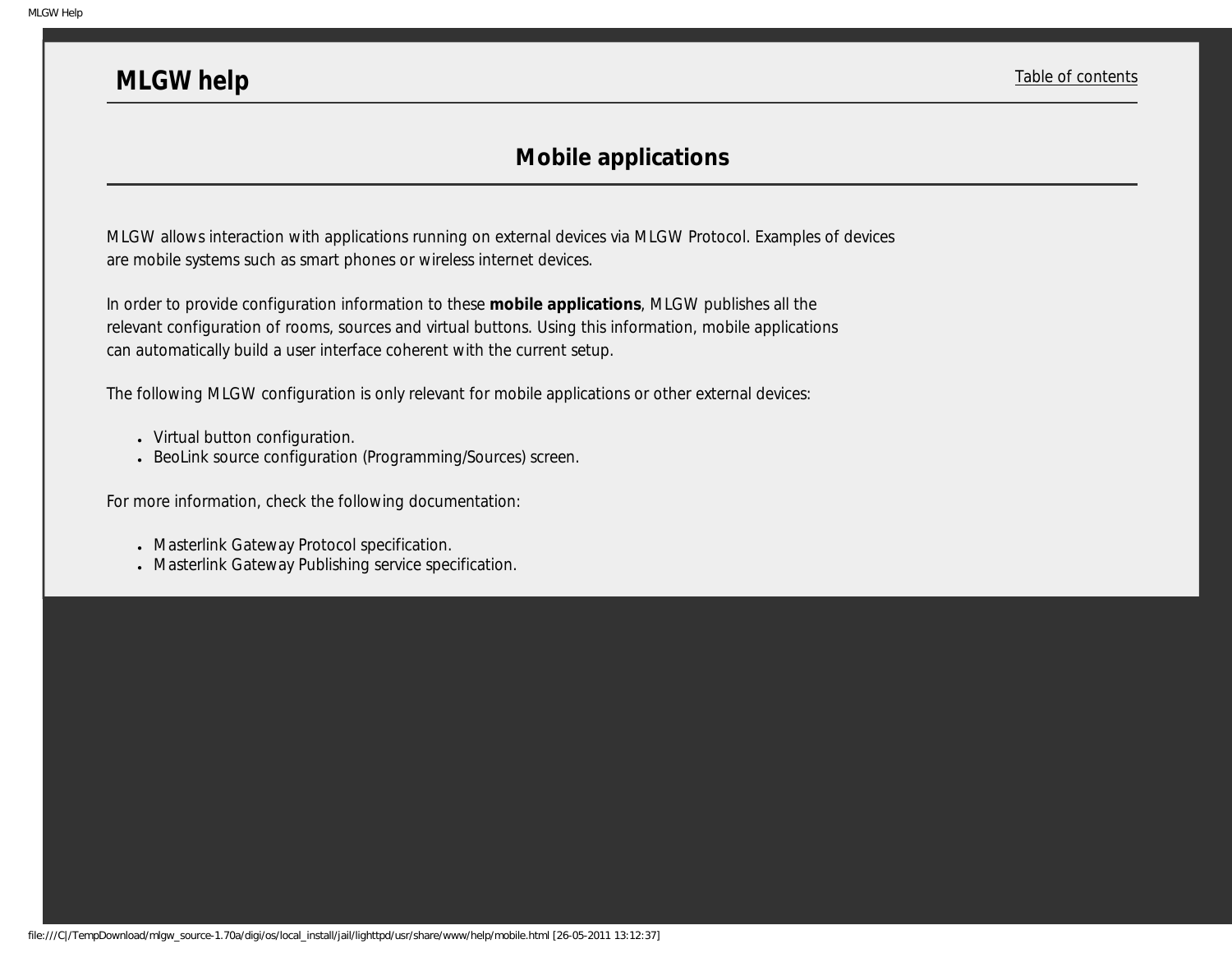## **Virtual buttons**

<span id="page-21-0"></span>**[ Programming | Devices ]**

[External applications](#page-20-0) and the [web panel](#page-43-0) can generate events on MLGW by means of virtual buttons.

Virtual buttons are called via MLGW Protocol and generate events on MLGW that can be used for macro programming just like any other event.

In the Resources section, several virtual buttons can be defined. The attributes of a virtual button are the following:

- **Name:** A name for the virtual button, used for monitoring and macro programming.
- Id: This is a numeric value in the range 1 to 255. This is the identifier for the virtual button to be used on MLGW Protocol.
- **Room:** A room with which to associate the button (see below).
- Presentation hints: Directives on how this button should be presented to the user by a mobile application user interface:
	- ❍ **Always visible:** this is a higher priority button that should always be on-screen, whereas other buttons could scroll off-screen on the mobile user interface
	- ❍ **Require confirmation:** ask the user for confirmation to avoid accidentally calling this action
	- ❍ **Compact:** the mobile application could represent this button using a smaller screen area (for example, side by side with other buttons). See note below.

Room selection and presentation hints are only relevant for mobile applications which obtain their configuration automatically from MLGW.

By default, virtual buttons are **hidden**: they can be activated by MLGW Protocol, but they will not be published for mobile applications to show.

3 special extra rooms are shown as options: one for actions that affect the residence as a whole (global), another for actions that are relevant near the residence (nearby), and another for actions only relevant from a remote location (away). The name for each of these 3 special rooms can be configured on this same section.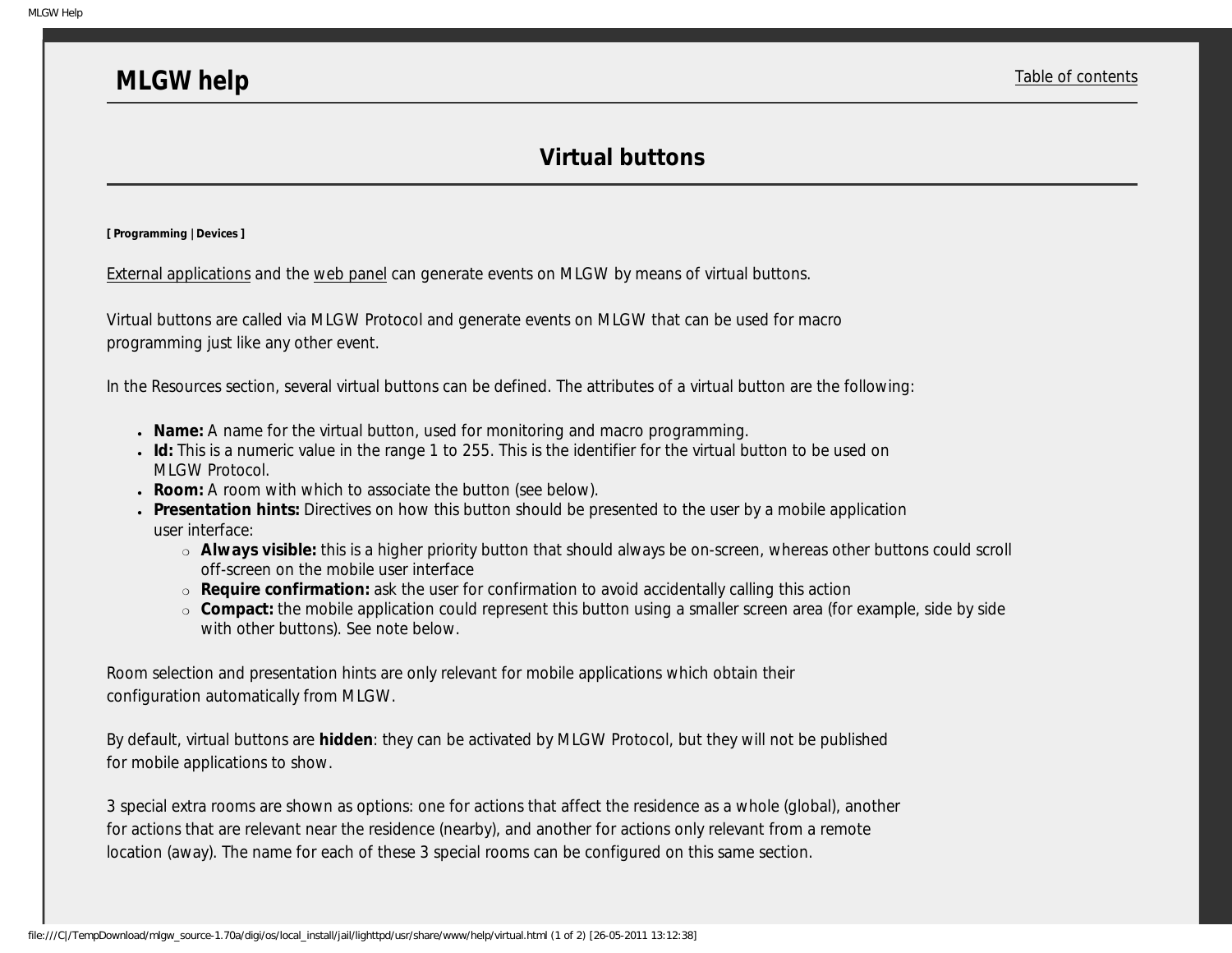## **Conventions on grouping compact scenes**

Buttons with the **compact** hint allow for scenes with few text to be grouped together using less screen space on a mobile device.

A typical example would be wanting to group together scenes for **AC On** and **AC Off** for controlling the air conditionging (or, for example, all shades or lighting on/off).

In order to know which scene buttons will be grouped together, follow the guidelines below:

- Virtual buttons with the compact hint will be grouped together as long as they have subsequent IDs (i.e. leave a gap between IDs in order to separate different groups, or insert a non-compact button between two groups of compact buttons).
- Assume that compact buttons will be grouped in pairs: 2 buttons occupying the space of a non-compact button.
- The ID ordering still applies: lower IDs will be displayed first (in top-down, left-right ordering).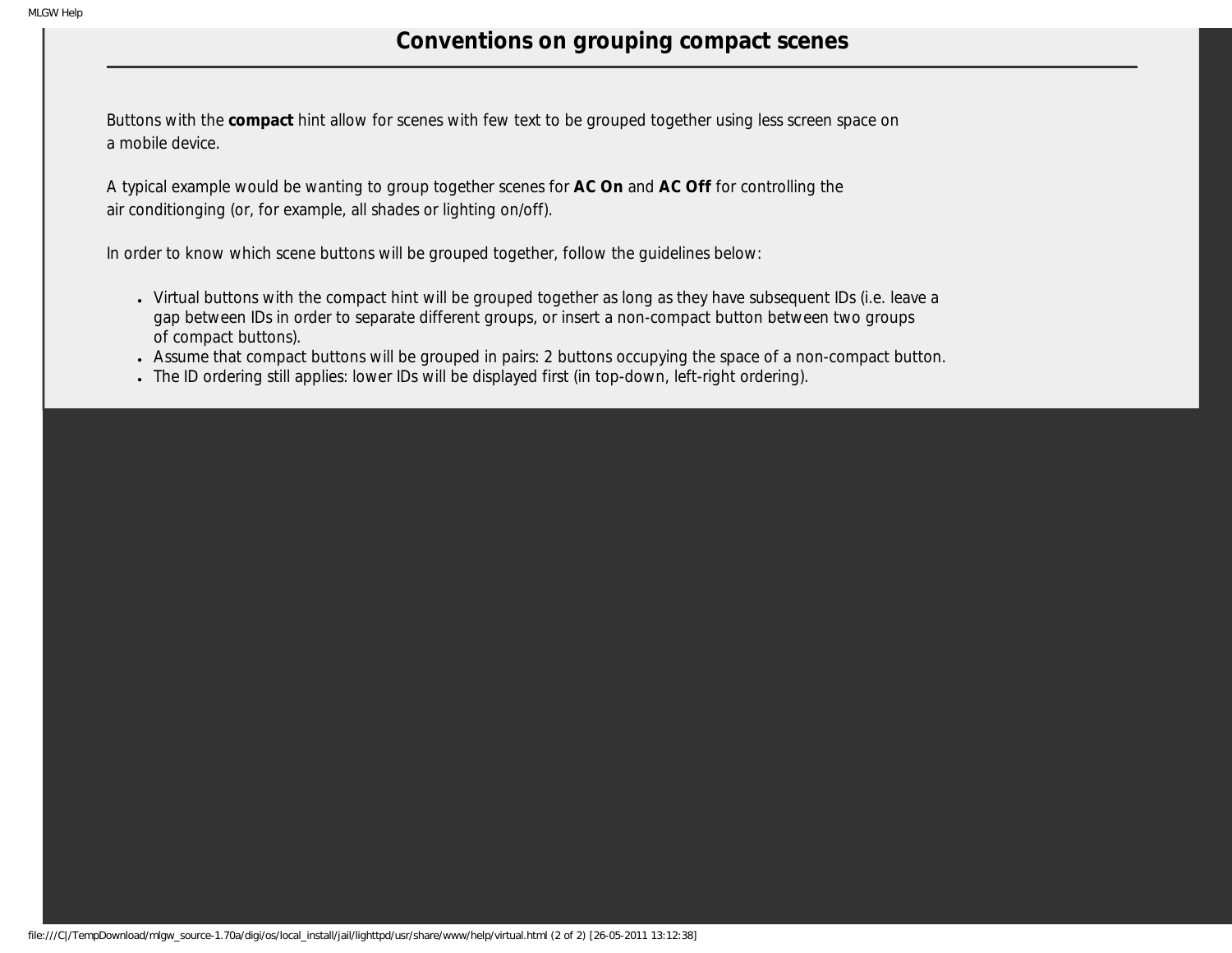<span id="page-23-0"></span>Jump to:

- [BeoLink](#page-23-1)
- [Scheduler](#page-26-0)
- [Lauritz Knudsen, IHC/Schneider, LexControl](#page-26-1)
- [Lutron HomeWorks Interactive](#page-27-0)
- [Lutron Grafik Eye](#page-28-0)
- [Lutron Grafik QS](#page-29-0)
- [Lutron Radio RA](#page-30-0)
- [Lutron Radio RA2](#page-31-0)
- $\cdot$  [KNX / EIB](#page-32-0)
- [Conson XP](#page-34-0)
- [Clipsal](#page-35-0)
- [Dynalite](#page-35-1)
- [Vantage](#page-36-0)
- <span id="page-23-1"></span>• [Custom strings](#page-37-0)

# **BeoLink**

For the BeoLink setup, you have to define the products and the rooms they are in. You can enter this information manually, or by uploading a Beo5 configuration XML file to MLGW.

Rooms are needed for receiving LIGHT and CONTROL events from Beo4 / Beo5. These events are associated to rooms, where more than one product could eventually receive the same remote control command.

Also **BeoTime** can send LIGHT commands. Please see the section on [setting up BeoTime.](#page-49-0)

BeoLink products have no fixed addressing, so you should provide an address yourself (on the column MLN (Masterlink Node)). Once you finish addressing each product, you need to associate that address to the actual products. This procedure is called **product assignment**.

Products which have not been yet assigned will show with a warning on the configuration screen.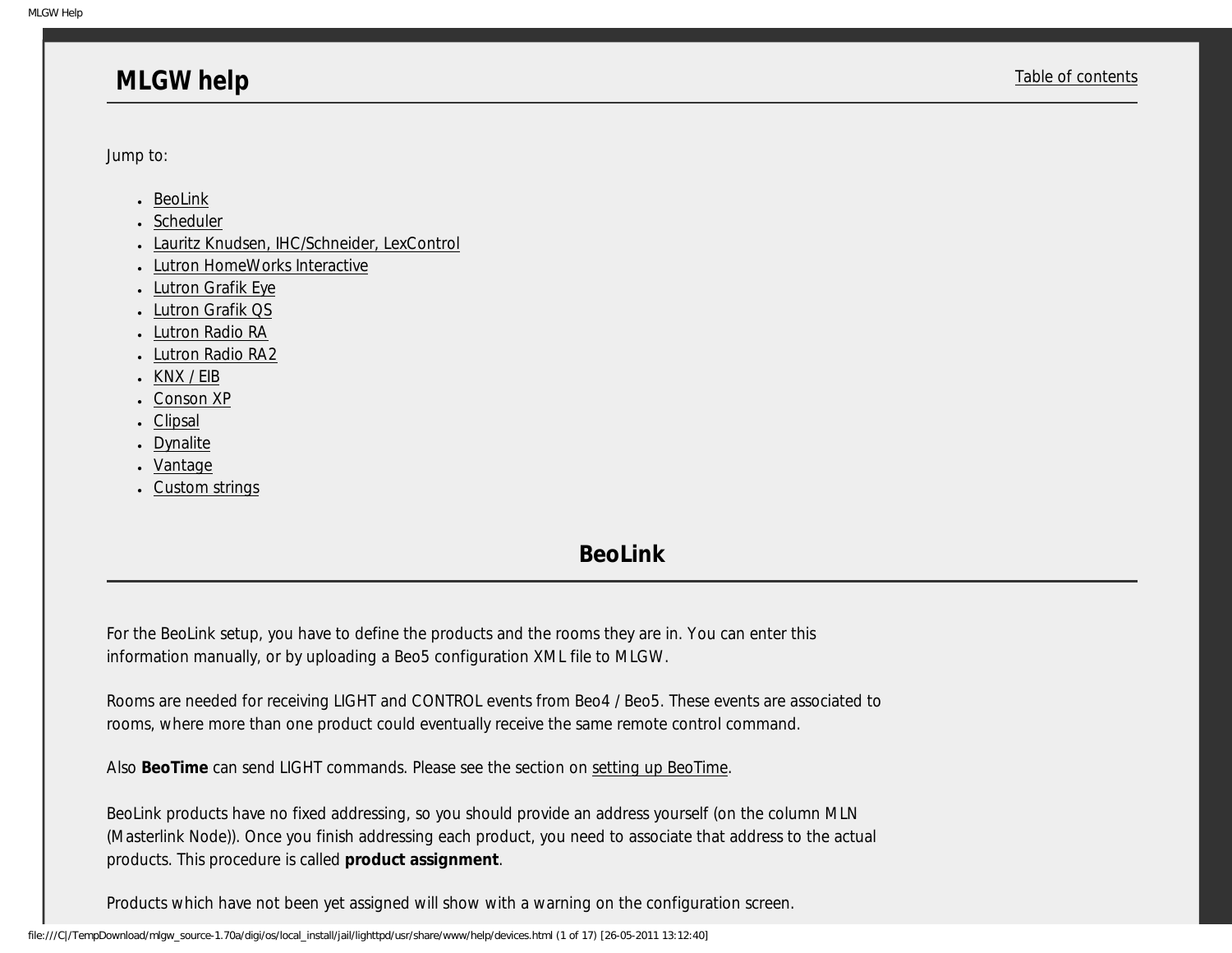There are 2 ways to assign products. **Standalone product assignment** consists of a single procedure which allows assignment of all products in the installation. **Single product assignment** will assign or reassign products one at a time, and can be useful for changes or for situations with just a couple of products.

During product assignment, you will need to go through all products, activating them in order of MLN. Instructions will be provided on-screen.

Product assignment should be made once. If BeoLink products are added or replaced, then assignment for those products (or a complete standalone assignment) should be repeated so that MLGW can identify the new products.

#### **Notes:**

- There exists a limitation with **BeoLink Wireless** products. MLGW has no way of distinguishing between different units in a wireless setup, so you will not be able to identify them individually.
- During product activation, main products in link rooms (i.e. in Options 5 or 6) **must be activated** using a source from the main room (not a source local to the product). Otherwise MLGW will not receive feedback from that product.
- If more products are activated during standalone product assignment than have been defined on the Resources table, then these will be added as new resources automatically.
- Standalone product assignment can be started from the [front panel,](#page-4-0) without using the web interface. This can be useful for MLGW protocol-only installations where no further setup is needed.

#### **BeoLink Events**

Events generating on Masterlink are LIGHT and CONTROL IR commands from Beo4 or Beo5. There may be more than 1 product with IR receiver in a room. If room information for all products is correctly set up, MLGW will filter out duplicate events generating from products in the same room. These events are therefore associated with a room and not a particular product.

When an **all product standby** is performed on BeoLink, an event called **ALL STANDBY** is also generated on MLGW. This event has no parameters.

### **CONTINUE and KEY\_RELEASE functionality**

Continue functionality refers to the way the products and terminals report a key-press being held for some seconds, i. e. not immediately released.

When a key is pressed and held, the products will report a key-press event followed by a CONTINUE event. When the key is released, a KEY\_RELEASE event will be generated.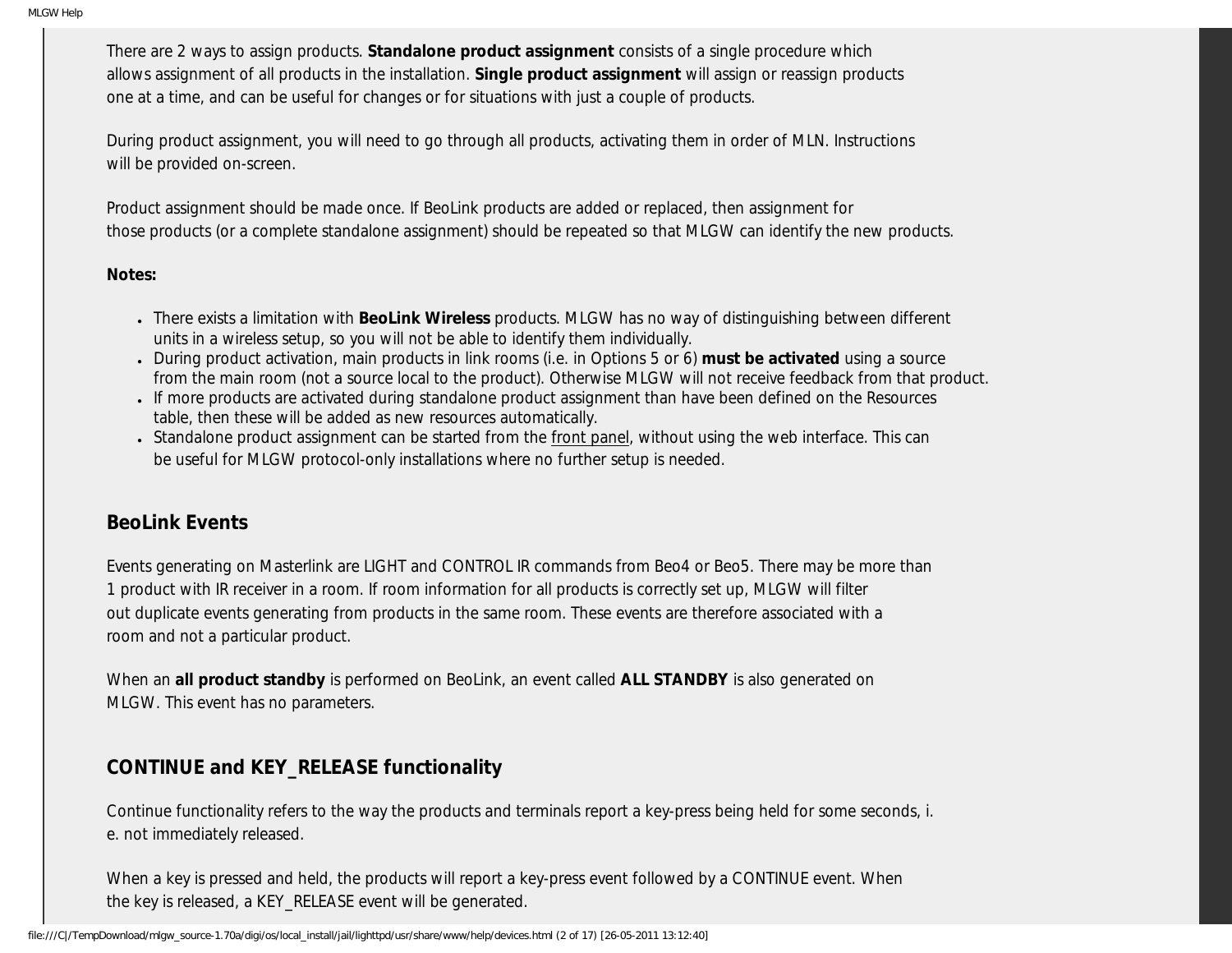Several keys on the Beo4 or Beo5 terminals support continuous key presses which are reported in different ways:

- The 4 colour keys, STEP\_UP, STEP\_DOWN, WIND and REWIND each report a specific CONTINUE event (e.g. **Continue STEP\_UP**).
- Other keys send a generic CONTINUE event.
- Other keys (such as digits) have no continue functionality.

You can use the monitoring tools in order to check for continue functionality on a specific key.

MLGW will keep track of which was the original key-press that lead to a CONTINUE - KEY\_RELEASE sequence, so that you may trigger different macros depending on which key was released.

This is done via the extra fields when defining a BeoLink event.

The typical usage is for a CONTINUE event to start a home-automation action like dimming the lights. The KEY\_RELEASE will stop dimming.

For example, in order to execute a macro when the GO key is released, you should define a BeoLink event for the corresponding room, and for the KEY\_RELEASE event. Then choose to also match against the original command, and select GO from the original command list.

**Short key-presses:** Note that for short keypresses (without holding the key), most products will add a KEY\_RELEASE for keys with continue functionality, but some older products (e.g. BlPassive) won't. So, for example, a short key-press on PLAY will produce:

- On BeoSystem 3: **PLAY** followed by **KEY\_RELEASE (PLAY)**
- On BlPassive: **PLAY**

So take this into account when designing your macros that respond to press, continue and release events.

## **BeoLink Commands**

Commands to products are any Beo4/Beo5 command, the same way as when setting up Beo5.

BeoLink commands have an optional **spacer** measured in tenths of seconds **after the command is transmitted**. Some products may fail to power up (via a source selection command) and immediately accept further commands (for example, a program selection). If this happens, adding a small pause after the source selection command will most likely solve the issue without the need to set up a scheduler. Another case where the spacer can help is when controlling some set-top boxes which cannot handle a fast succession of commands.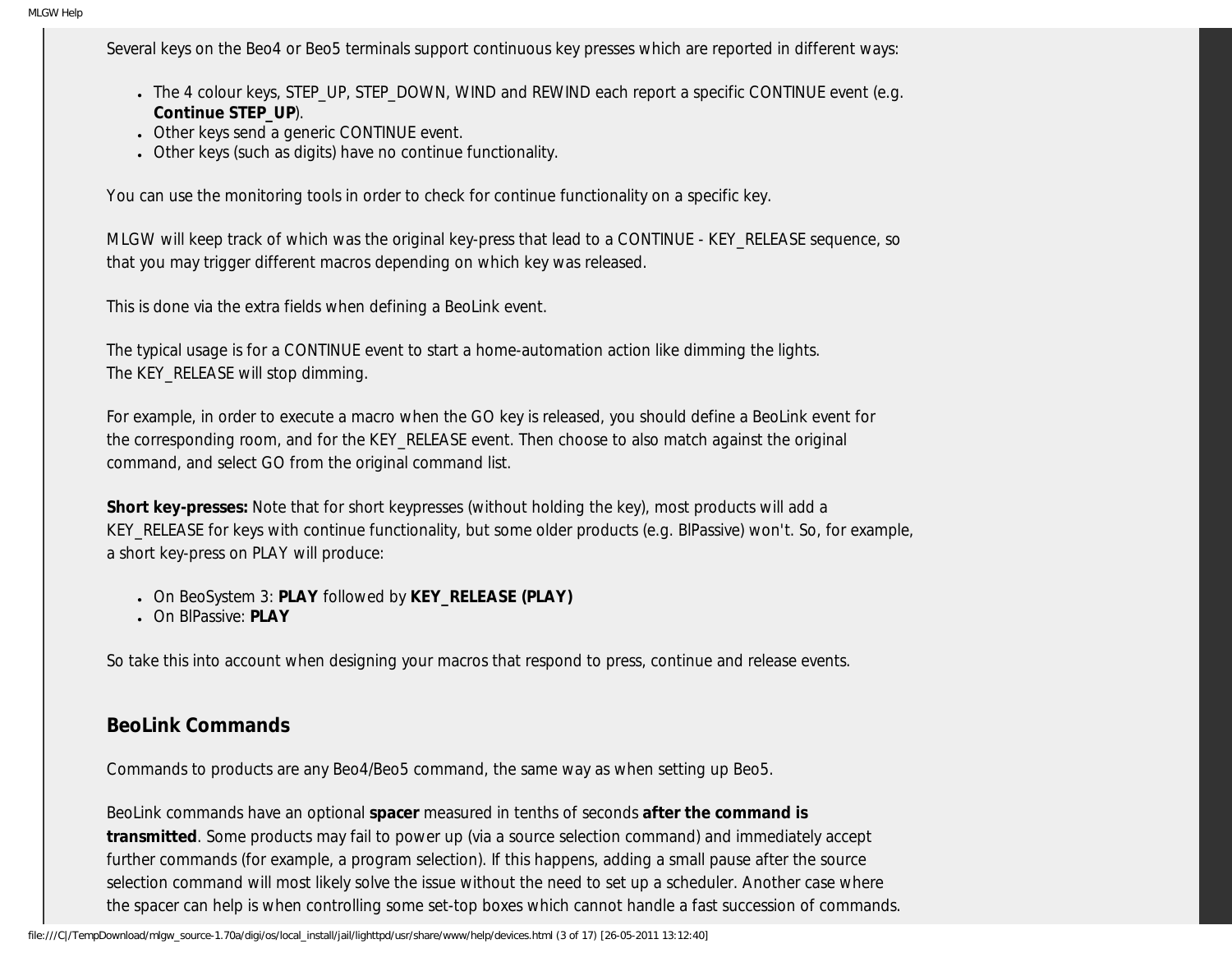BeoLink products supporting Beo4 **navigation button** commands can be configured for using either the new commands (UP, DOWN, LEFT, RIGHT, SELECT and BACK), or the legacy alternatives (STEP\_UP, STEP\_DOWN, WIND, REWIND, PLAY and EXIT). Mobile applications that control BeoLink products through MLGW need to know in which of these modes the product is in order to send the right commands.

This configuration is done via the **Beo4NavButton** column in the BeoLink products list. If the checkbox is checked, MLGW will tell the mobile application that the product is controlled via the Beo4 navigation button commands UP, DOWN, LEFT, RIGHT, SELECT and BACK. Otherwise it will instruct the mobile application to use the legacy commands previously mentioned.

## **Scheduler**

<span id="page-26-0"></span>A scheduler generates a timed sequence of events which you can use to execute macros.

You can define more than one scheduler for your project.

When setting up a scheduler, enter a **description** in order to differentiate from other schedulers in the project.

On the resources list you should define a series of events for that scheduler, with the following information:

- Event name: this is the name of the event that will be generated. Use the same name more than once if you want the same event to be produced at different times.
- Wait time: this is the absolute number of seconds **since the scheduler was started** (it is not relative to the previous row).

Schedulers accept 2 commands: **start** and **stop**. Starting a scheduler will start to produce events at the set times.

The **continuous** option indicates whether the sequence of events are repeated automatically. Leave this option unchecked for the scheduler to stop after the last event in the list. Checking this option will cause the scheduler to loop indefinitely until stopped explicitly by a **stop** command.

Be careful to provide some way of stopping a continuous scheduler. For example, events from Beo5 or from a keypad.

## **Lauritz Knudsen, IHC/Schneider, LexControl**

<span id="page-26-1"></span>file:///C|/TempDownload/mlgw\_source-1.70a/digi/os/local\_install/jail/lighttpd/usr/share/www/help/devices.html (4 of 17) [26-05-2011 13:12:40]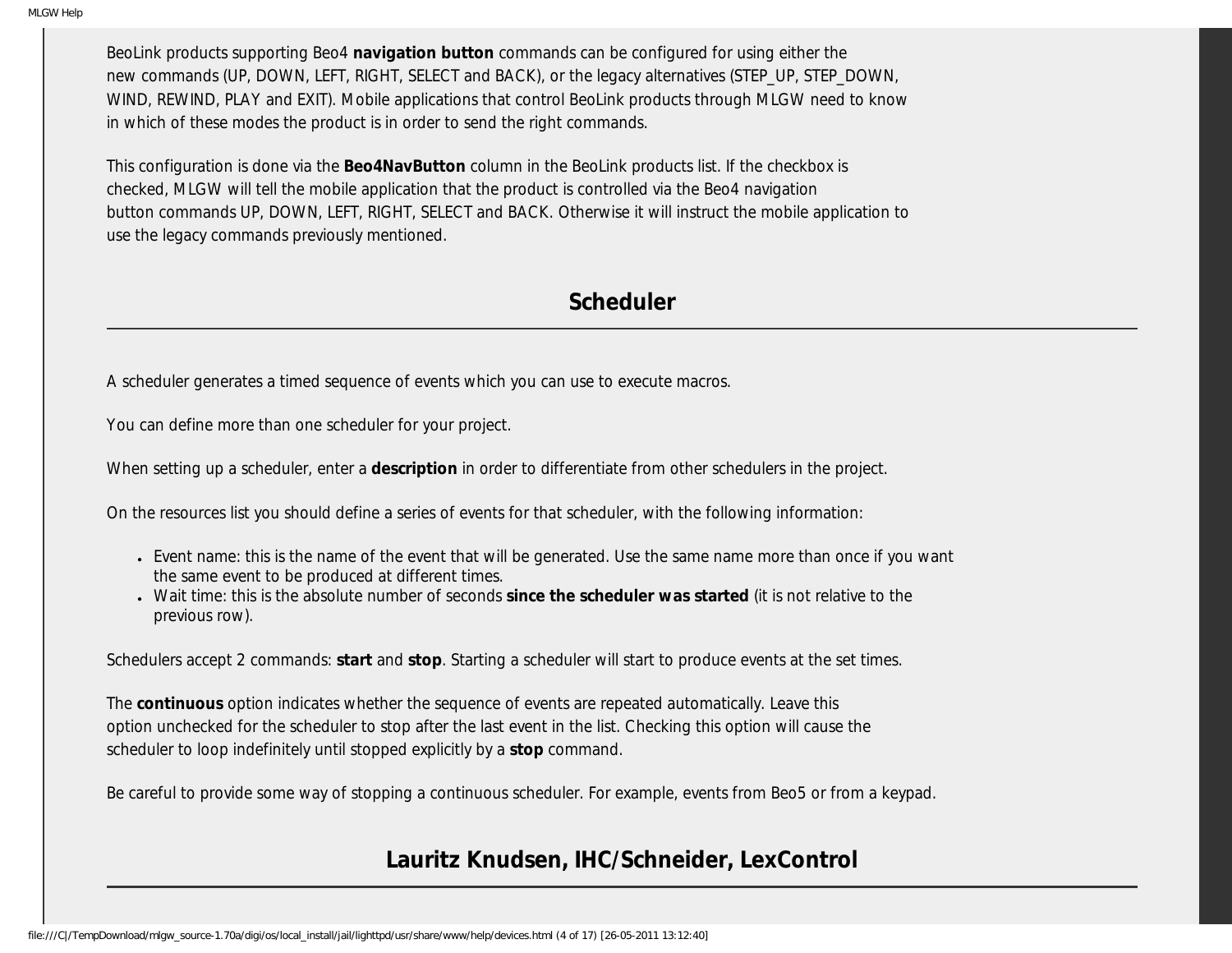IHC/LexControl programming model consists of physical input and output devices plus function blocks. Function blocks implement the programming of the system, and the interface between the programming and the actual components is done by linking physical input signals to function block inputs, and function block outputs to actuators (dimmers, shade controllers, etc.).

The configuration tool for the controller (LK Visual) saves all the programming and setup in an XML file with extension .VIS.

This file must be provided to MLGW in order to define the list of resources. Once this file is loaded into MLGW, all relevant resources are selectable.

Resources available for generating events on MLGW are physical input signals and function block outputs.

Commands are always a logical pulse (True followed by False) on function block inputs. This way, all programming (scenarios, etc.) is implemented by means of function blocks that can be executed by MLGW.

<span id="page-27-0"></span>The Visual project file is absolutely necessary, since there is no way to inspect all of the events occurring on the controller. Therefore, monitoring information will only be available for already defined resources.

## **Lutron HomeWorks Interactive**

### **Connecting to a HomeWorks processor**

Connections to a HomeWorks processor can be done directly on Ethernet, RS232, or indirectly with a RS232 to Ethernet interface. This last option is only relevant for older HomeWorks generations that had no network interface.

For RS232, hardware flow control is recommended. Be sure to use a fully wired RS232 cable in this case.

#### **Defining HomeWorks resources**

Resources on HomeWorks are keypads (both physical and phantom keypads). Keypads are identified by processor number, link number and keypad address. Use the monitor tool to verify keypad addresses and button numbering.

For wireless keypads, simply indicate link 8. In this case, it is assumed that the device type is 2 (keypad).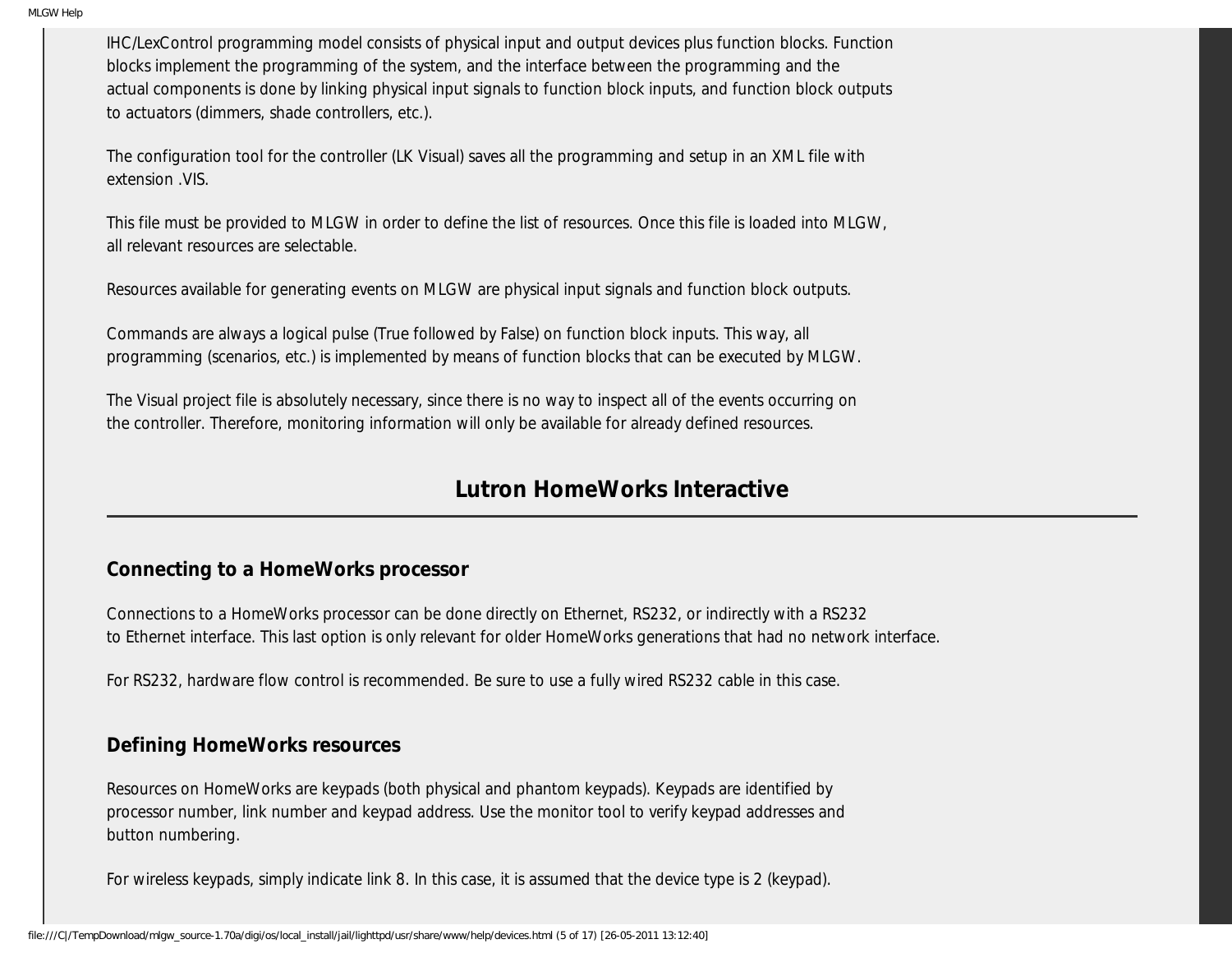#### **Events and commands**

Events from HomeWorks include button activity and LED activity. Normally you should respond to **keypad button press** only. The other options are provided for advanced use and need special care.

Commands to HomeWorks are keypad button presses. This is absolutely general since all buttons on HomeWorks are completely programmable.

## **Setup on the HomeWorks project**

For direct network access, a network account must be defined in the addressing section. This account is identified by a user/password. Be sure to enable the necessary permissions for interaction with MLGW. MLGW will need full keypad monitoring and executing button presses.

Define phantom keypads for integration with MLGW. MLGW can act on any keypad (physical or phantom), but it is recommended to channel commands from MLGW to HomeWorks via phantom keypads, so the special functionality for integration is not mixed with standard keypad functionality.

#### **LED feedback**

**Advanced use only:** MLGW can generate events from keypad LED state changes. This is provided only for advanced use, where you want to generate MGLW events as a consequence of **conditional**, **time-clock**, or other non-user generated actions on HomeWorks:

- 1. Define a state variable (or True/False variable) which you will use in your conditionals or time clock events to signal MLGW.
- 2. Define a phantom keypad on the HomeWorks project, and choose a button for this purpose.
- 3. Set the button type to **conditional**.
- 4. Set the LED behaviour to **conditional**, on (for example) **preset 5**, type **scene**.
- 5. On Preset 5, add the state variable with a desired value.
- 6. Configure MLGW to respond to the LED of that button going ON or OFF, which will be an indication that the state variable has the specified value.

<span id="page-28-0"></span>For example, use the "Time of Day" variable with value "Day". The LED going ON will generate an event on sunrise, and the LED going off will generate an event at sunset on MLGW.

# **Lutron Grafik Eye**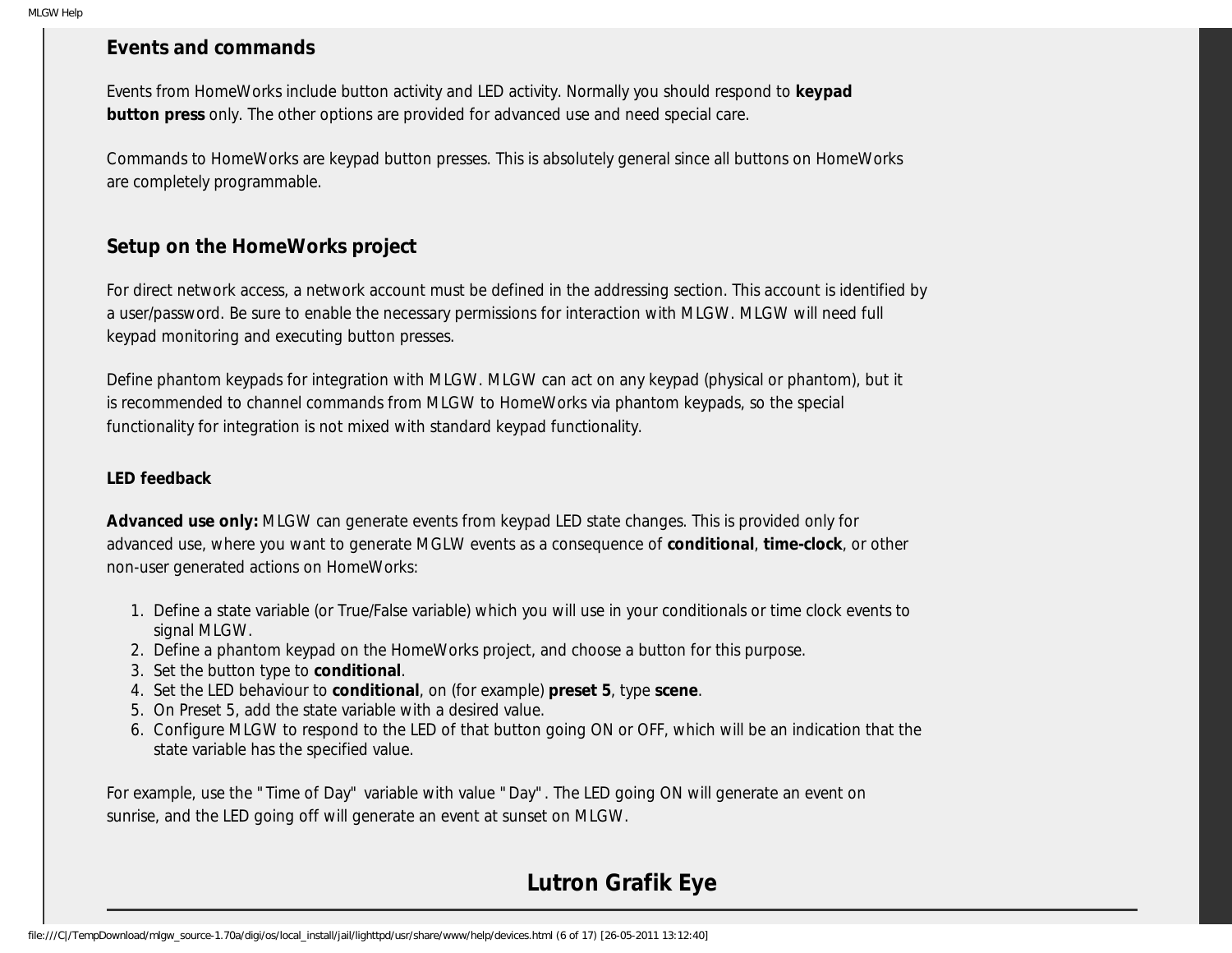#### **Connecting to a Grafik Eye system**

All Grafik Eye interfaces are supported: GRX-RS232, GRX-CI-RS232, and GRX-CI-NWK-E. Connection to the RS232 interfaces can be done directly using a 3-wire RS232 cable, or via an Ethernet to RS232 interface.

If using an Ethernet to RS232 interface, set it up for 9600 bps, no parity, no flow control, 1 stop bit.

Connection parameters are TCP port and IP address in case of using a network interface.

The password is only needed if using a direct network connection to GRX-CI-NWK-E. The default password for this interface is 'nwk'.

**Important note**: Make sure that you enable scene status feedback and raw feedback on the Lutron interfaces. This is done by setting the DIP switches 6 and 7 to ON on the interface itself.

### **Defining Grafik Eye resources**

The resources you need to define are control units and accessory controls (e.g. keypads) with which you need to interact. Each is determined by an address in the range 1 to 8 for control units, or 1 to 16 for accessory controls.

You can use the monitoring facilities to identify addresses.

#### **Grafik Eye events and commands**

Events from a Grafik Eye system can be lighting scene changes or individual key presses.

<span id="page-29-0"></span>Possible commands are scene changes on control units.

# **Lutron Grafik QS**

## **Connecting to a Grafik QS system**

Connection to a Grafik QS system is done via a QSE-CI-NWK-E interface, which allows for Ethernet and RS232 connectivity.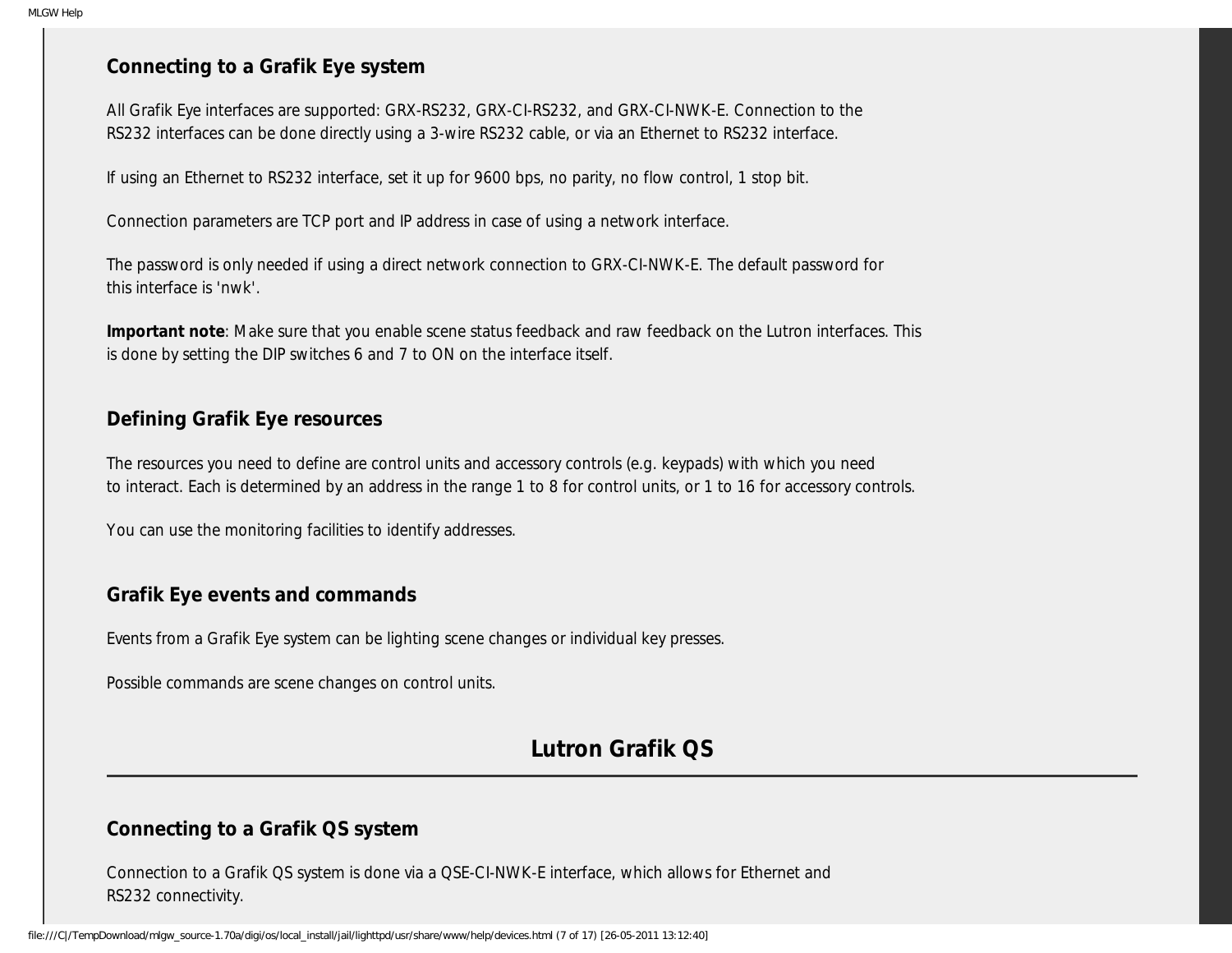For RS232 communications, set the same bit rate on the QSE-CI-NWK-E interface and on MLGW connection settings.

Connection settings for Ethernet are the IP address of the interface and the password. The default password is 'nwk'.

#### **Defining Grafik QS resources**

The resources you need to define are control units and accessory controls (e.g. keypads) with which you need to interact. Each is defined by a serial number which can be found on a label on each product, or from the control units bus status information, or by inspecting MLGW monitoring information.

### **Grafik QS events and commands**

Events from a Grafik QS system can be lighting scene changes on control units, or key presses.

<span id="page-30-0"></span>Possible commands are scene changes on control units.

## **Lutron Radio RA**

### **Connection to a Radio RA system**

Communications with Radio RA is done via the Radio RA RS232 interface. Use a full RS232 cable between Radio RA and MLGW. **Hardware flow control is used**, so a 3-wire connection will not work.

Alternatively, you can use an Ethernet to RS232 interface and connect via MLGW network port. In this case, it is important to configure the Ethernet to RS232 interface to use hardware flow control, 9600 bps, no parity, 1 stop bit.

The only connection setting available is the TCP port number and IP address in case connecting via Ethernet.

### **Defining Radio RA resources**

On the device setup screen, you should identify all of the buttons with which you need to interact. This includes:

- Buttons on Master Control units.
- Phantom buttons on the Radio RA RS232 interface.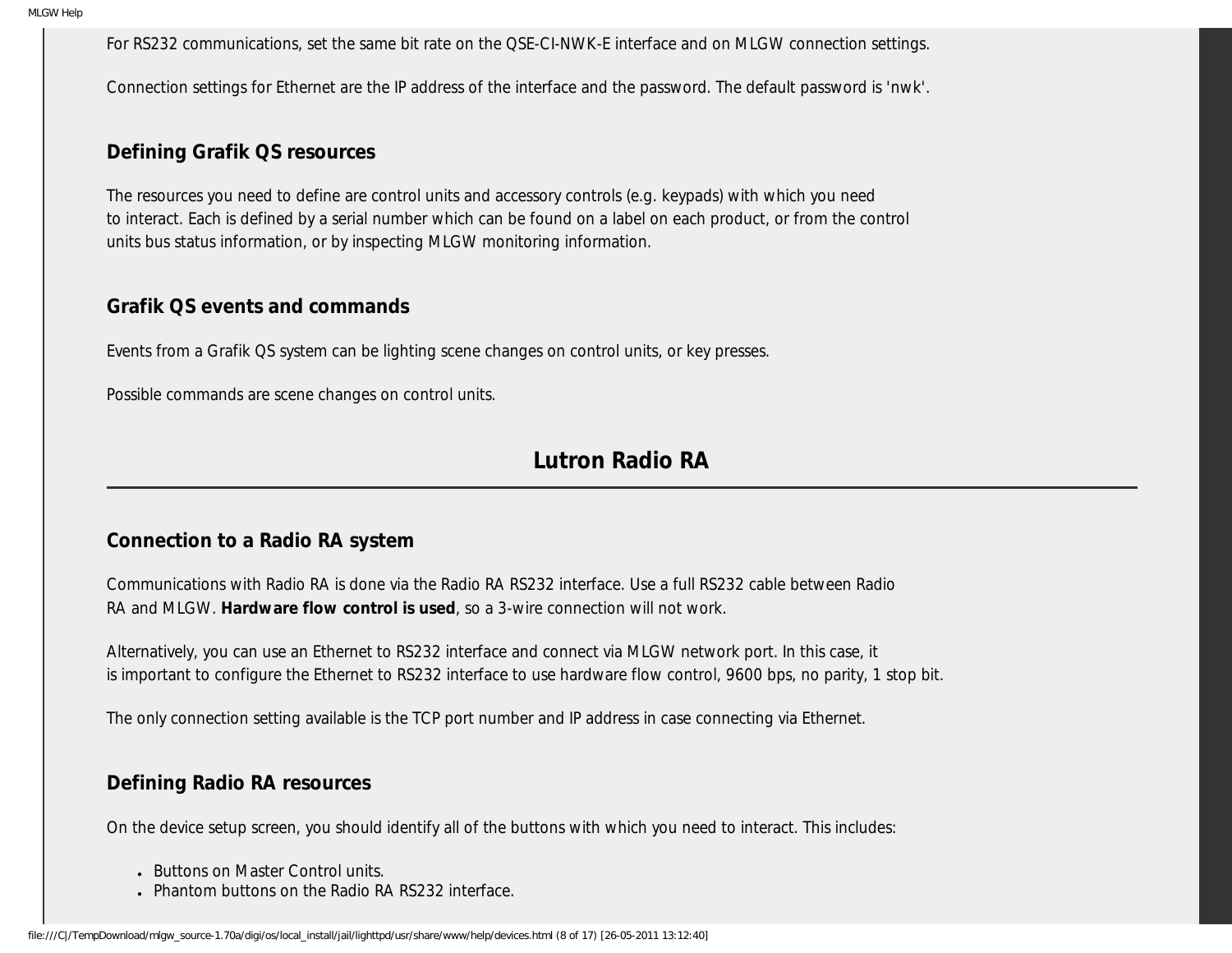Use the monitoring facilities, or the display on the Radio RA interface, in order to identify individual buttons.

**Note:** Master Control buttons that you intend only for integration (and not for lighting control) have a special behaviour. Until they have been activated once, they will not produce a radio event. Therefore, it may happen at first that you don't find monitoring information for these buttons. Once you define them in the project (and Test the configuration), MLGW activates these buttons.

**Note:** Bridged installations are not supported. All interaction will be related to the section where the RS232 interface is located.

### **Radio RA events and commands**

You can define events for button presses on Master Control buttons .

For commands, you can execute a button press on a Phantom button.

Also, you can set the LED state on a Master Control button. Note that setting the LED state will only work if that button has not been assigned to lighting control. If the button has lighting assigned to it, then the LED will always show the lighting scene status regardless of any state change command sent by MLGW. Use this feature to provide feedback on master control keypads.

# **Lutron Radio RA2**

#### <span id="page-31-0"></span>**Connection to a Radio RA2 system**

Communications with Radio RA2 is done via the Radio RA2 Main Repeater, which allows interaction with the system via 100 programmable virtual buttons ("phantom buttons"). This device provides both RS232 and Ethernet interfaces.

Connection to the RS232 interface can be done directly using a 3-wire RS232 cable and it is fixed at 9600 bps, no parity, 1 stop bit, 8 data bits, no flow control.

Connection settings for Ethernet consist of: IP address of the Main Repeater (default: 192.168.1.50), login (default: lutron), password (default: integration) and telnet IP port (default: 23).

## **Defining Radio RA2 resources**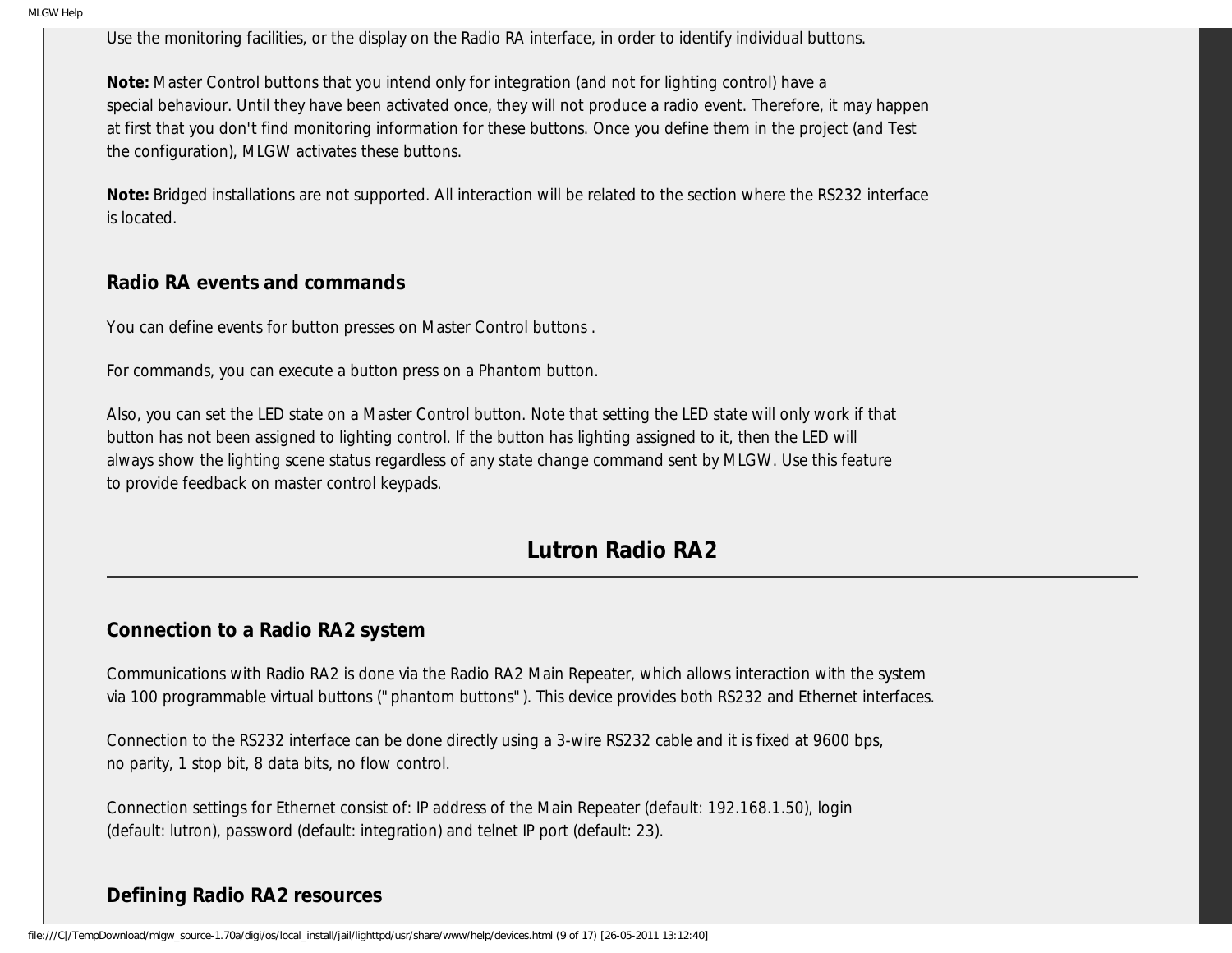On the device setup screen, you should identify all the components with which you need to interact. These include:

- Master Control units
- Keypads
- . Interfaces

Note that resources are the entire components and not the individual buttons within them. Each Radio Ra2 resource has a name and an ID. The ID field corresponds to the identification number in the Radio Ra2 system and ranges from 1 to 100. Use the monitoring facilities or the Radio Ra2 telnet terminal in order to obtain the component IDs.

### **Radio RA2 events and commands**

An event corresponds to a button press, release, hold, or multi-tap on one of the device buttons.

<span id="page-32-0"></span>Supported commands are button presses, button holds and button releases.

# **KNX / EIB**

MLGW can interact with KNX systems by means of shared variables (group addresses). The KNX bus supported is **twisted pair**.

## **Connection to a KNX system**

MLGW can connect to a KNX system by means of KNX data interfaces.

The supported interfaces are:

- PEI type 10 (BCU2, with FT 1.2 protocol) over RS232 connection
- IP tunneling over Ethernet connection

PEI type 16 serial interfacing is not supported. PEI 10 bit rate is fixed at the default 19200 bps. The IP tunneling interface must provide **bus monitor mode**.

**Note on IP tunelling:** It is usually necessary to disconnect the ETS software from the IP tunelling interface before MLGW can connect to the system. Also, after disconnecting ETS, the interface can take several minutes before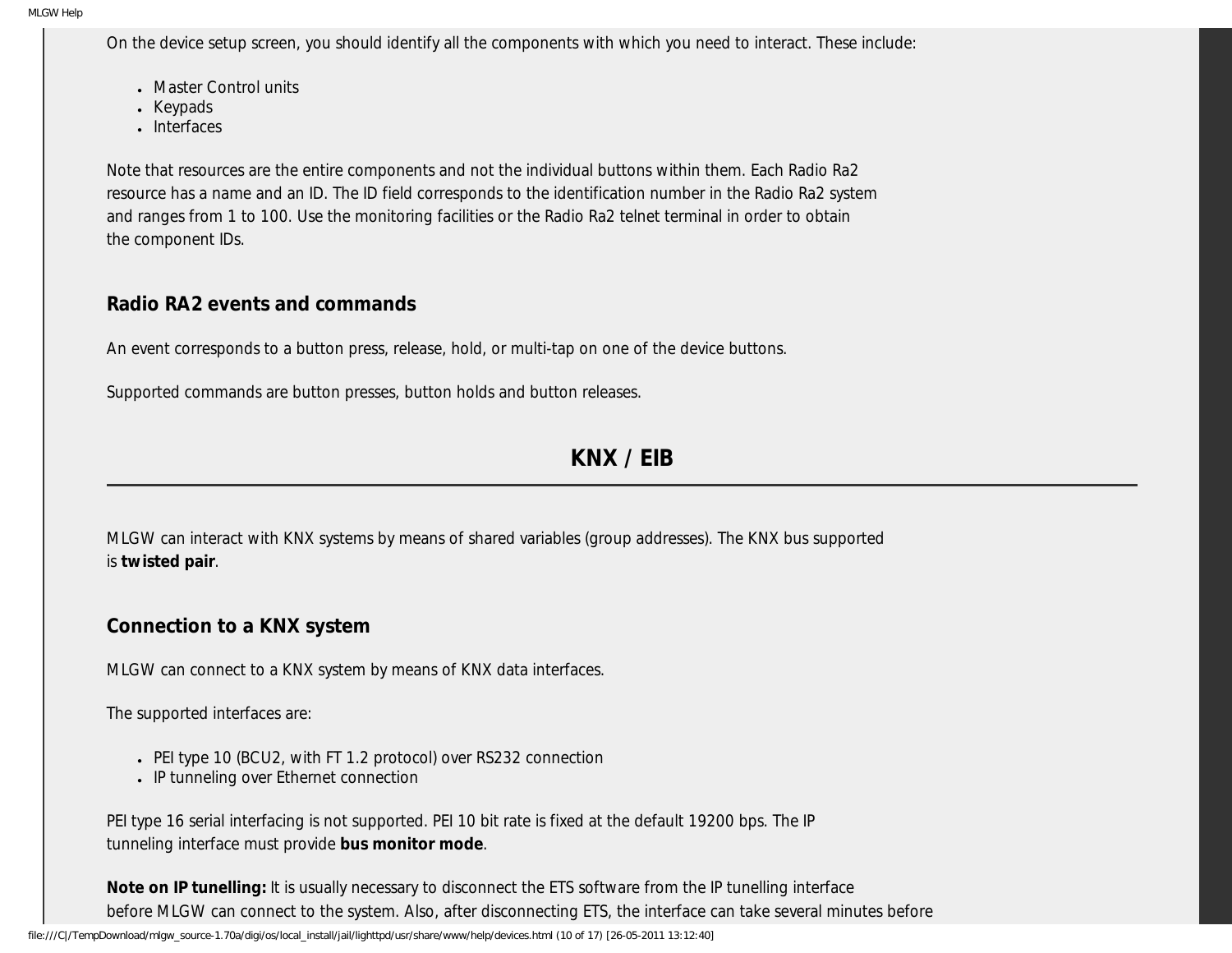it accepts a new connection from MLGW. The same considerations apply when switching back to ETS.

#### **Group addresses**

All the interaction between KNX and MLGW is by means of **group addresses**. Group addresses have an associated **datapoint type** which identifies the type of data it holds (e.g. boolean, signed integer, etc.).

It is therefore necessary to define all the necessary group addresses required for integration with MLGW.

If this information is not readily available, the monitoring tools can be used to track for events.

### **KNX resources**

On the device setup screen, you should add all necessary group addresses. Group addresses have the form **a/b/c** (3 level address) or **a/b** (2 level). The default is the 3 level addresses, but both formats are accepted.

Select for each group address, one of the supported datapoint types:

| Datapoint type                           | Range   |
|------------------------------------------|---------|
| <b>Boolean</b>                           |         |
| 1 Byte unsigned integer                  | 0.255   |
| 1 Byte signed integer<br>$-128.127$      |         |
| 2 Bytes unsigned integer                 | 0.65535 |
| 2 Bytes signed integer<br>$-32768.32767$ |         |
| 3 bit Controlled                         | -15     |

Boolean values are coded as 0 for FALSE and 1 for TRUE.

**3-bit Controlled values** are coded from 0 (corresponding to 0000b) to 15 (corresponding to 1111b).

For datapoint type 3.007 (Control Dimmer), the coding is:

- 0: Decrease break.
- 1 .. 7: Decrease with step 1 to 7.
- 8: Increase break.
- 9 .. 15: Increase with step 1 to 7.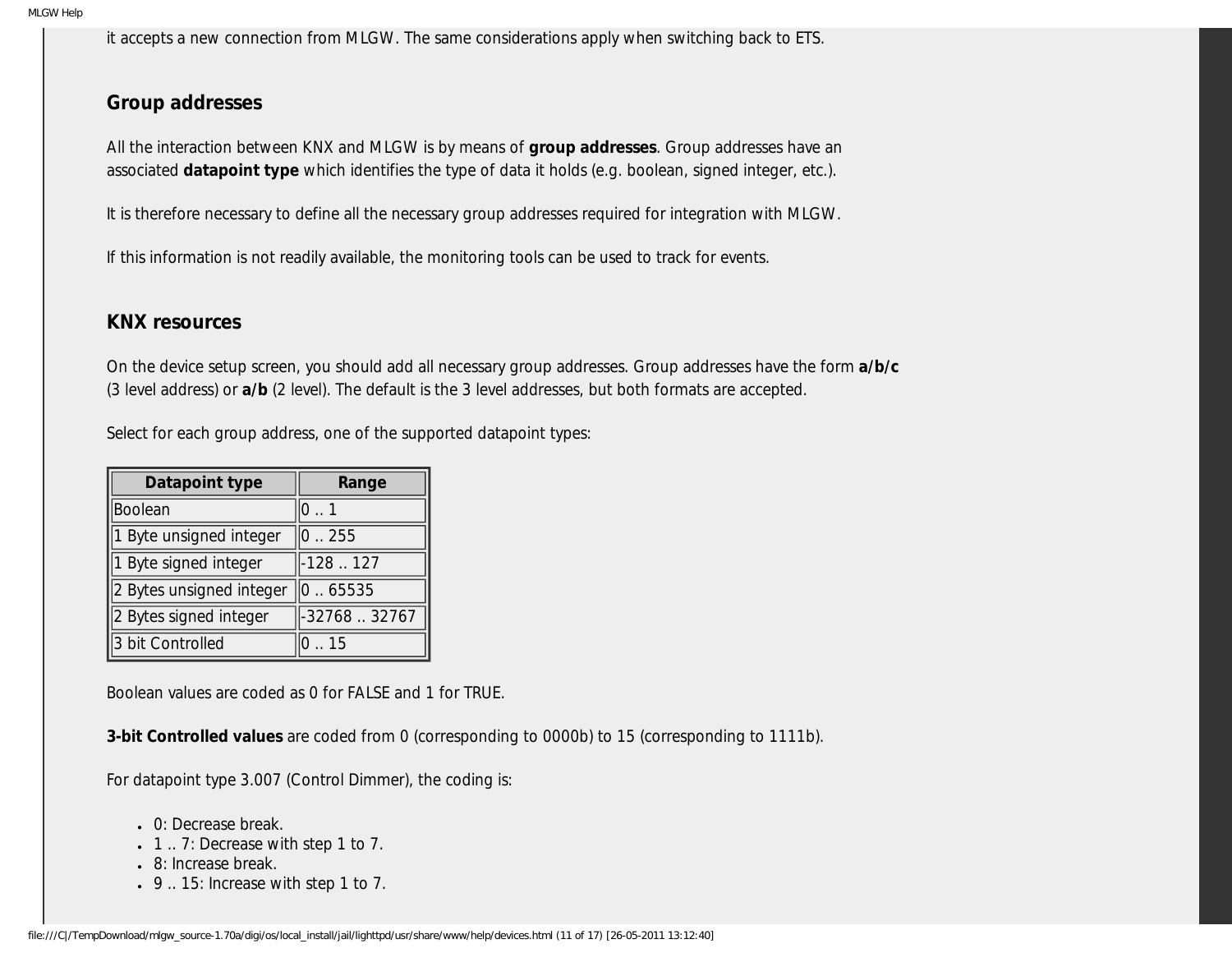For datapoint type 3.008 (Control Blinds), the coding is similar but with **Up** and **Down** instead of **Decrease** and **Increase**.

#### **Importing and exporting KNX resources**

KNX resources can be loaded to and exported from MLGW as a CSV (comma separated values) file. The file format is according to RFC4180.

Valid lines in the file must contain at least 2 fields: name, group address. Optionally a third field could be added defining the Data type.

This format is compatible with ETS3 Professional group address Export/Import 1/1 file.

Non-printable characters and reverse solidus (backslash) should be escaped. E.g. \01 for ASCII character SOH (values are hexadecimal), \\ for backslash, \n for newline, \r for carriage return.

### **KNX events and commands**

MLGW will generate an event whenever a group address is written to, provided the datapoint type written is 2 Bytes or less in size.

An event can be defined for a **specific value** set to the group address.

Also, an event can be defined for **any non-zero value** set to the group address.

<span id="page-34-0"></span>Commands can write to a group address any of the possible values.

# **Conson XP**

Connection to a Conson system is done via an XP130 gateway module. This module provides an RS485 interface, so a RS232 to RS485 converter is needed for connecting to MLGW.

#### **Conson resources**

On the device setup screen, define the modules you need to interact with. A module is identified by a module type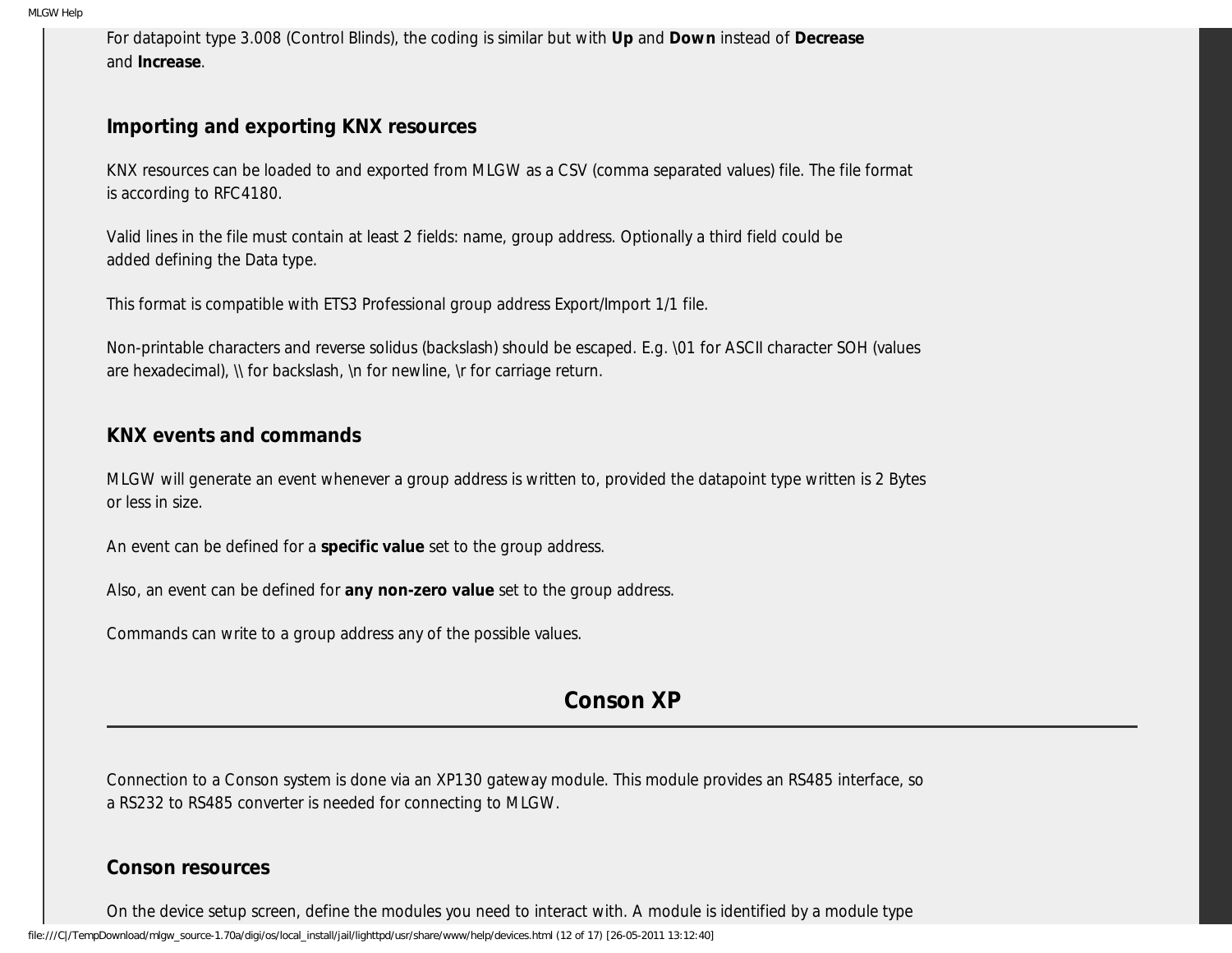plus a link number. Use the monitoring tool to analyse the events on the bus.

#### **Events and commands**

Events occurring on the Conson bus are changes on a module's input. This is signalled as a circuit **make** or **break** event.

<span id="page-35-0"></span>Similarly, MLGW can send circuit make, break, or pulse (make followed by break) to any input of a module.

## **Clipsal**

The Clipsal programming model defines **trigger groups** and **trigger actions** as a way to call lighting scenes. Any scene defined by a trigger group/action pair can be called from MLGW.

#### **Clipsal resources**

Resources correspond to trigger groups. Usually a trigger group is shared by a set of mutually exclusive scenes, each identified by a trigger action within the group.

#### **Events and commands**

Whenever a trigger group is set to a new action value, an event is generated on MLGW.

<span id="page-35-1"></span>Similarly, commands on MLGW are setting an action value to a resource (trigger group).

# **Dynalite**

Connection to Dynalite systems can be made via the RS232 interfaces, either using MLGW RS232 port or via a Ethernet to RS232 interface. Native Dynalite Ethernet interfaces are not supported in the current software.

#### **Dynalite resources**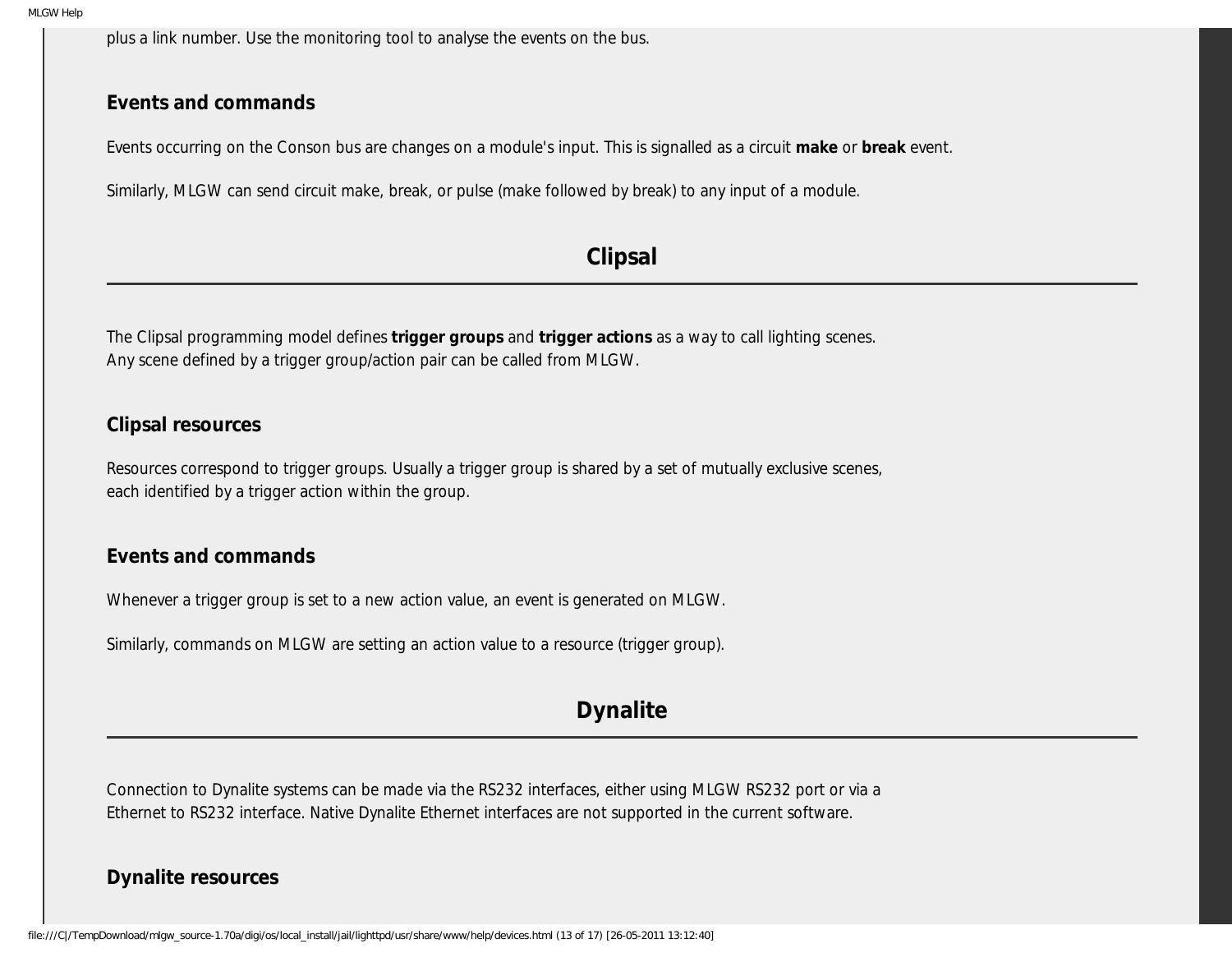The resources for a Dynalite system correspond to **areas** in the Dynalite protocol and programming model. Add all the necessary areas in the resources section of the GUI.

#### **Events and commands**

A preset selection can be detected by MLGW as an event. The parameters for the event are the Preset number and the Bank number.

For setting up a Dynalite control to affect only MLGW, this control must be assigned an area number not used by any dimmer or actuator.

The available commands are: **Preset selection**, **Switch area off**, and **Area fade UP / DOWN / STOP**.

<span id="page-36-0"></span>The parameters for preset selection are area number and preset number. For area off and area fading, the only parameter is the area number.

## **Vantage**

### **Connection to a Vantage system**

Communication with a Vantage system is done through a **InFusion Dim Controller**. This device has both RS232 and Ethernet interfaces.

Connection to the RS232 interface can be done directly using a fully wired RS232 cable and it is fixed at no parity, 1 stop bit, 8 data bits. Make sure to configure bit rate and flow control as needed.

Connection settings for Ethernet are the IP address of the InFusion Dim Controller and its telnet port.

#### **Defining Vantage resources**

To program the InFusion Dim Controller, the PC tool **Design Center** is needed. It lets you define all components of your Vantage system, where each one has an address called **vid** (Vantage Identification Number).

On MLGW you can define as resources either a **button** on any control, or a **task**. To define a resource, you need to know the Button or Task vid, wich must be entered in the ID field.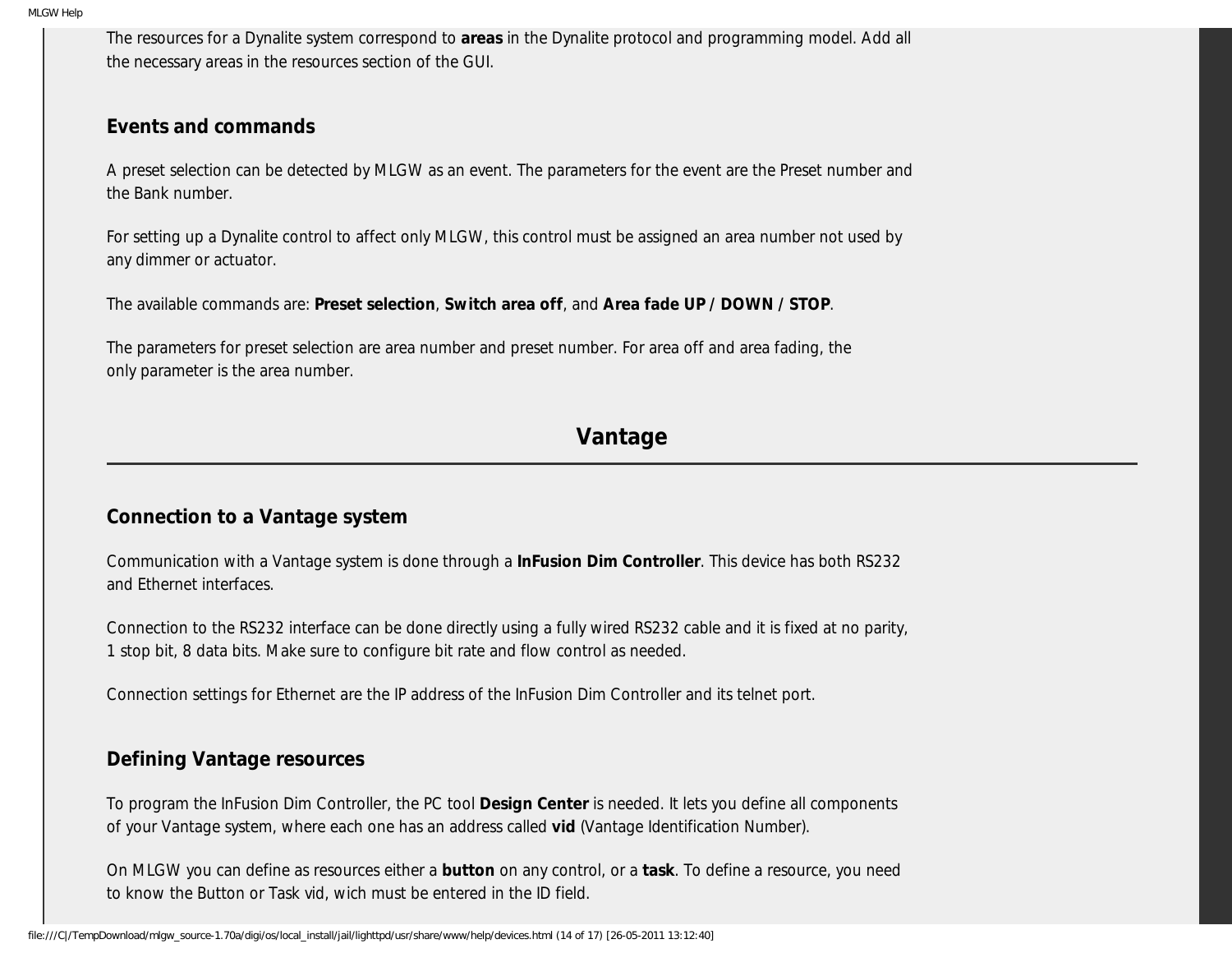### **Vantage events and commands**

An event corresponds to a Button press or release, or a Task activation or deactivation.

<span id="page-37-0"></span>Supported commands are **Button press and release**, **Button press**, **Button release** and **Task activation**.

# **Custom strings**

The Custom strings driver is intended to enable limited communication with unsupported home automation systems.

Use of this driver requires knowledge of the protocol for the external system.

#### **Resources**

This driver is based on matching incoming byte strings from the external system, and sending back byte strings to it.

Therefore resources are generic strings used for matching and for sending to the system.

There are 3 parameters to each resource:

- Name for the resource.
- Whether it should be available for matching (INPUT), for sending (OUTPUT), or for both (BOTH).
- A generic character string.

In order to allow arbitrary byte values to be defined, the following coding is used:

- Any character except for backslash (**\**) will be given it's corresponding vaule. Non-ASCII (international) characters are interpreted as Unicode UTF-8 byte sequences.
- Backslash is used as an escape character, which gives special meaning to the character o characters that follow:
	- ❍ **\\** (double backslash) is interpreted as a single backslash.
	- ❍ **\r** is interpreted as a carriage return character (0x0D). It will be immediately redisplayed as **\0D**.
	- ❍ **\n** is interpreted as a newline character (0x0A). It will be immediately redisplayed as **\0A**.
	- ❍ **\"** is equivalent to a double quote (**"**). This notation is **required** for import/export of resources in text form.
	- ❍ **\xx** (where x is a hexadecimal digit [0-9, a-f, A-F]) is interpreted as a hexadecimal byte value. E.g. **\0A** is equivalent to **\n**.

Any non-printable or non ASCII character entered by the user will be redisplayed as a hexadecimal sequence. Illegal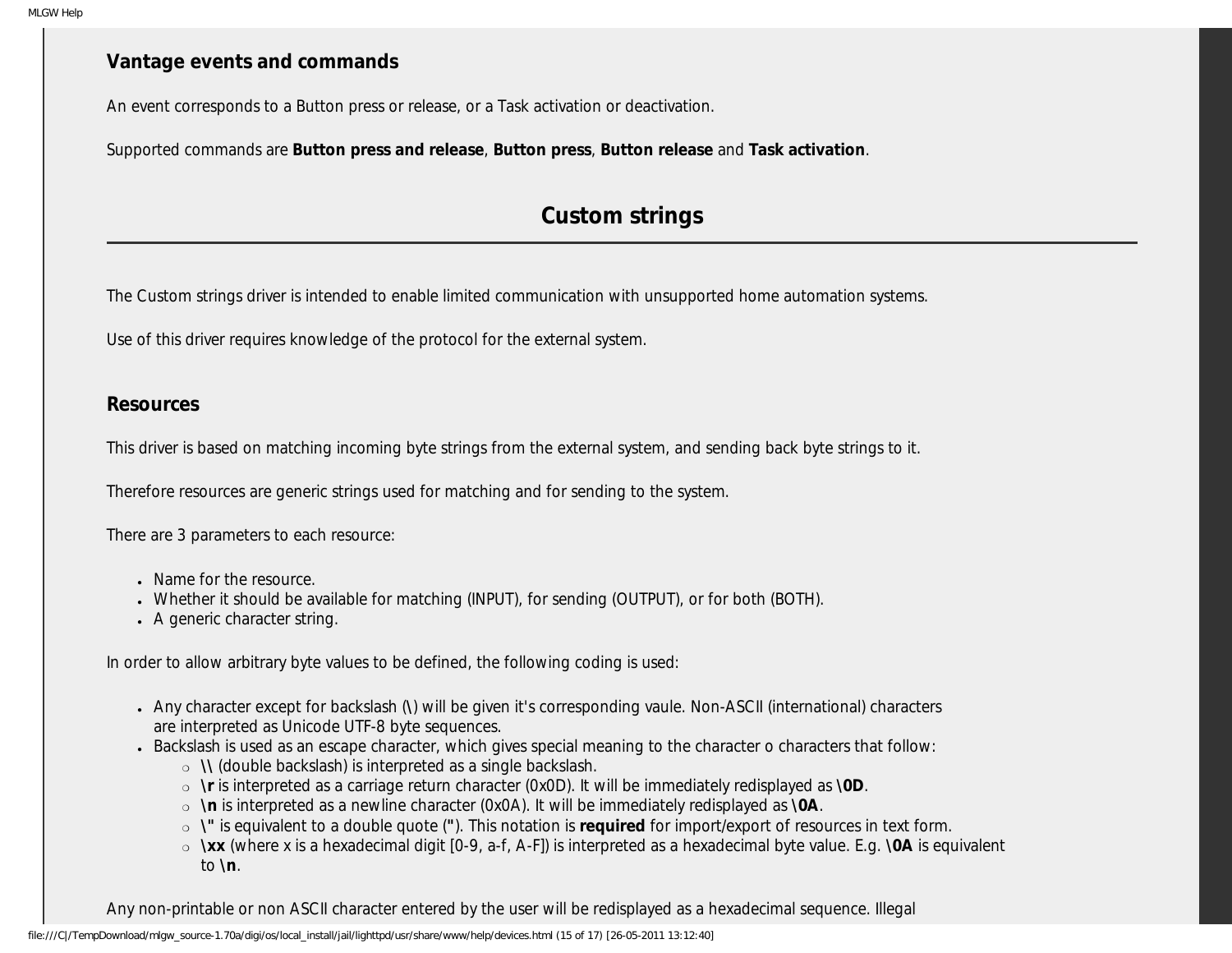or truncated escape sequences will be marked as errors.

In order to ease the editing and sharing of string definitions, the list of resources can be exported to a text file, and imported back from a text file. Imported resources can replace all defined resources, or be appended to the current list.

The format for the text file is specified below. This format is compatible with the standard CSV or TSV (comma / tab separated values) formatting, so it can be processed by spreadsheet software, text editors or command-line utilities.

- Lines starting with # will not be interpreted.
- Each valid line corresponds to one resource.
- Lines must have at least 2 quoted fields. A quoted field consists of a starting double quote character (") followed by escaped string data as defined above, followed by an end double quote character.
- If a line contains only 2 quoted strings, they will be interpreted as name and match/command string, and the resource type will default to BOTH.
- If the line contains at least 3 quoted strings, the third will be interpteted as the type. Accepted values are uppercase I for input, uppercase O for output, and uppercase B for both. Defaults to both.
- Extra quoted fields, as well as any non-quoted data will be ignored.
- Lines with no quoted fields will be ignored.

Examples of valid resources:

- "Scene  $3$ ", "ss $3\r\ln$ ", "O"
- name "Login detected" value "login:\20" and all this is ignored

While quite free formatting is allowed for importing resources, the exported file always contains:

- A commented header with infomation on the driver and minimum instructions.
- The list of resources with the 3 fields (name, string, type), separated by commas.

If the imported file contains errors, a list of errors will appear on-screen. If too many errors are detected, import will stop prematurely.

### **Events and commands**

Resources marked for input (or both input + output) will be searched for in all incoming data. As soon as a match is found, the corresponding event will be generated and search will continue **after** the match.

If the incoming channel becomes idle, then all partial matches will be discarded.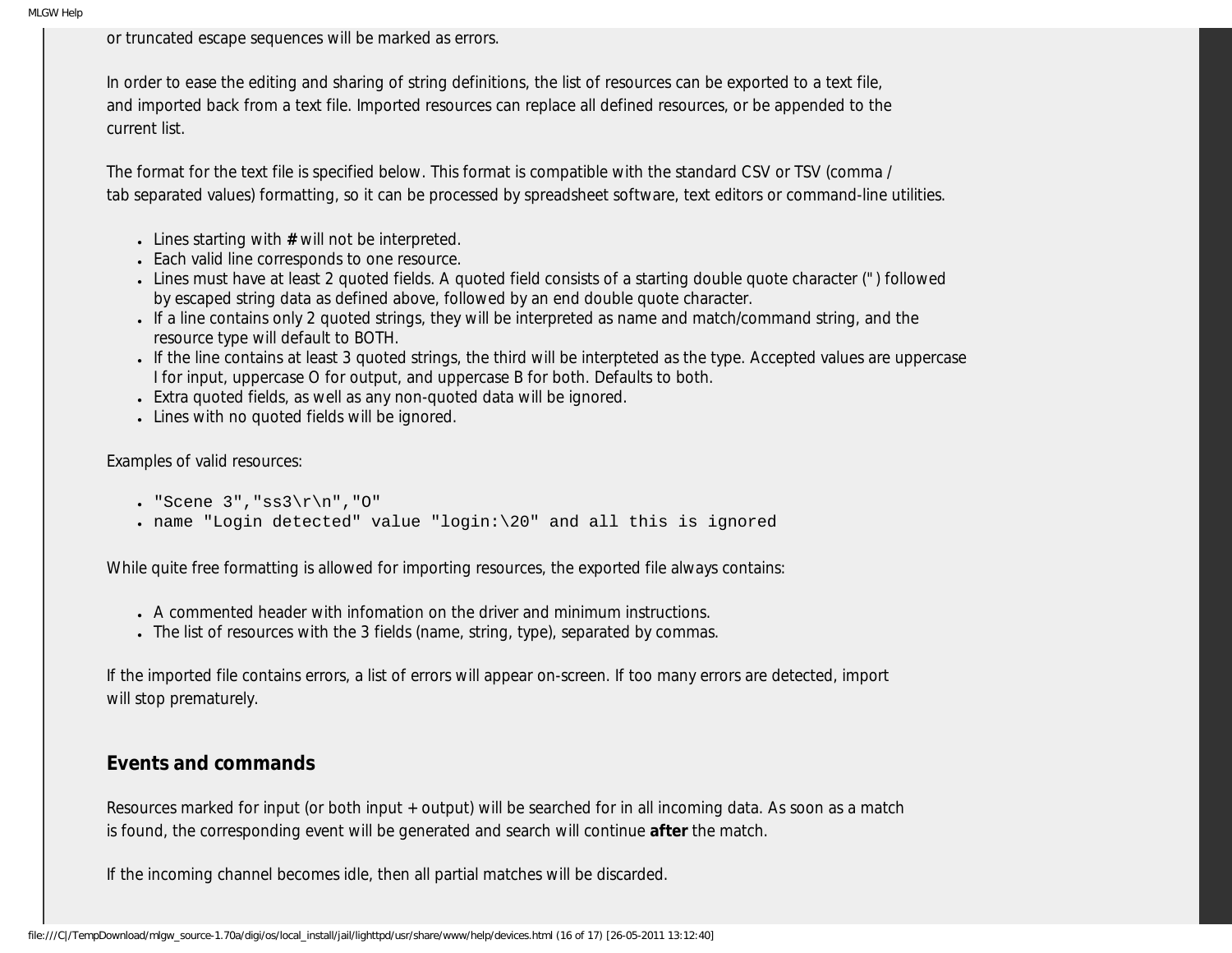Also, whenever the channel is connected (or reconnected), a special CONNECT event will be generated in case some session-setup is needed.

Commands are all resources marked as output (or both input + output) that can be transmitted to the channel.

### **TCP connection maintenance**

Read this section if you experience **periodic TCP reconnections**.

In order to rapidly detect broken TCP connections, MLGW uses the standard **TCP Keepalive probes** mechanism: when a TCP connection is idle, probe packets are sent periodically over the connection and an acknowledge is expected. The probe is an empty TCP packet with the request for acknowledge flag set.

This method for detecting active connections is specified in RFC-1122 section 4.2.3.6.

There are products with non-compliant TCP implementations which do not respond to these acknowledge requests. In such cases, MLGW will detect a broken TCP connection and reconnect. This may happen as frequent as every 20 seconds if there is no other data on the connection.

If you experience this problem, then you must somehow force some data to be sent back to MLGW periodically, so as to keep the channel active.

For example, you can set up a scheduler loop to send a status request to the 3rd party product, or a ping/ pong message. On command-line based protocols that echo all characters typed, probably sending a carriage return character is enough for getting data back to MLGW.

What to do strongly depends on the protocol of the 3rd party system.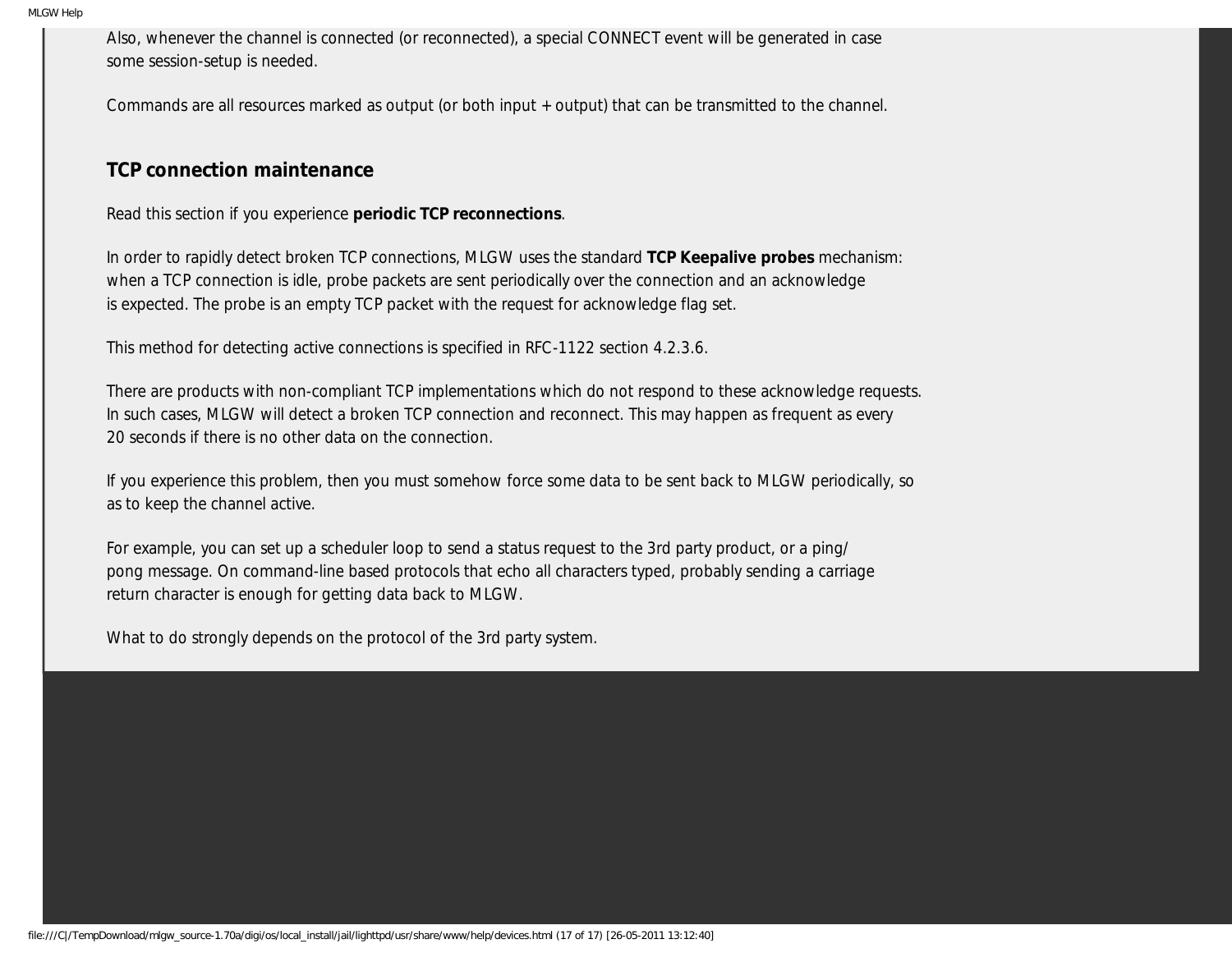## **Loading and saving configuration files**

<span id="page-40-1"></span><span id="page-40-0"></span>**[ Tools | Configuration ]**

You can transfer MLGW configuration to and from your computer. This way, you can make a backup archive of the different versions of the configuration, or install the same configuration on several units.

There is a choice of downloading any of the 3 configurations on MLGW (edit, active and previous).

You can click on either the button or the link to download a configuration. The link can be useful for bookmarking or adding to the browser's bookmark toolbar so you can backup the configuration frequently without navigating to this page each time.

When uploading a configuration to MLGW, **this configuration will become the edit configuration**. You still need to test and accept this configuration so that it becomes active.

<span id="page-40-2"></span>By default, the network settings are not overwritten when uploading a configuration to MLGW.

## **Monitoring events and macro execution**

#### **[ Tools | Monitor ]**

The monitoring screen shows the list of all events, macros and commands recently occurred.

Use this tool to:

- find out the precise addressing of a specific component. Activate a keypad, sensor, etc. on a system and the generated event will be recorded by the monitoring tool.
- check that configured macros and their commands are working as expected.

Note that monitoring applies to the currently **active configuration**, or the **edit configuration** during Test.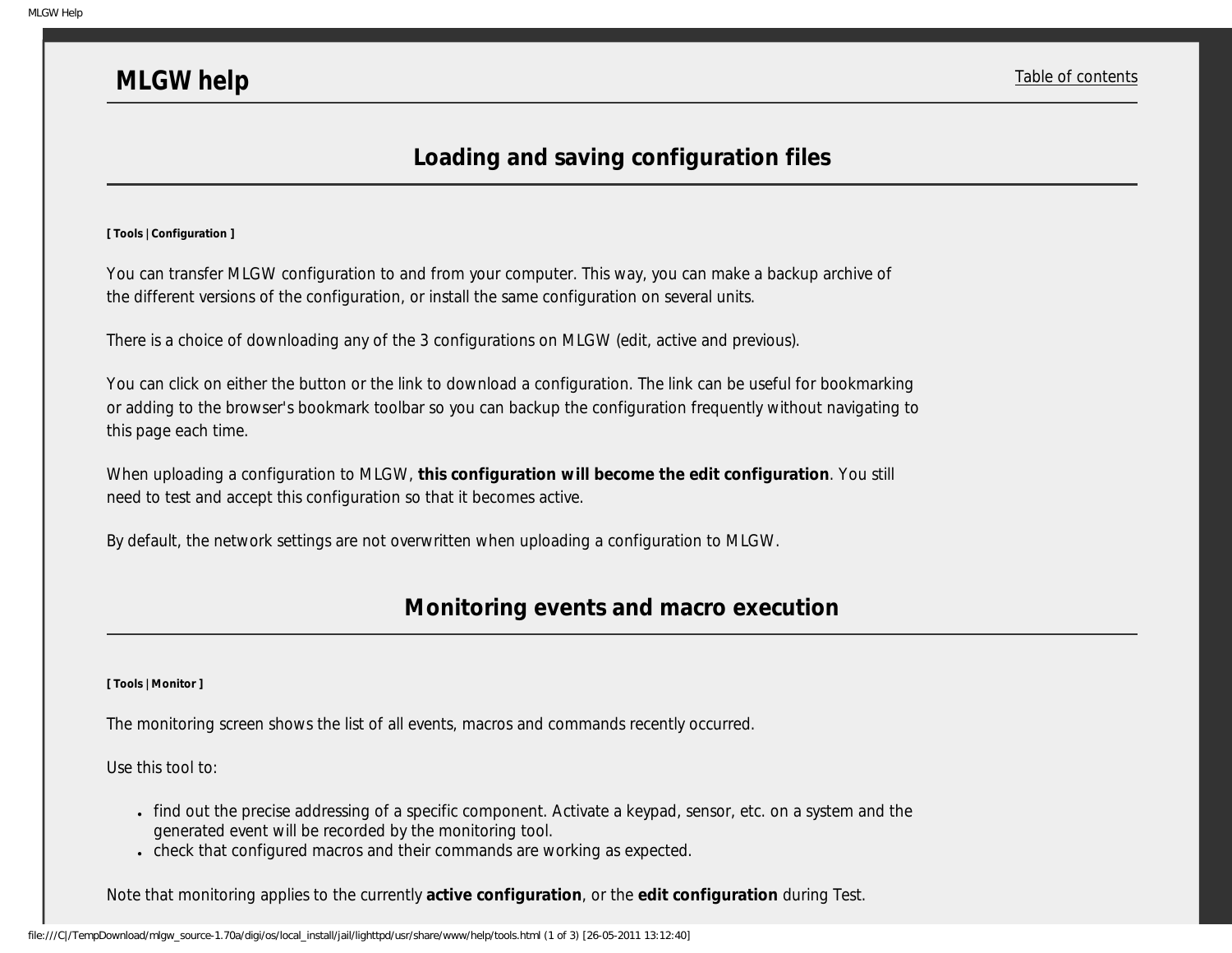<span id="page-41-0"></span>This screen will show only the 100 most recent entries. If you need finer control over monitoring output, or prefer real time display of events, then use the **monitor** command on the [CLI.](#page-45-0)

## **System log**

#### **[ Tools | System log ]**

This screen displays system messages regarding the interaction between MLGW and external devices, application errors, and critical system errors.

Use this tool to:

- verify connection to external devices (errors are reported here).
- check for incoming MLGW protocol connections.

<span id="page-41-1"></span>The total size of the system log is limited, so eventually old messages are discarded as new messages appear.

# **Error history**

#### **[ Tools | Error log ]**

The error history screen displays important error conditions of the complete system (application and operating system services).

These messages are saved into permanent memory so that they are not lost after restarting MLGW.

<span id="page-41-2"></span>Use this information for diagnosing MLGW. Also the service counters (available from the command line interface) could help determine error conditions on the unit.

# **MLGW software update**

**[ Tools | Software update ]**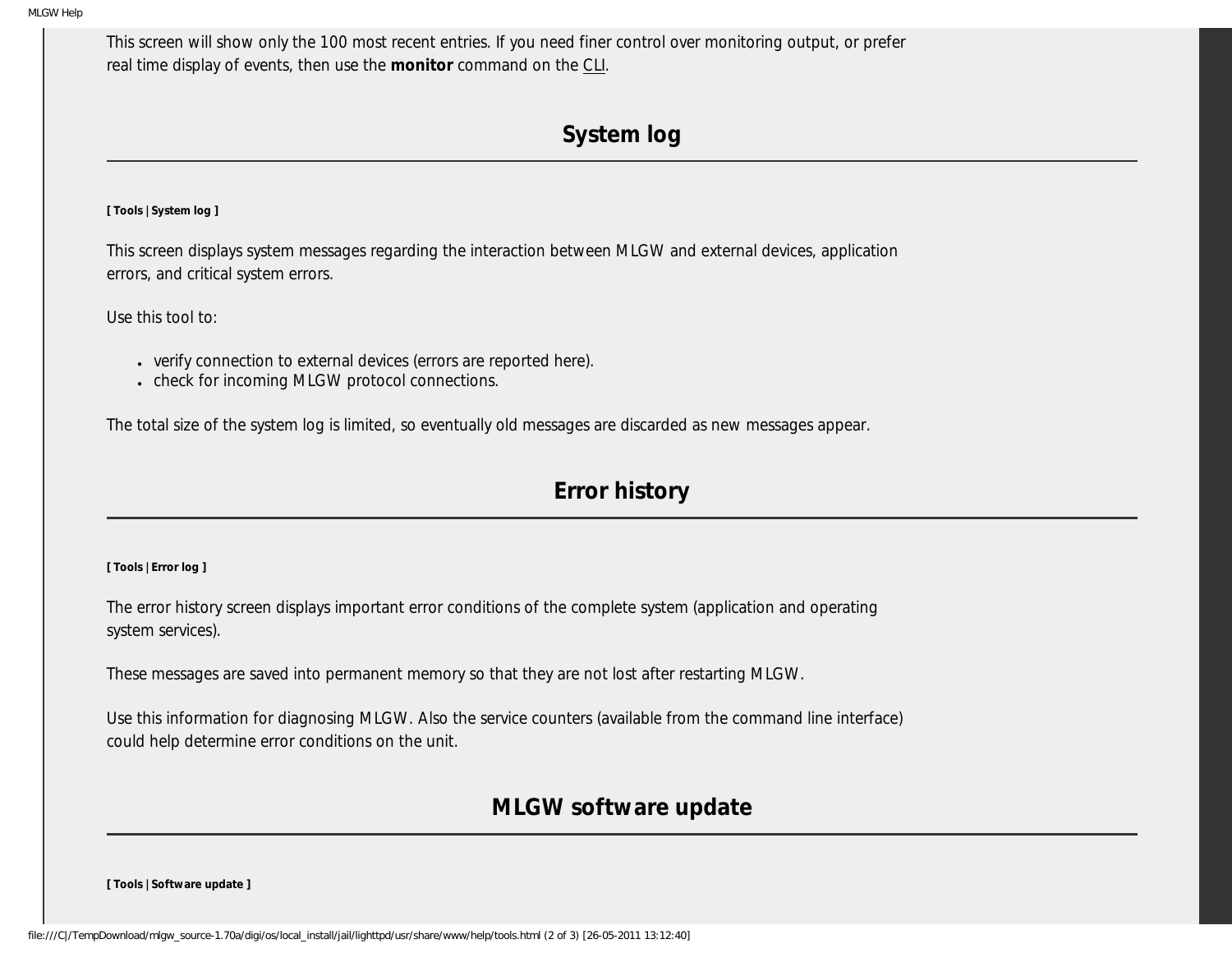There are 2 methods for updating MLGW software.

If MLGW is configured to have Internet access, then it can check for new software on-line and download the newest version.

Use the "Check available software on-line" button to check for the latest available software. The on-line version will be displayed together with the currently running version. You can then select the "Update" button to effectively download and install the new software.

Internet access of MLGW requires:

- that the network has direct access to Internet (no proxies).
- that MLGW network settings be correctly set up

If the network has a DHCP server, you can try connecting via DHCP in order to get all these settings automatically. You can revert to static IP address later if needed, while keeping the other settings provided by the DHCP server. Most DSL routers nowadays are DHCP servers by default.

If MLGW has no direct Internet access, you can upload and install a software image file previously stored on your computer.

Do not power MLGW off during the installation of new software, since this can result in a corrupted system.

In case of the newly installed software failing to work properly, refer to the [troubleshooting](#page-51-0) section for starting MLGW on the factory installed software.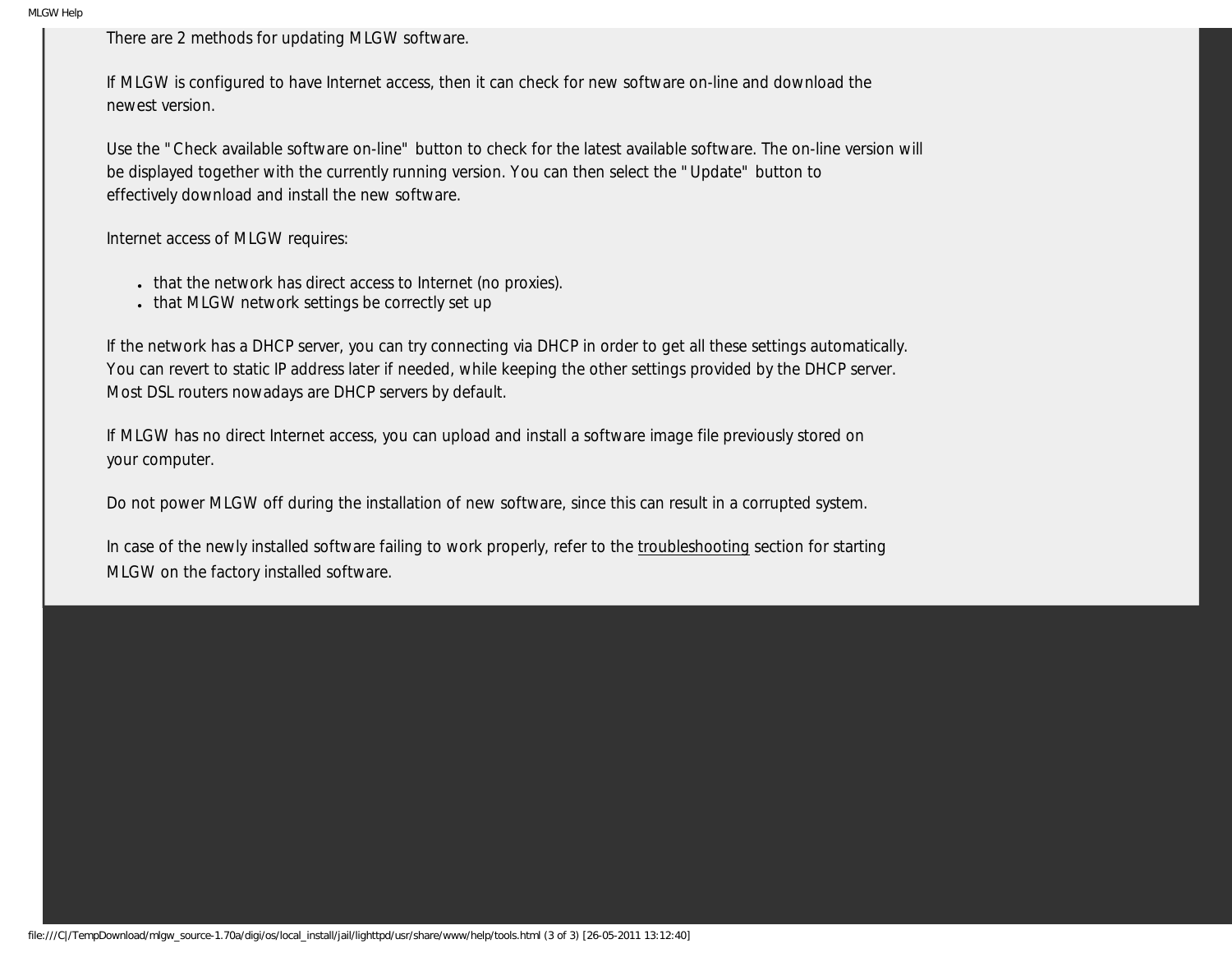## **Web panel**

<span id="page-43-0"></span>The web panel allows users to interact with MLGW by means of a standard web browser.

Access to the web panel is the same as for the setup user interface: the user should browse to **http://mlgw.local.** (or type in the IP address of MLGW if his platform does not have multicast DNS support).

The main screen will show buttons for accessing the web panel and the setup interface.

User name and password are required to access MLGW web panel. User setup is described [here.](#page-12-0)

The web panel itself displays 4 different screens:

- . Room selection
- Scene selection
- Password change
- User management

The **room selection screen** shows buttons for all rooms the user has access to. Also a button for password change is displayed. If this user has the **user management** property, then an additional button for administration of user accounts will show up.

**Scene selection** displays all the available scenes for the selected room. These scenes are configured on the [virtual buttons](#page-21-0) section.

Pressing on a button generates the corresponding event immediately, unless the virtual button has the **require confirmation** property.

#### **Screen format**

The web panel has been dimensioned so that it will be usable and readable on most small-screen devices (Internet-enabled mobile phones, etc.).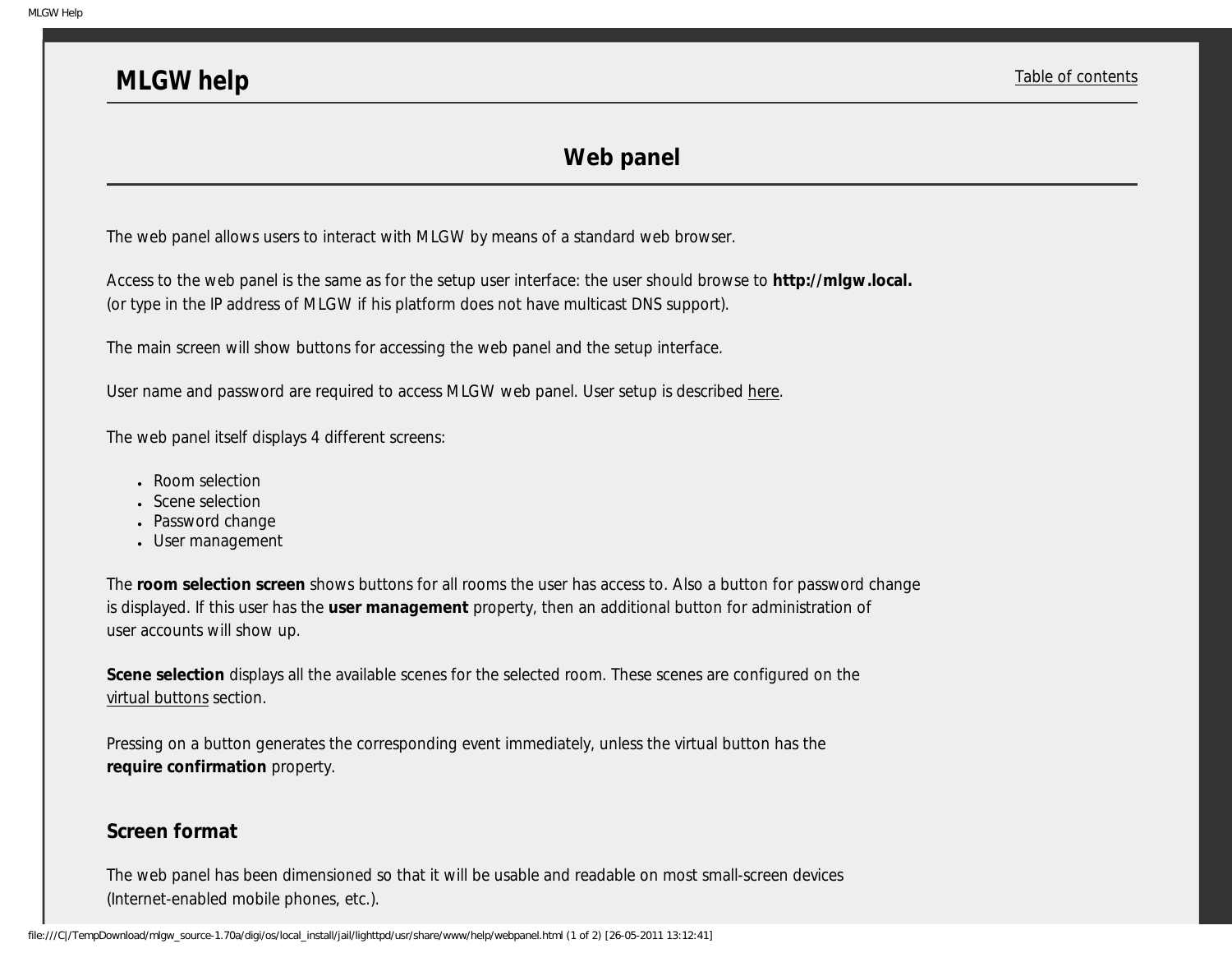The user management screen, however, is best viewed on a larger screen as it conveys more information.

#### **Admin access**

Note that the **admin** user also has access to the web panel (with all rooms available and user management rights), and also to MLGW Protocol.

This way, the installer can check the web panel or [mobile applications](#page-20-0) without having to know the passwords set up by the users.

Never ask the home owners for their passwords.

**It is important to set up a strong password for admin** and not give this password to the home owner.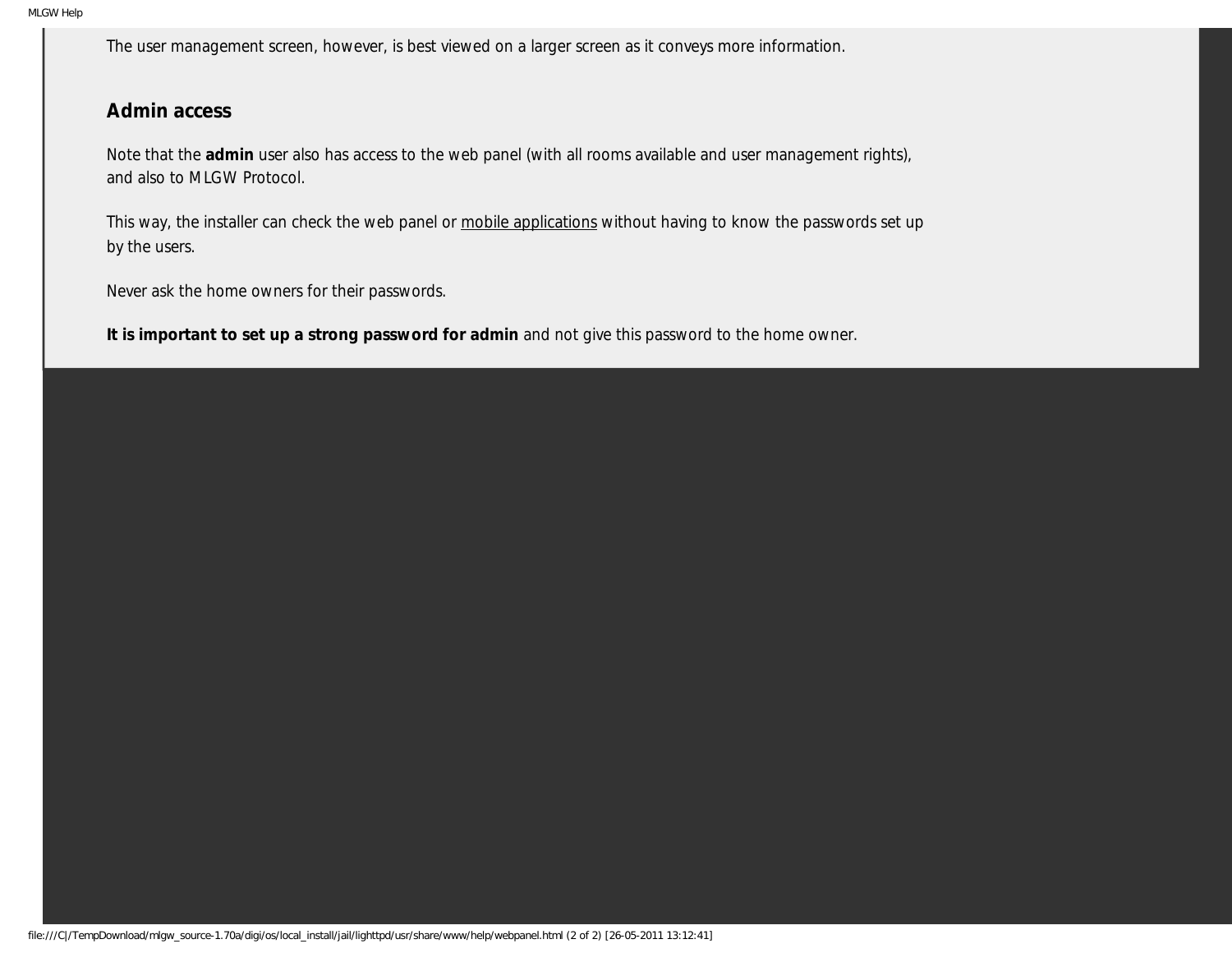## **Command line interface**

<span id="page-45-0"></span>In addition to the web-based interface, MLGW contains a command-line based interface (CLI).

Use CLI for:

- Monitoring for events / macros / commands in real time, and without occupying the web-based interface.
- Basic setup of MLGW: network settings, MLGW protocol availability, time and date settings.
- Obtaining service information.
- Automating configuration of multiple MLGW units.

To access the CLI, use any Telnet client to connect to MLGW.

The IP address or host name to use is the same as for the web-based interface: use the IP address of MLGW, or the host name **mlgw.local** if your system implements multicast DNS.

Configure your telnet client for UTF-8 encoding to correctly show international characters.

On connection, you will get a log-in prompt. Type the MLGW password to proceed. Several CLI connections may be active simultaneously.

Use the TAB key to check for available commands, automatically complete the commands, and getting help for a command. Use the Escape key to cancel a command and get a new prompt.

### **Available commands**

Commands have optional arguments, with the following properties:

- Arguments between brackets ('[' and ']' ) are optional.
- Arguments separated by a vertical bar ('|') are mutually exclusive.
- Command names and arguments are case insensitive, except for passwords which are case sensitive.
- Arguments shown in uppercase indicate a literal value.
- Arguments shown in lowercase indicate values you should supply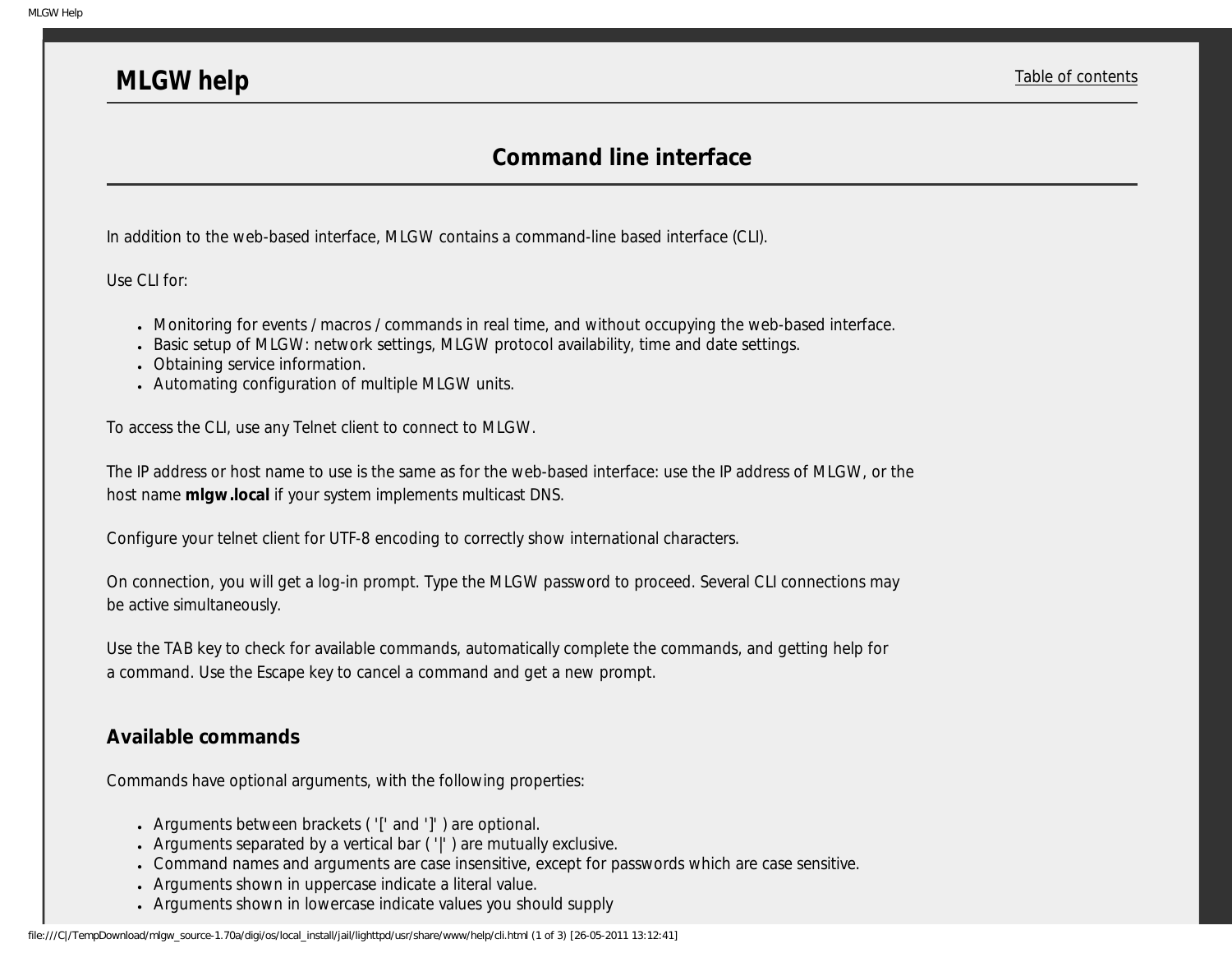#### **HELP [ command ]**

- Provides usage information for a command.
- With no arguments, provides help on using the command line interface.

#### **LOGOUT [ ALL | OTHER ]**

- Terminates the CLI session. Ctrl-D can be used equivalently.
- With an argument, terminates all, or all other CLI sessions.
- The **INFO** command shows the number of active CLI sessions.

#### **INFO**

- Displays product and status information of MLGW:
	- ❍ Serial number
	- ❍ Type number
	- ❍ MAC address
	- ❍ Network configuration
	- ❍ Software version
	- ❍ Hardware version
	- ❍ Number of CLI opened sessions
	- ❍ System time

#### **DATE [ yyyy mm dd hh mm ]**

#### **DATE BEOLINK**

- Without arguments, displays the current system date and time.
- With BEOLINK argument, system date is set to that of BeoLink products.
- For manual date setup, provide the 5 numeric values.

#### **NETCONFIG [IP xxx.xxx.xxx.xxx] [GATEWAY xxx.xxx.xxx.xxx] [MASK xxx.xxx.xxx.xxx] [DNS xxx.xxx.xxx.xxx]**

#### **NETCONFIG DHCP**

- Without arguments, shows current network setup.
- With DHCP argument, gets configuration from DHCP server.
- Providing one or more of the manual settings switches to manual IP configuration.
- New settings apply immediately.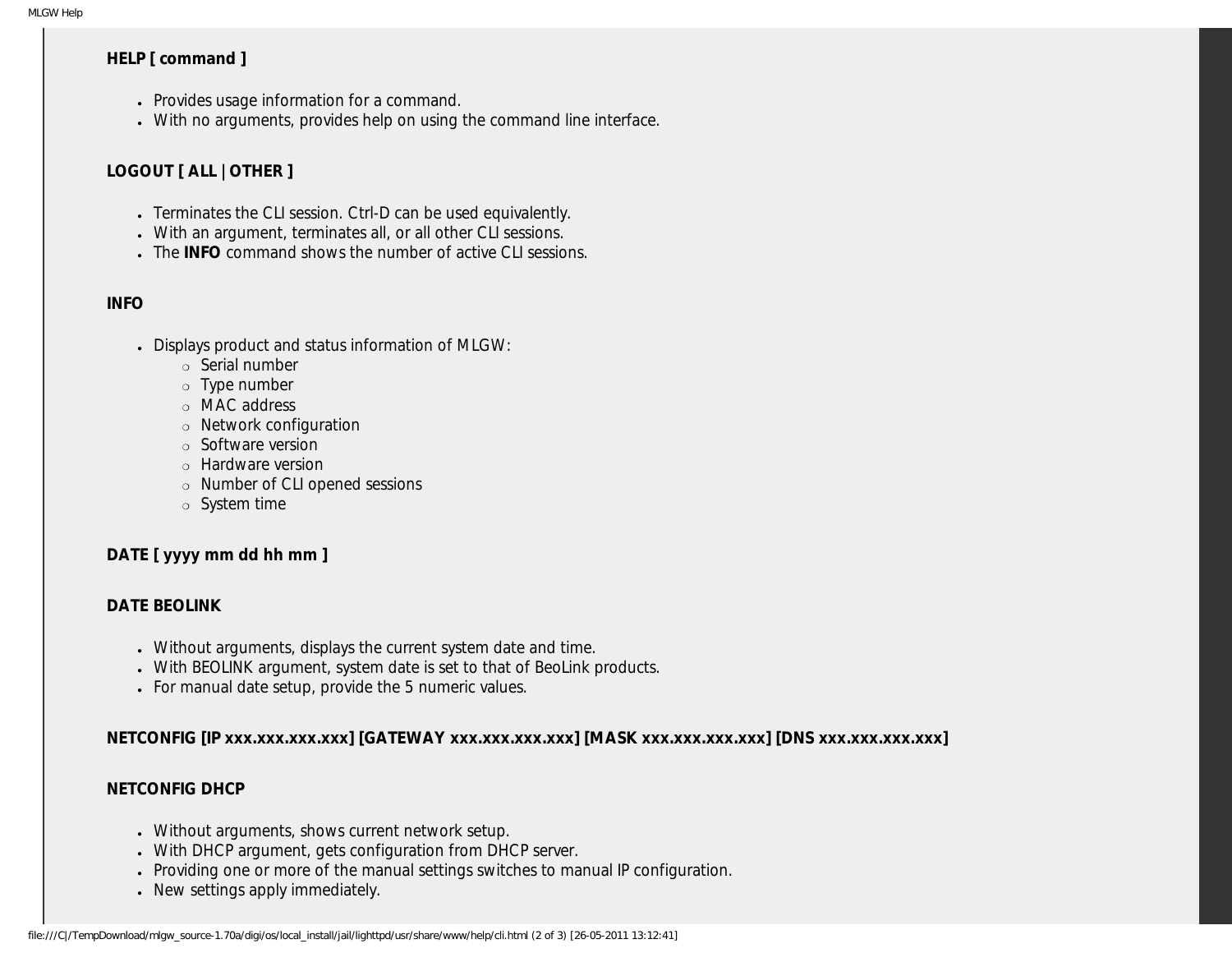#### **PASSWORD old\_password new\_password**

• Changes the system password.

#### **MAC**

• Displays the Ethernet MAC address.

### **MLGWPROTO RS232 [ bitrate | OFF ]**

### **MLGWPROTO IP [ port | OFF ]**

• Sets up MLGW protocol on RS232 or IP.

#### **MONITOR**

- Starts a real-time monitoring application.
- Use keys M, E, C, to toggle the display of macros, events and commands respectively.
- Use the space bar to stop and resume monitoring.
- $\bullet$  Q quits the monitor application.
- Any other key inserts a mark in the output.

### **ALLSTANDBY**

- Sends all BeoLink products to stand-by. Use to check BeoLink connectivity.

### **COUNTERS**

• Displays service counters.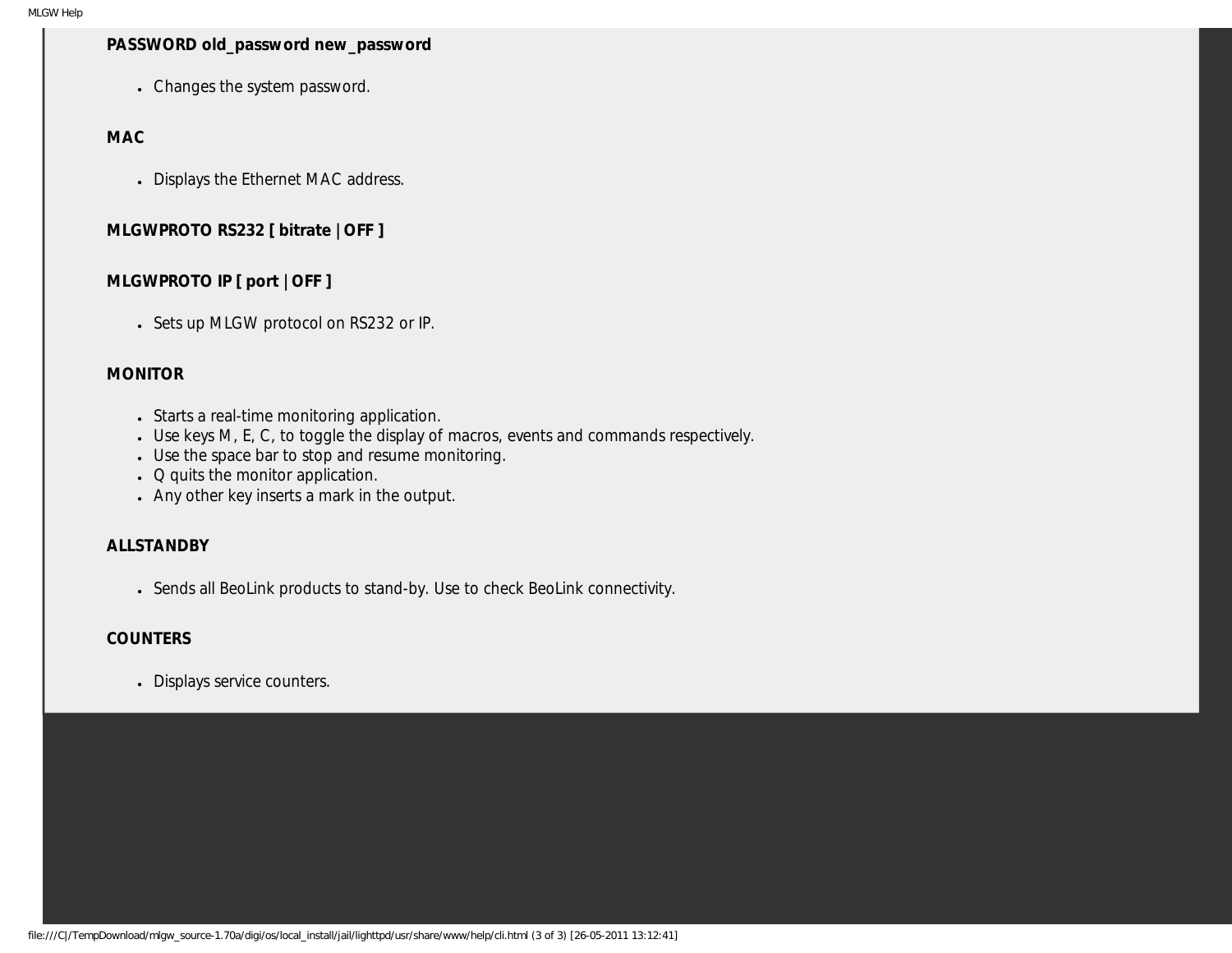## **RS232 port pin assignment**

<span id="page-48-0"></span>The RS232 port on MLGW is a standard DTE-side interface with the following pin assignment. Direction is indicated as **input** to MLGW or **output** from MLGW.

|                 | $\text{Pin}$ Direction | Signal                           |
|-----------------|------------------------|----------------------------------|
| 11              | Input                  | DCD - data carrier detect        |
| 2               | Input                  | RxD - received data              |
| $\overline{3}$  | Output                 | TxD - transmitted data           |
| $\vert 4 \vert$ | Output                 | <b>DTR</b> - data terminal ready |
| $\overline{5}$  |                        | <b>GND</b> - signal ground       |
| 6               | Input                  | <b>DSR</b> - data set ready      |
| 7               | Output                 | RTS - request to send            |
| 8               | Input                  | CTS - clear to send              |
| 9               | Input                  | <b>RI</b> - ring indicator       |

RxD, TxD and GND are always required. RTS and CTS are required when using hardware handshaking (e.g. Lutron RadioRA, or Lutron HomeWorks).

In general, a fully wired RS232 cable should work with most systems.

The connector is type DE-9 (DB-9) male.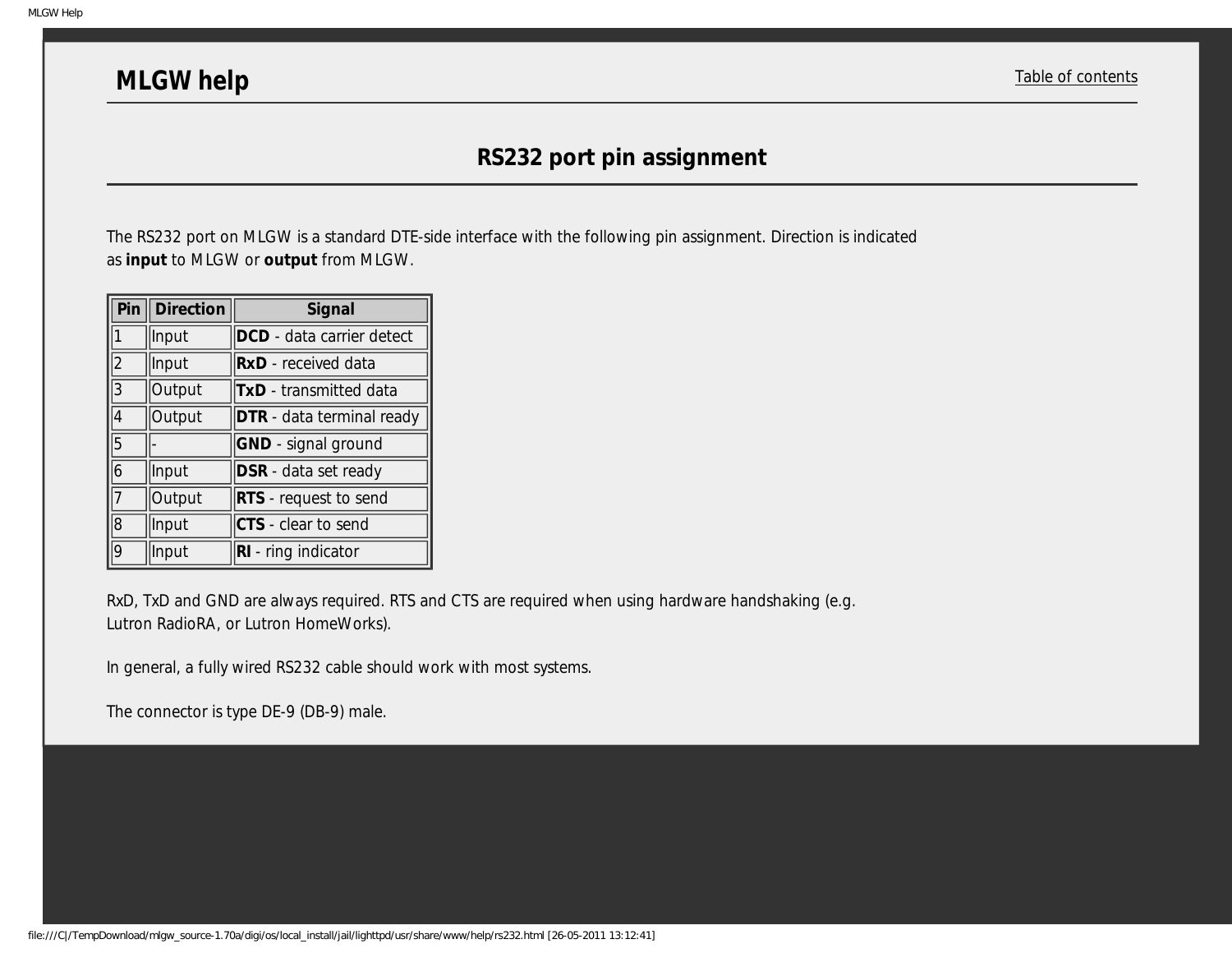## **BeoTime**

<span id="page-49-0"></span>For MasterLink Gateway customers, BeoTime will ensure a complete and pleasant wake-up not only via the alarm, audio or video sources, but also via a combination of home automation actions: different light settings, opening of blinds, etc. - all controlled via MasterLink Gateway.

For busy mornings BeoTime can control selected sources and likewise at night ask MasterLink Gateway for a predefined pleasant goodnight.

By offering these new functionalities, we extend the decentralised timer functionality offered by BeoTime in the bedroom environment also to engage and activate home automation sources for the whole house.

BeoTime interacts with MLGW by sending infrared LIGHT commands together with the alarm and the chosen audio/video sources.

This compatibility must be enabled on BeoTime.

#### **Enabling MLGW compatibility on BeoTime**

To enable or disable MLGW compatibility on BeoTime:

- 1. From idle state press and hold ö for at least 10 seconds.
- 2. While still holding ö toggle the alarm button 4 times (i.e. ON-OFF-ON-OFF-ON-OFF-ON-OFF or OFF-ON-OFF-ON-OFF-ON-OFF-ON).
- 3. Release Ü.

When MLGW compatibility has been enabled the following features are available:

- The menu contains an **ALARM LIGHT** option for selecting the light command for wake-up
- A lights off sequence (see below) is transmitted at the alarm timeout event
- A lights off sequence is transmitted at the sleep timer timeout event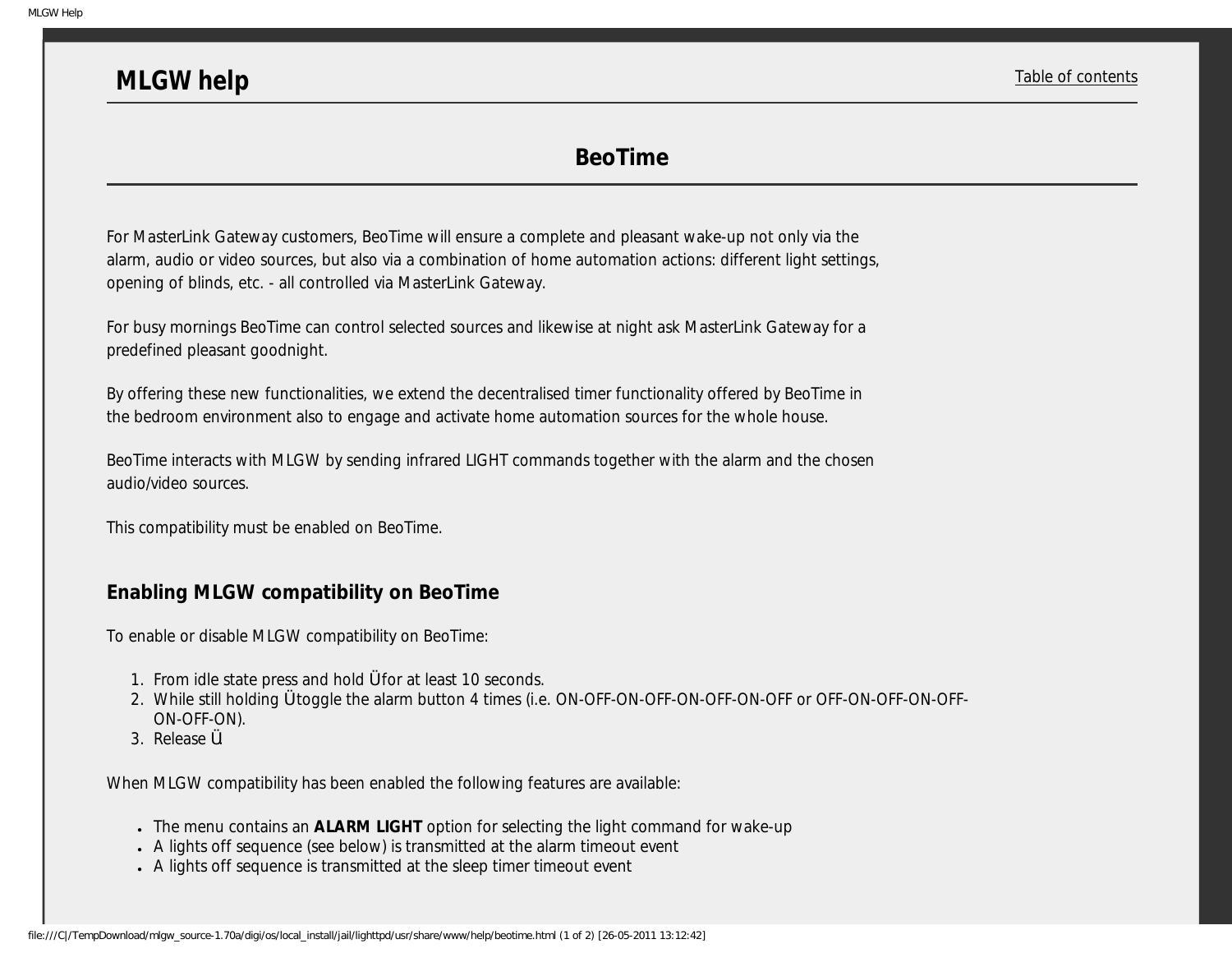### **Alarm LIGHT functionality**

ALARM LIGHT will be added to the main menu - opening up for LIGHT commands used alongside audio/video sources used for wake-up. In the ALARM LIGHT menu the following LIGHT commands can be selected: NONE, ON, 1, 2, 3, 4, 5, 6, 7, 8, 9, RED, GREEN, YELLOW or BLUE. Default is set to: NONE.

#### **ALARM TIMEOUT**

The sources activated by the ALARM LIGHT can now also switch off at the same time as the ALARM TIMEOUT defined for the audio or video source in your bedroom area. BeoTime will transmit a lights off sequence at timeout.

#### **SLEEP TIMER TIMEOUT**

Likewise, the sources activated via the ALARM LIGHT command can now also switch off at the same time as the SLEEP TIMER TIMEOUT defined for the audio or video source in your bedroom area. BeoTime will transmit a lights off sequence at timeout.

**Lights off** is transmitted as the IR codes LIGHT 0 followed by LIGHT STOP.

The ALARM LIGHT menu also has a SUNRISE option for gradually raising the light level by sending LIGHT-STEP UP commands periodically. This is intended for future use.

### **Checking BeoTime infrared commands**

You can verify the exact sequence of infrared commands by setting up an alarm on BeoTime and then using the monitoring tool on MasterLink Gateway (on the [command line interface](#page-45-0) or the [web interface\)](#page-40-2) and checking for LIGHT events in the room.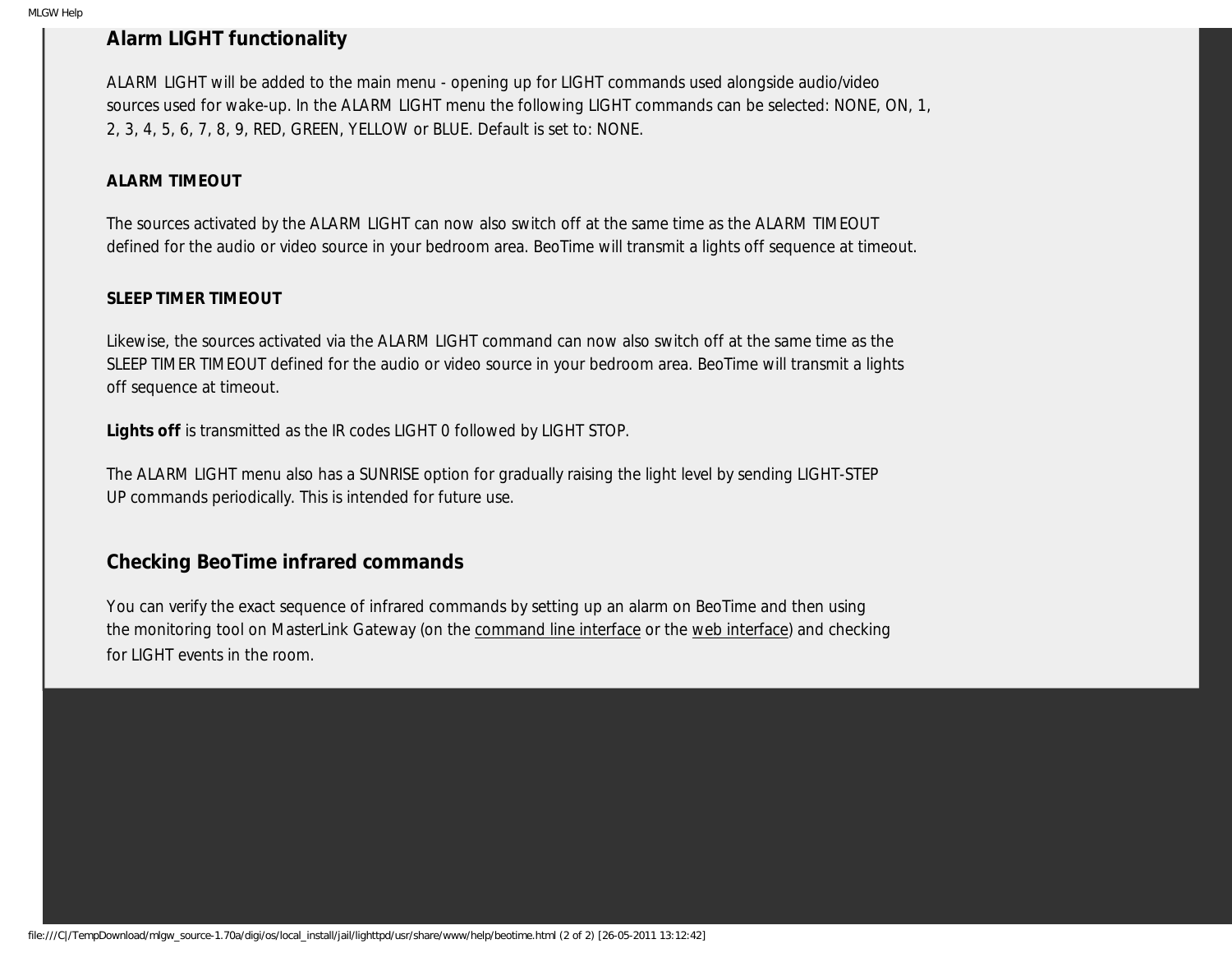## **Troubleshooting**

#### <span id="page-51-0"></span>**MLGW not working after software update**

#### **Detecting if MLGW is running**

The following are signs that the MLGW application is not running:

- The front panel indicator does not go green after approximately 1 minute of being powered up.
- Briefly pressing the setup button produces no visible feedback on the front panel indicator.
- The unit automatically reboots every minute or so (check for system boot indication on the front panel, or critical error indication).

If the application seems to be running, but you cannot connect either via web or via telnet (command line interface), first check that the network is working as usual; then try resetting the network settings through the front panel. See the section on [network connectivity.](#page-8-0)

#### **Restarting MLGW on factory-installed software**

If a software update causes MLGW to fail (for example due to power failure during flash update), the unit can be restarted using the original factory-installed software.

To do this, switch MLGW off, and while pressing the setup-button, switch it back on. Release the setup button only after 5 seconds. Now MLGW will start from the original software installed during production. The userinstalled software will no longer be available. You need to log in to the system and perform a software upgrade to try to fix the broken software.

If you suspect that the failure is inherent to the latest software installed (and not a failure during the flash process), then you can manually download an earlier software version from BeoWise to your computer, and perform a software update from that file.

#### **Erasing all configuration before application start**